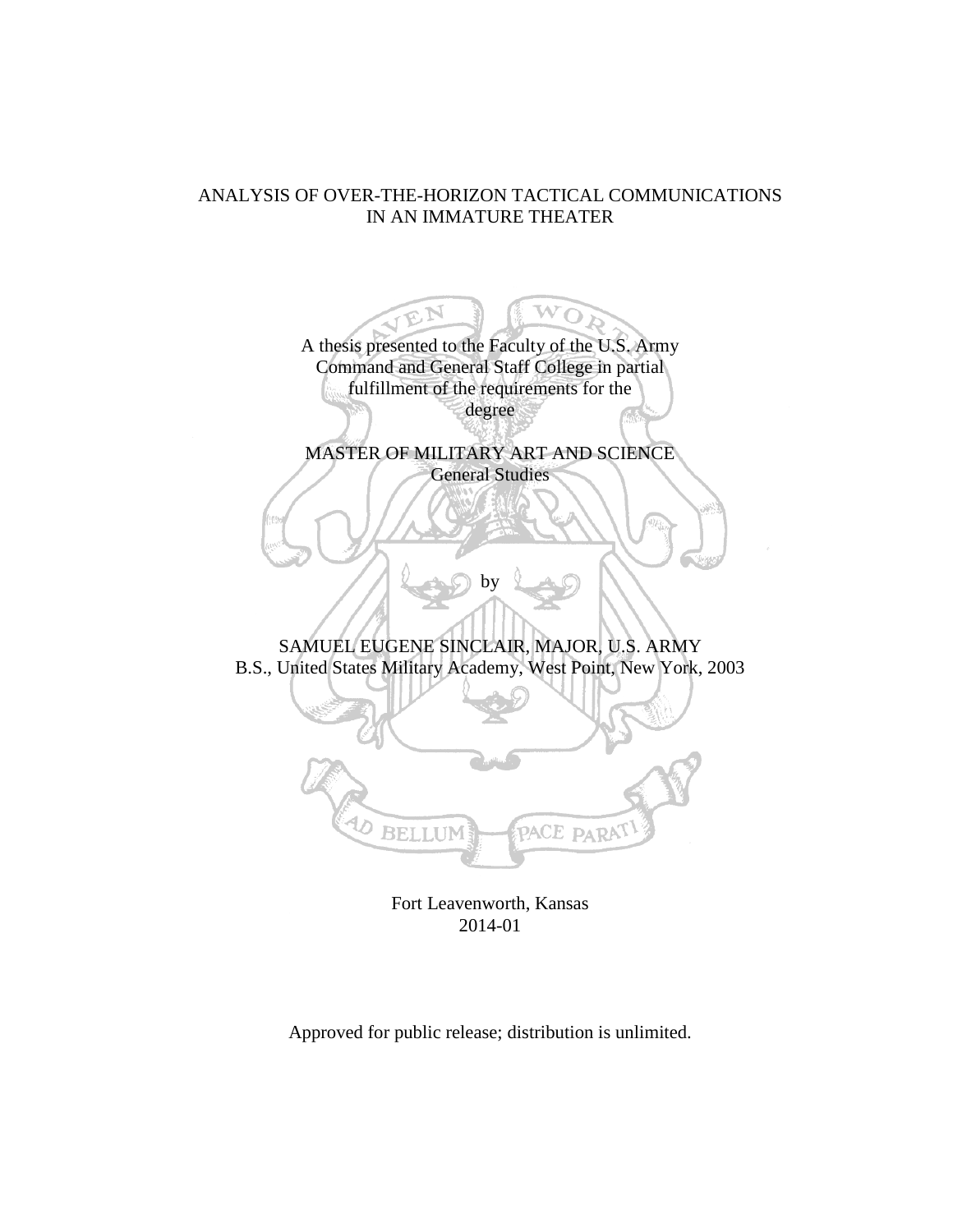| <b>REPORT DOCUMENTATION PAGE</b>                                                                                                                                                                                                                                                                                                                                                                                                                                                                                                                                                                                                                                                                                                                                                                                                                                                                                                                                  |                                                                                                            |                     |                                                   | Form Approved                 |                                                         |
|-------------------------------------------------------------------------------------------------------------------------------------------------------------------------------------------------------------------------------------------------------------------------------------------------------------------------------------------------------------------------------------------------------------------------------------------------------------------------------------------------------------------------------------------------------------------------------------------------------------------------------------------------------------------------------------------------------------------------------------------------------------------------------------------------------------------------------------------------------------------------------------------------------------------------------------------------------------------|------------------------------------------------------------------------------------------------------------|---------------------|---------------------------------------------------|-------------------------------|---------------------------------------------------------|
|                                                                                                                                                                                                                                                                                                                                                                                                                                                                                                                                                                                                                                                                                                                                                                                                                                                                                                                                                                   |                                                                                                            |                     |                                                   | OMB No. 0704-0188             |                                                         |
| Public reporting burden for this collection of information is estimated to average 1 hour per response, including the time for reviewing instructions, searching existing data<br>sources, gathering and maintaining the data needed, and completing and reviewing this collection of information. Send comments regarding this burden estimate or any<br>other aspect of this collection of information, including suggestions for reducing this burden to Department of Defense, Washington Headquarters Services, Directorate for<br>Information Operations and Reports (0704-0188), 1215 Jefferson Davis Highway, Suite 1204, Arlington, VA 22202-4302. Respondents should be aware that<br>notwithstanding any other provision of law, no person shall be subject to any penalty for failing to comply with a collection of information if it does not display a currently valid<br>OMB control number. PLEASE DO NOT RETURN YOUR FORM TO THE ABOVE ADDRESS. |                                                                                                            |                     |                                                   |                               |                                                         |
|                                                                                                                                                                                                                                                                                                                                                                                                                                                                                                                                                                                                                                                                                                                                                                                                                                                                                                                                                                   | 1. REPORT DATE (DD-MM-YYYY)                                                                                |                     | <b>2. REPORT TYPE</b>                             |                               | 3. DATES COVERED (From - To)                            |
| 13-06-2014                                                                                                                                                                                                                                                                                                                                                                                                                                                                                                                                                                                                                                                                                                                                                                                                                                                                                                                                                        |                                                                                                            |                     | Master's Thesis                                   |                               | AUG 2013 - JUN 2014                                     |
| <b>4. TITLE AND SUBTITLE</b>                                                                                                                                                                                                                                                                                                                                                                                                                                                                                                                                                                                                                                                                                                                                                                                                                                                                                                                                      |                                                                                                            |                     |                                                   |                               | <b>5a. CONTRACT NUMBER</b>                              |
| Analysis of Over-the-Horizon Tactical Communications in an Immature<br>Theater                                                                                                                                                                                                                                                                                                                                                                                                                                                                                                                                                                                                                                                                                                                                                                                                                                                                                    |                                                                                                            |                     | <b>5b. GRANT NUMBER</b>                           |                               |                                                         |
|                                                                                                                                                                                                                                                                                                                                                                                                                                                                                                                                                                                                                                                                                                                                                                                                                                                                                                                                                                   |                                                                                                            |                     | <b>5c. PROGRAM ELEMENT NUMBER</b>                 |                               |                                                         |
| 6. AUTHOR(S)                                                                                                                                                                                                                                                                                                                                                                                                                                                                                                                                                                                                                                                                                                                                                                                                                                                                                                                                                      |                                                                                                            |                     |                                                   |                               | <b>5d. PROJECT NUMBER</b>                               |
|                                                                                                                                                                                                                                                                                                                                                                                                                                                                                                                                                                                                                                                                                                                                                                                                                                                                                                                                                                   |                                                                                                            |                     |                                                   |                               |                                                         |
|                                                                                                                                                                                                                                                                                                                                                                                                                                                                                                                                                                                                                                                                                                                                                                                                                                                                                                                                                                   | <b>MAJ Samuel Eugene Sinclair</b>                                                                          |                     |                                                   |                               | <b>5e. TASK NUMBER</b>                                  |
|                                                                                                                                                                                                                                                                                                                                                                                                                                                                                                                                                                                                                                                                                                                                                                                                                                                                                                                                                                   |                                                                                                            |                     |                                                   |                               | <b>5f. WORK UNIT NUMBER</b>                             |
| 7. PERFORMING ORGANIZATION NAME(S) AND ADDRESS(ES)<br>U.S. Army Command and General Staff College<br><b>ATTN: ATZL-SWD-GD</b><br>Fort Leavenworth, KS 66027-2301                                                                                                                                                                                                                                                                                                                                                                                                                                                                                                                                                                                                                                                                                                                                                                                                  |                                                                                                            |                     | 8. PERFORMING ORG REPORT<br><b>NUMBER</b>         |                               |                                                         |
| 9. SPONSORING / MONITORING AGENCY NAME(S) AND ADDRESS(ES)                                                                                                                                                                                                                                                                                                                                                                                                                                                                                                                                                                                                                                                                                                                                                                                                                                                                                                         |                                                                                                            |                     | <b>10. SPONSOR/MONITOR'S</b><br><b>ACRONYM(S)</b> |                               |                                                         |
|                                                                                                                                                                                                                                                                                                                                                                                                                                                                                                                                                                                                                                                                                                                                                                                                                                                                                                                                                                   |                                                                                                            |                     |                                                   |                               | <b>11. SPONSOR/MONITOR'S REPORT</b><br><b>NUMBER(S)</b> |
|                                                                                                                                                                                                                                                                                                                                                                                                                                                                                                                                                                                                                                                                                                                                                                                                                                                                                                                                                                   | <b>12. DISTRIBUTION / AVAILABILITY STATEMENT</b><br>Approved for Public Release; Distribution is Unlimited |                     |                                                   |                               |                                                         |
|                                                                                                                                                                                                                                                                                                                                                                                                                                                                                                                                                                                                                                                                                                                                                                                                                                                                                                                                                                   | <b>13. SUPPLEMENTARY NOTES</b>                                                                             |                     |                                                   |                               |                                                         |
| <b>14. ABSTRACT</b><br>This qualitative research in the field of over-the-horizon (OTH) voice communications, for maneuver forces at<br>echelons below division, aims to use grounded theory and axial coding to address feasibility for increasing the<br>military's tactical OTH capabilities. Using the variables of frequency bands, capacity, costs, and mobility, the<br>research examines both alternate portions of the electromagnetic spectrum and rising technologies in order to<br>develop an emerging theory for how OTH capabilities will increase in the future.                                                                                                                                                                                                                                                                                                                                                                                  |                                                                                                            |                     |                                                   |                               |                                                         |
| <b>15. SUBJECT TERMS</b>                                                                                                                                                                                                                                                                                                                                                                                                                                                                                                                                                                                                                                                                                                                                                                                                                                                                                                                                          |                                                                                                            |                     |                                                   |                               |                                                         |
| Over-the-Horizon, Beyond line of sight, Satellite communications, Tactical radio communications                                                                                                                                                                                                                                                                                                                                                                                                                                                                                                                                                                                                                                                                                                                                                                                                                                                                   |                                                                                                            |                     |                                                   |                               |                                                         |
| <b>16. SECURITY CLASSIFICATION OF:</b>                                                                                                                                                                                                                                                                                                                                                                                                                                                                                                                                                                                                                                                                                                                                                                                                                                                                                                                            |                                                                                                            |                     | <b>17. LIMITATION</b><br>OF ABSTRACT              | 18. NUMBER<br><b>OF PAGES</b> | 19a. NAME OF RESPONSIBLE PERSON                         |
| a. REPORT                                                                                                                                                                                                                                                                                                                                                                                                                                                                                                                                                                                                                                                                                                                                                                                                                                                                                                                                                         | b. ABSTRACT                                                                                                | <b>c. THIS PAGE</b> |                                                   |                               | 19b. PHONE NUMBER (include area code)                   |
| (U)                                                                                                                                                                                                                                                                                                                                                                                                                                                                                                                                                                                                                                                                                                                                                                                                                                                                                                                                                               | (U)                                                                                                        | (U)                 | (U)                                               | 75                            |                                                         |
|                                                                                                                                                                                                                                                                                                                                                                                                                                                                                                                                                                                                                                                                                                                                                                                                                                                                                                                                                                   |                                                                                                            |                     |                                                   |                               | Standard Form 298 (Rev. 8-98)                           |

**Standard Form 298 (Rev. 8-98) Prescribed by ANSI Std. Z39.18**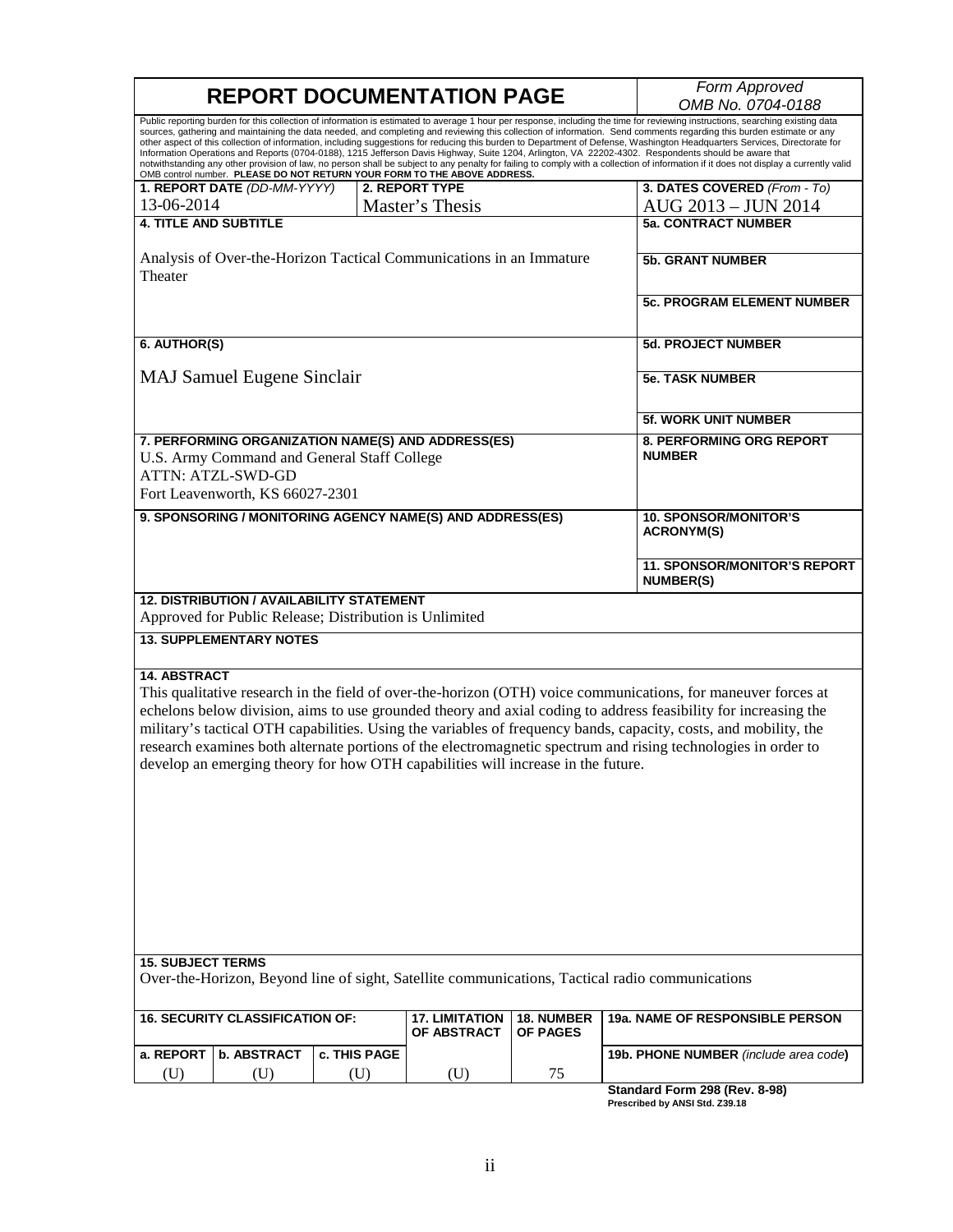### MASTER OF MILITARY ART AND SCIENCE

#### THESIS APPROVAL PAGE

Name of Candidate: Major Samuel Eugene Sinclair

Thesis Title: Analysis of Over-the-Horizon Voice Communications in an Immature Theater

Approved by:

, Thesis Committee Chair LTC Gregory K. Sharpe, M.A.

, Member MAJ Kenneth C. Rich, Ph.D.

Kenneth J. Miller, M.S.

Accepted this 13th day of June 2014 by:

, Director, Graduate Degree Programs Robert F. Baumann, Ph.D.

The opinions and conclusions expressed herein are those of the student author and do not necessarily represent the views of the U.S. Army Command and General Staff College or any other governmental agency. (References to this study should include the foregoing statement.)

, Member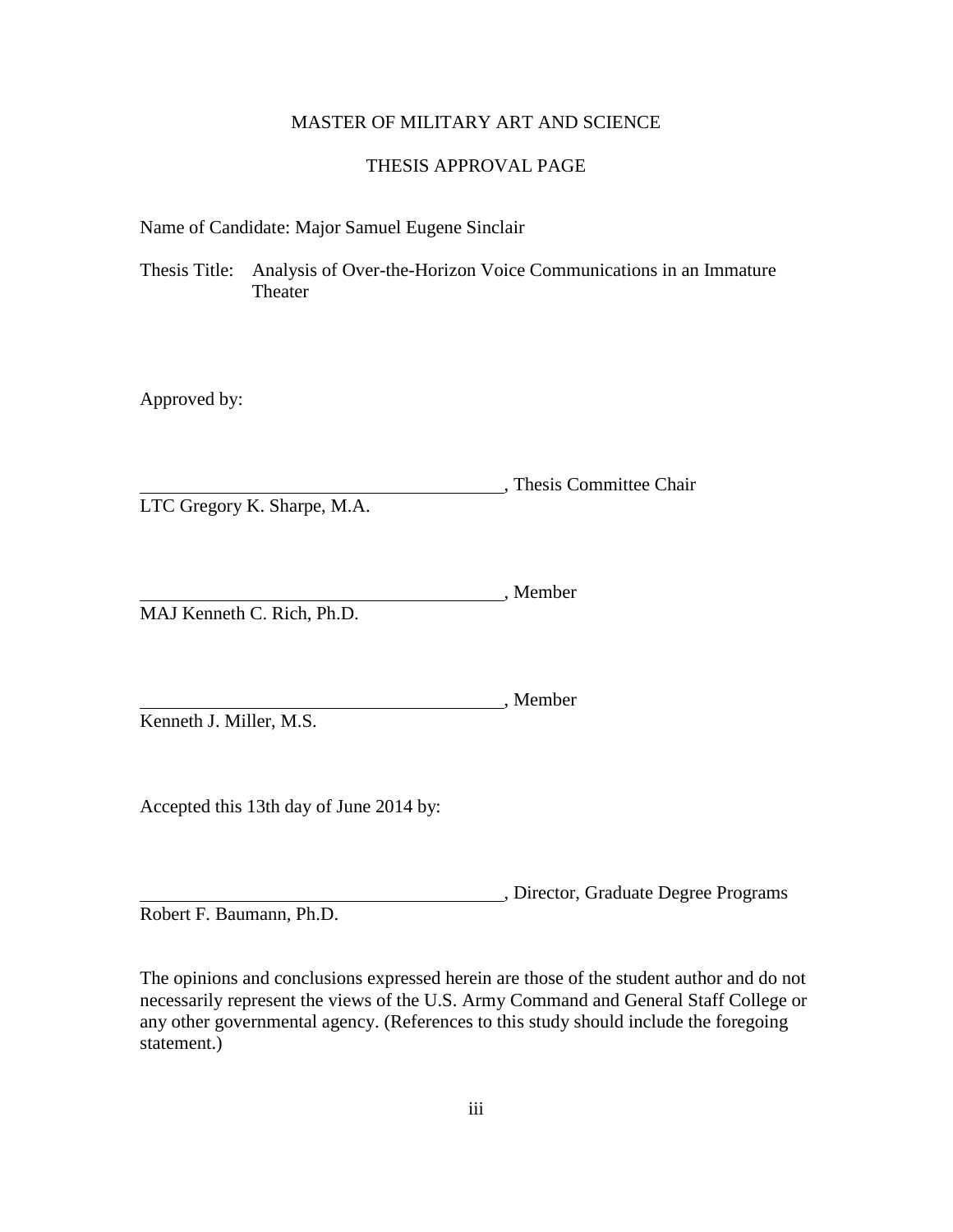### ABSTRACT

## ANALYSIS OF OVER-THE-HORIZON VOICE COMMUNICATIONS IN AN IMMATURE THEATER, by Major Samuel Eugene Sinclair, 75 pages.

This qualitative research in the field of over-the-horizon (OTH) voice communications, for maneuver forces at echelons below division, aims to use grounded theory and axial coding to address feasibility for increasing the military's tactical OTH capabilities. Using the variables of frequency bands, capacity, costs, and mobility, the research examines both alternate portions of the electromagnetic spectrum and rising technologies in order to develop an emerging theory for how OTH capabilities will increase in the future.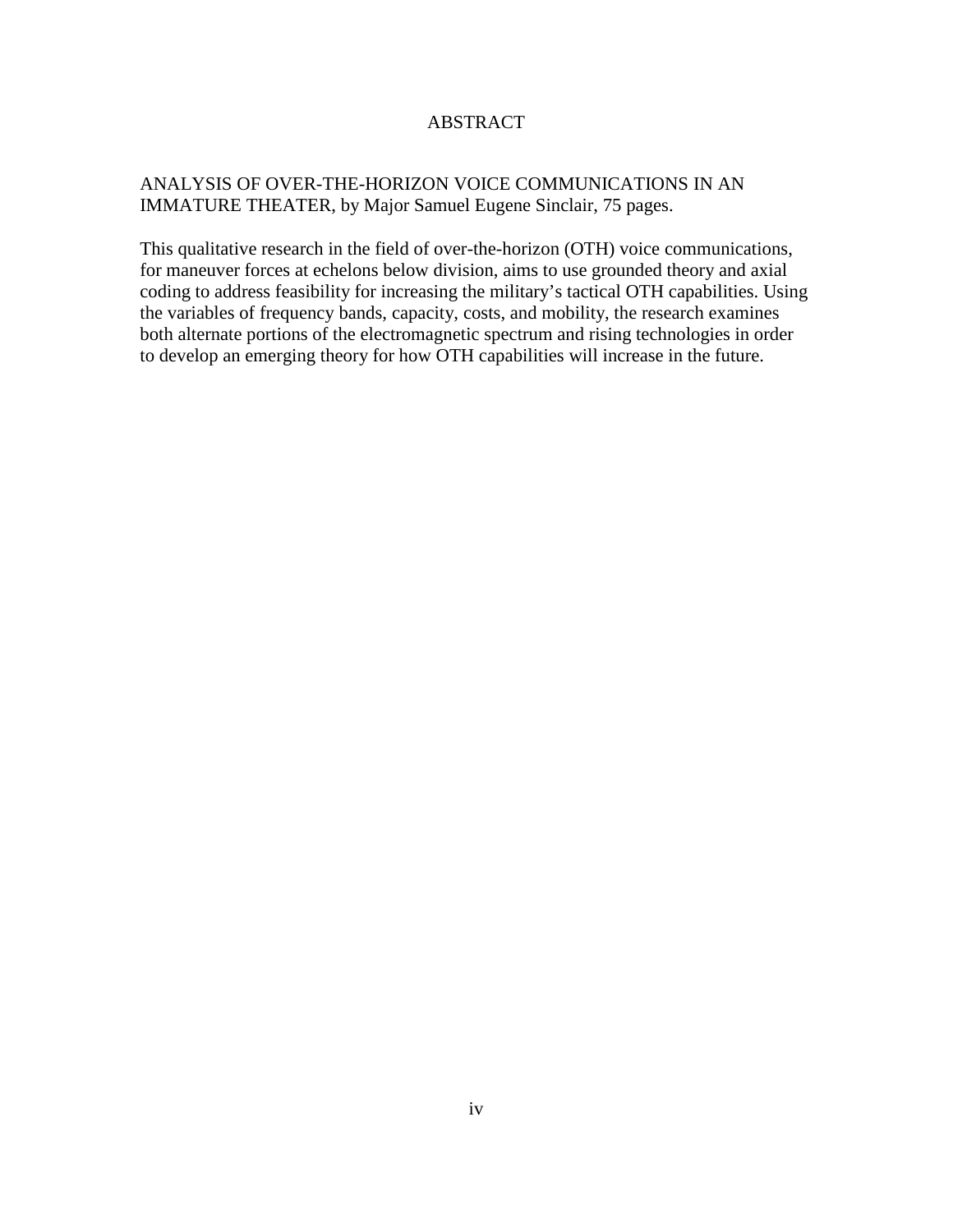# ACKNOWLEDGMENTS

I would like to thank both my family and my committee for supporting this research.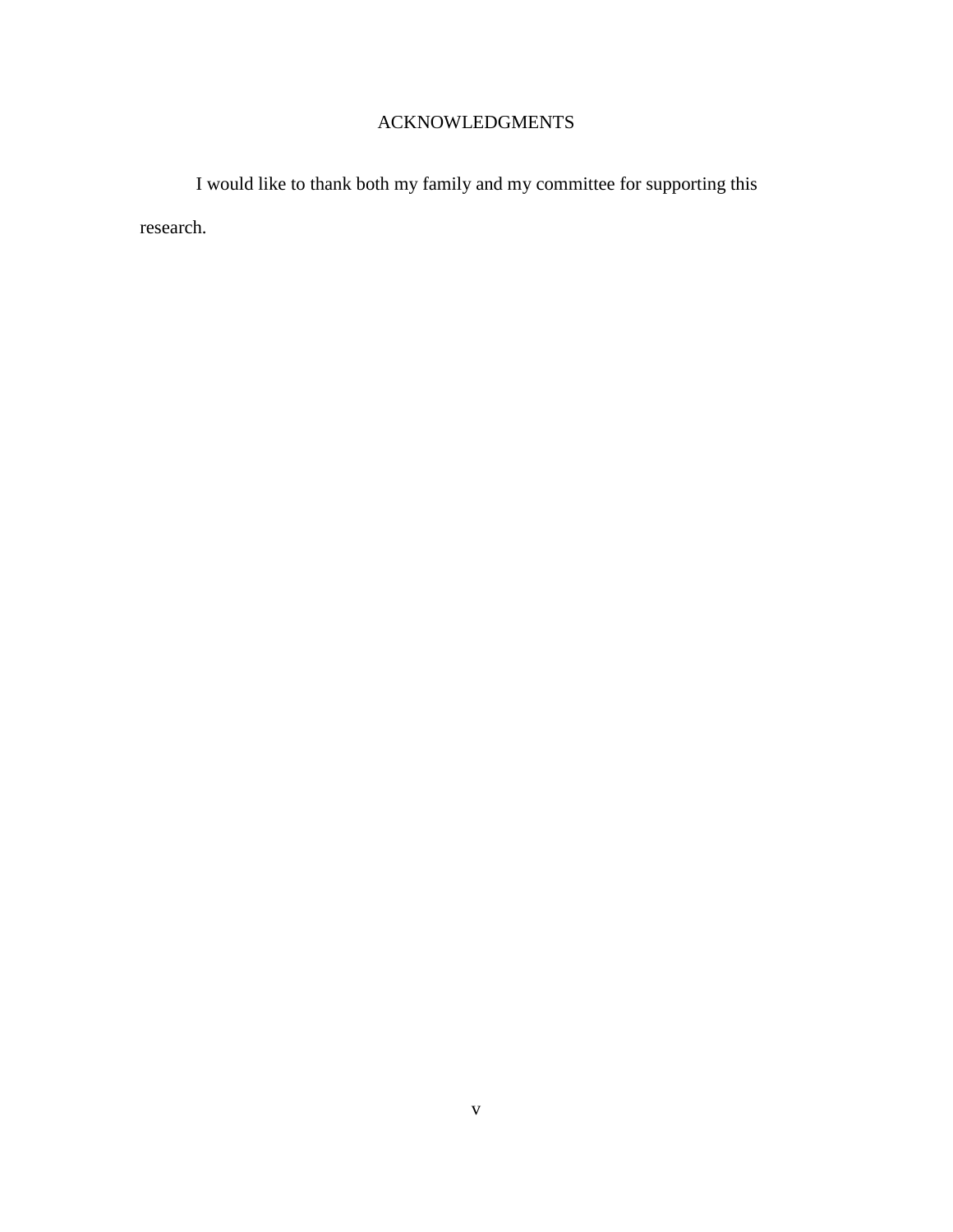# **TABLE OF CONTENTS**

|                                                              | Page |
|--------------------------------------------------------------|------|
| MASTER OF MILITARY ART AND SCIENCE THESIS APPROVAL PAGE  iii |      |
|                                                              |      |
|                                                              |      |
|                                                              |      |
|                                                              |      |
|                                                              |      |
|                                                              |      |
|                                                              |      |
|                                                              |      |
|                                                              |      |
|                                                              |      |
|                                                              |      |
|                                                              |      |
|                                                              |      |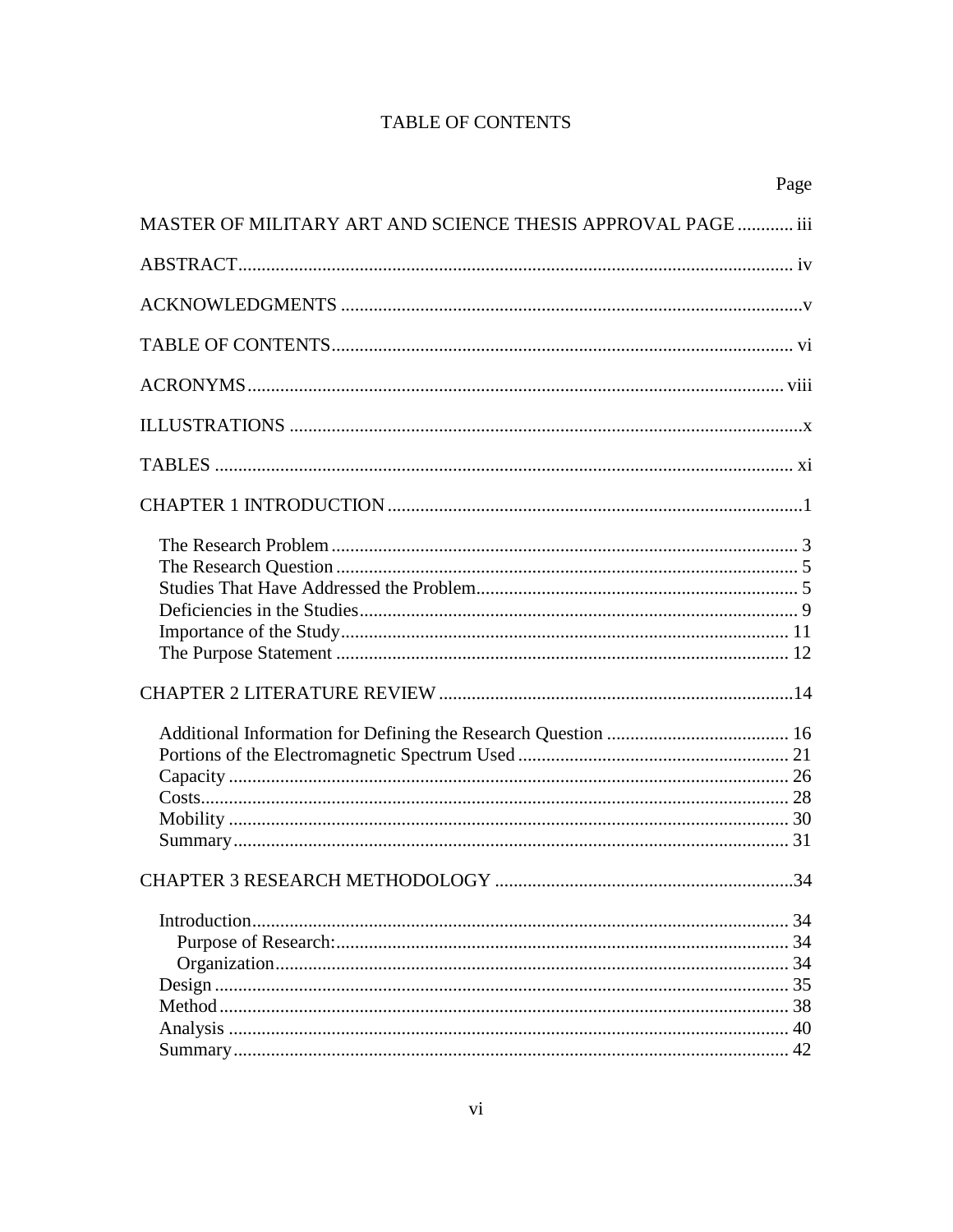| APPENDIX A CLARK QUESTIONS FOR DETERMINING CREDIBILITY OF |  |
|-----------------------------------------------------------|--|
|                                                           |  |
|                                                           |  |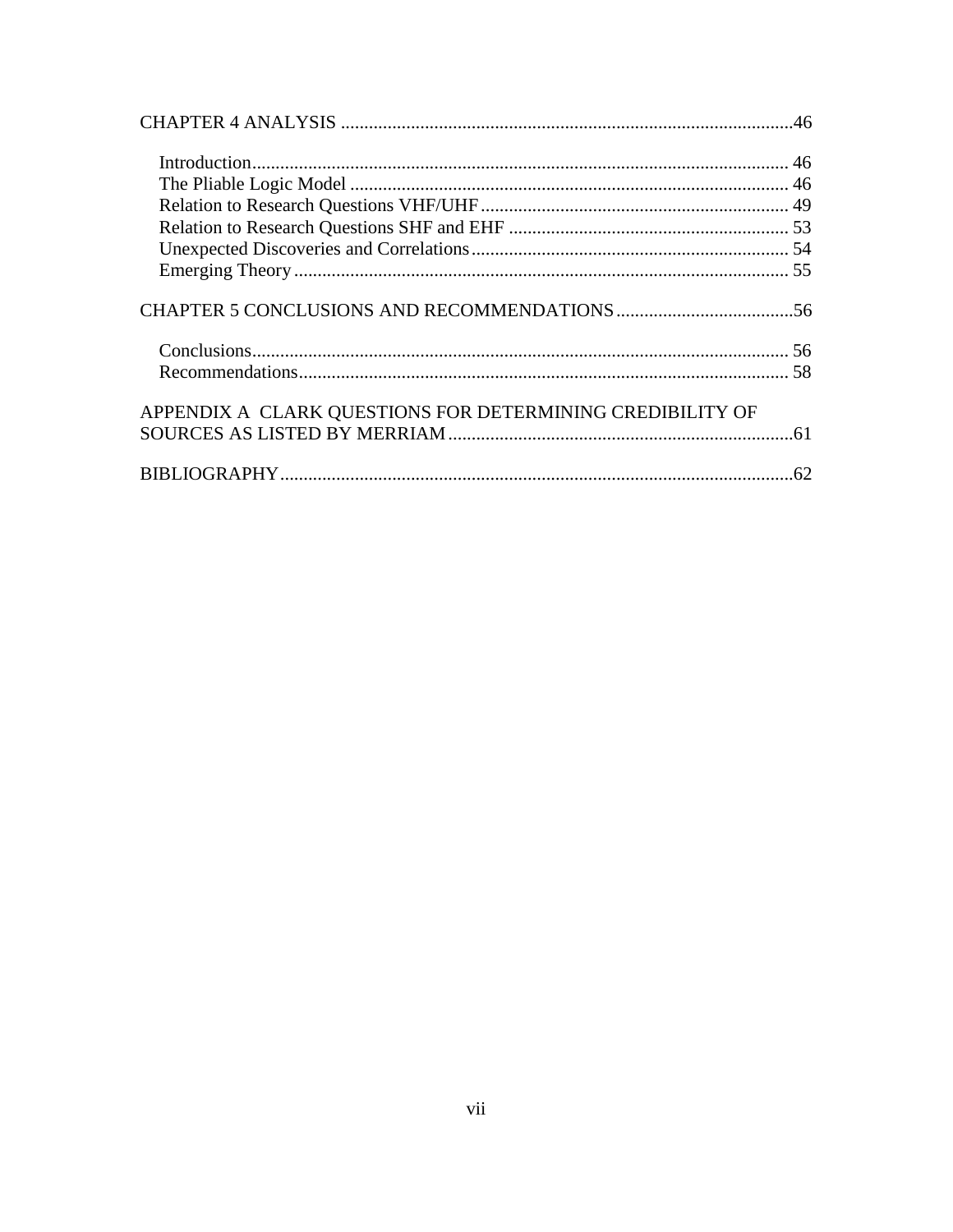# ACRONYMS

| <b>BLOS</b>            | Beyond Line of Sight                                                            |  |  |
|------------------------|---------------------------------------------------------------------------------|--|--|
| $\overline{\text{CS}}$ | Capability Set                                                                  |  |  |
| <b>DAMA</b>            | Demand Assigned Multiple Access                                                 |  |  |
| <b>DOD</b>             | Department of Defense                                                           |  |  |
| EHF                    | <b>Extremely High Frequency</b>                                                 |  |  |
| EMS                    | Electromagnetic Spectrum                                                        |  |  |
| FAS                    | <b>Federation of American Scientists</b>                                        |  |  |
| GHz                    | Gigahertz                                                                       |  |  |
| <b>HNR</b>             | <b>Highband Networking Radio</b>                                                |  |  |
| <b>JTRS</b>            | Joint Tactical Radio System                                                     |  |  |
| LOS                    | Line of Sight                                                                   |  |  |
| <b>MILSTAR</b>         | <b>Military Strategic Tactical Relay</b>                                        |  |  |
| <b>NCW</b>             | Net-Centric Waveform                                                            |  |  |
| NSA                    | <b>National Security Agency</b>                                                 |  |  |
| <b>OTH</b>             | Over-the-Horizon                                                                |  |  |
| PM DCATS               | Project Manager, Defense Communications and Army Transmission<br><b>Systems</b> |  |  |
| <b>SATCOM</b>          | <b>Satellite Communications</b>                                                 |  |  |
| <b>SCAMP</b>           | Single Channel Anti-jam Manportable                                             |  |  |
| <b>SHF</b>             | Super High Frequency                                                            |  |  |
| SMART-T                | Secure Mobile Anti-Jam Reliable Tactical Terminal                               |  |  |
| SRW                    | Soldier Radio Waveform                                                          |  |  |
| TR                     | <b>Transmitted Reference</b>                                                    |  |  |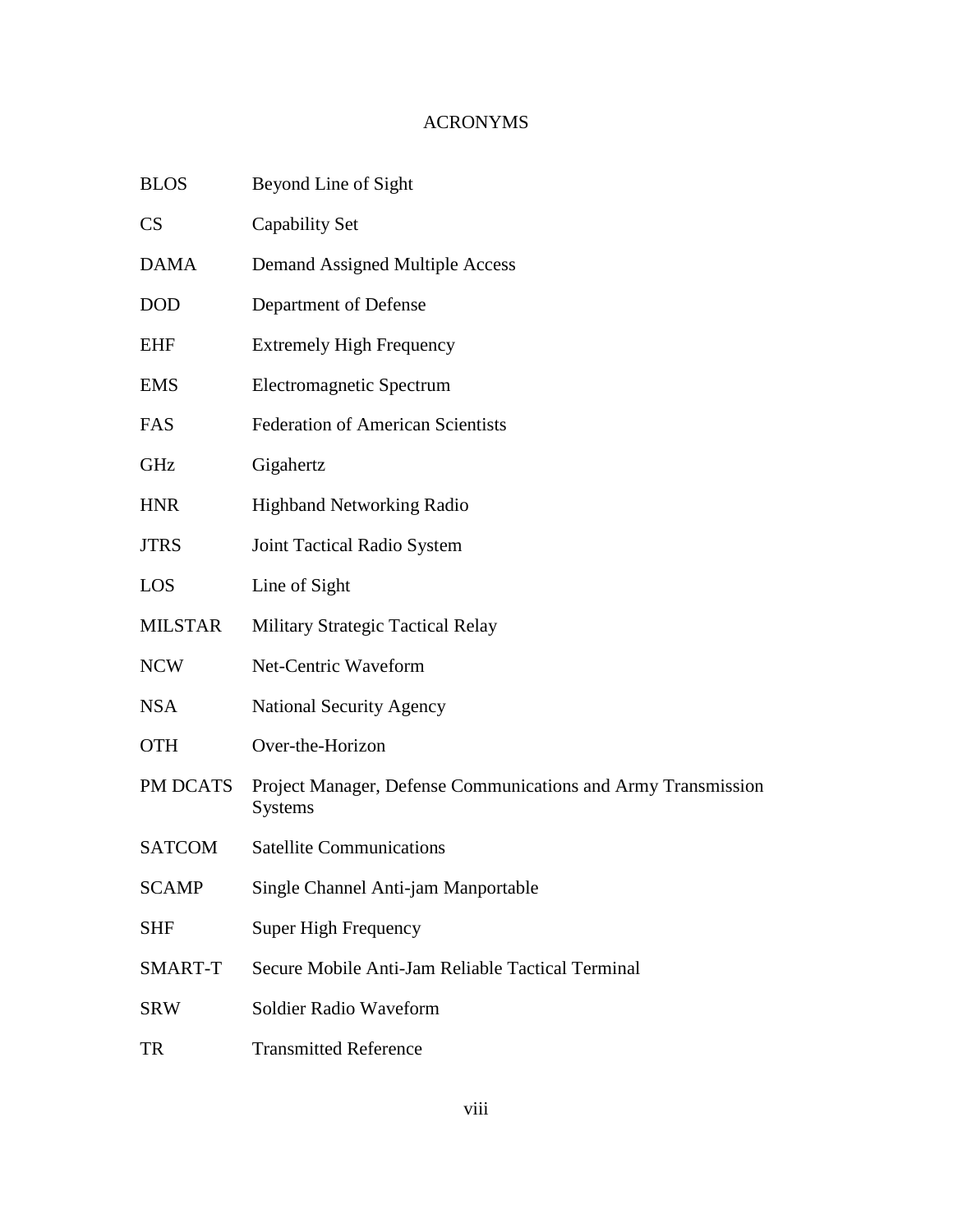- UHF Ultra High Frequency
- UWB Ultra Wideband
- VHF Very High Frequency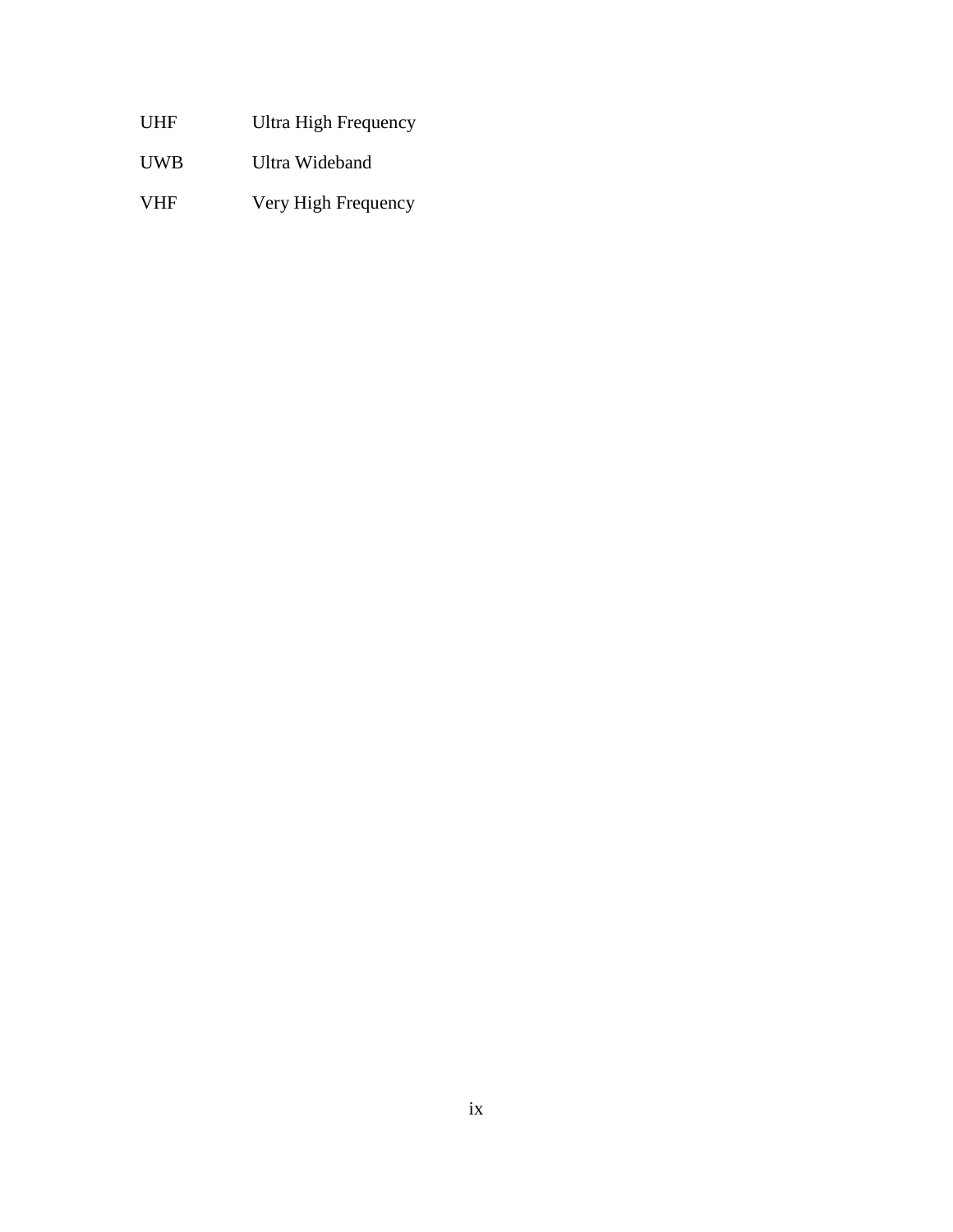# ILLUSTRATIONS

Page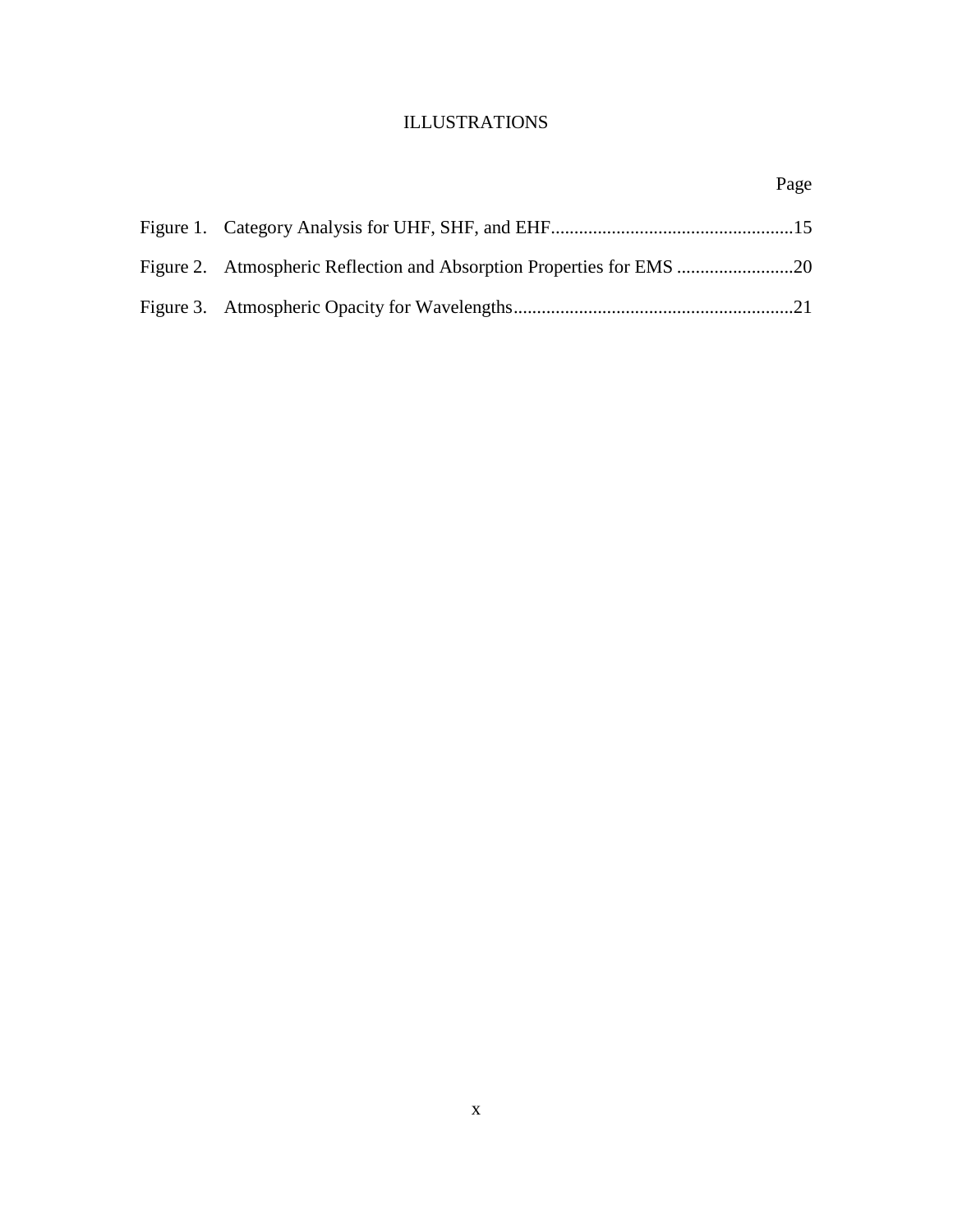# TABLES

|  | Page |
|--|------|
|  |      |
|  |      |
|  |      |
|  |      |
|  |      |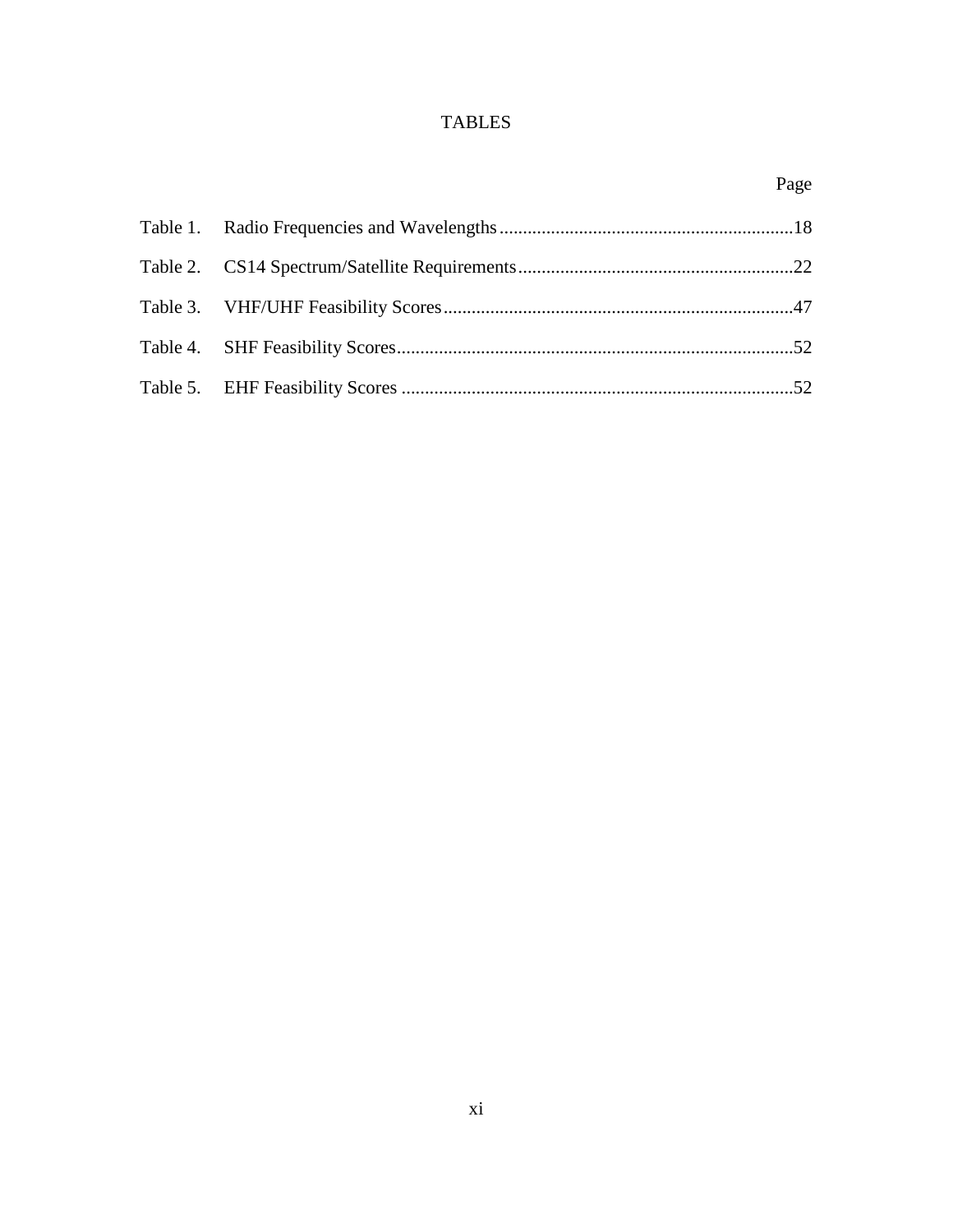#### CHAPTER 1

#### **INTRODUCTION**

This research is organized into five chapters: 1. Introduction, 2. Literature Review, 3. Methodology, 4. Analysis, 5. Conclusions and Recommendations. This chapter, the introduction, is organized using the deficiencies model from Creswell.<sup>[1](#page-23-0)</sup> The sub-headings for this model are: (1) The Research Problem and Research Question, (2) Studies That Have Addressed the Problem, (3) Deficiencies in the Studies, (4) The Importance of the Study, and (5) The Purpose Statement. The intent of using the deficiencies model for organizing the introduction is to provide the reader with an appreciation for the chosen research method explained in Chapter 3, Methodology. Additionally, the deficiencies model will help focus the reader on the researcher's understanding of the problem and the study's importance.

During Operation Anaconda, March 2002, CH-47s from 7th Aviation Battalion of the 101st Airborne Division moved an assaulting force to the Shahi Kot valley in the Paktia province from their staging field at Bagram airbase in the Parwan. The distance was approximately 110 statute miles or 185 kilometers (km). No Line of Sight (LOS) tactical radio in the Very High Frequency (VHF) band could range that distance. Communication between the maneuver forces near the landing zones and aircraft flying to and from Bagram was limited to tactical Satellite Communications (SATCOM). These communications were only available to select groups of special operations forces. Conventional maneuver companies could not effectively communicate the situation to aviation assets and command posts, which were tens or hundreds of miles away.<sup>[2](#page-23-1)</sup>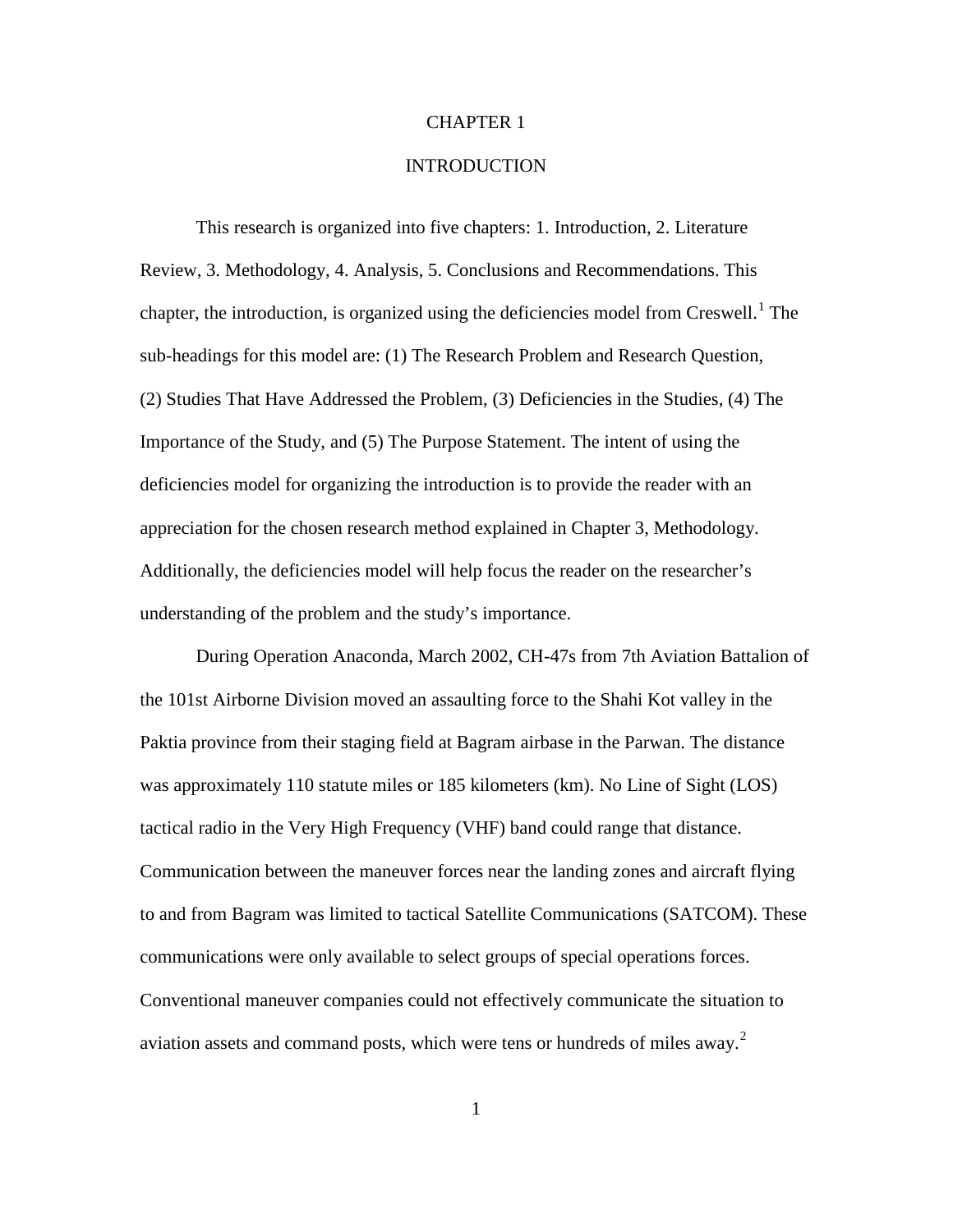Following the battle, the after action reviews stressed the demand for improving Over-the-Horizon (OTH) communications capabilities.<sup>[3](#page-24-0)</sup>

In response to Anaconda and the Global War on Terrorism, the Army placed increased emphasis on the Joint Tactical Radio System (JTRS) program launched in the late 1990s. However, the program, due to budget constraints and a failure to meet expectations within a select time frame, was discontinued in late  $2011<sup>4</sup>$  $2011<sup>4</sup>$  $2011<sup>4</sup>$ . Although the Department of Defense (DOD) officially cancelled this program of record, it represents the most recent research and development for increased voice and data communications capabilities.

The essence of JTRS was the understanding that the war fighter's receivertransmitter would be integrated as a node to create a mobile ad hoc network capable of OTH communications in an austere environment.<sup>[5](#page-24-2)</sup> In simpler terms, communication between radios A and B would be enhanced by radio C, even if radio C was not actively receiving or transmitting. Furthermore, the receiver-transmitter would be reliant on software for processing signals. It could be updated like a computer, using programs without having to change the hardware.<sup> $6$ </sup>

Future endeavors to increase tactical communications capabilities will build on the work completed for JTRS over a 15 year period; the most recent military communications purchases have been of products developed for JTRS. Many of these acquisitions are highlighted in Chapter 2, Literature Review. Among them are a series of software programmable radios that are capable of transmitting and receiving both SATCOM and terrestrial radio waveforms in the VHF and Ultra High Frequency (UHF) portions of the electromagnetic spectrum (EMS). The PRC 155 and 154A are two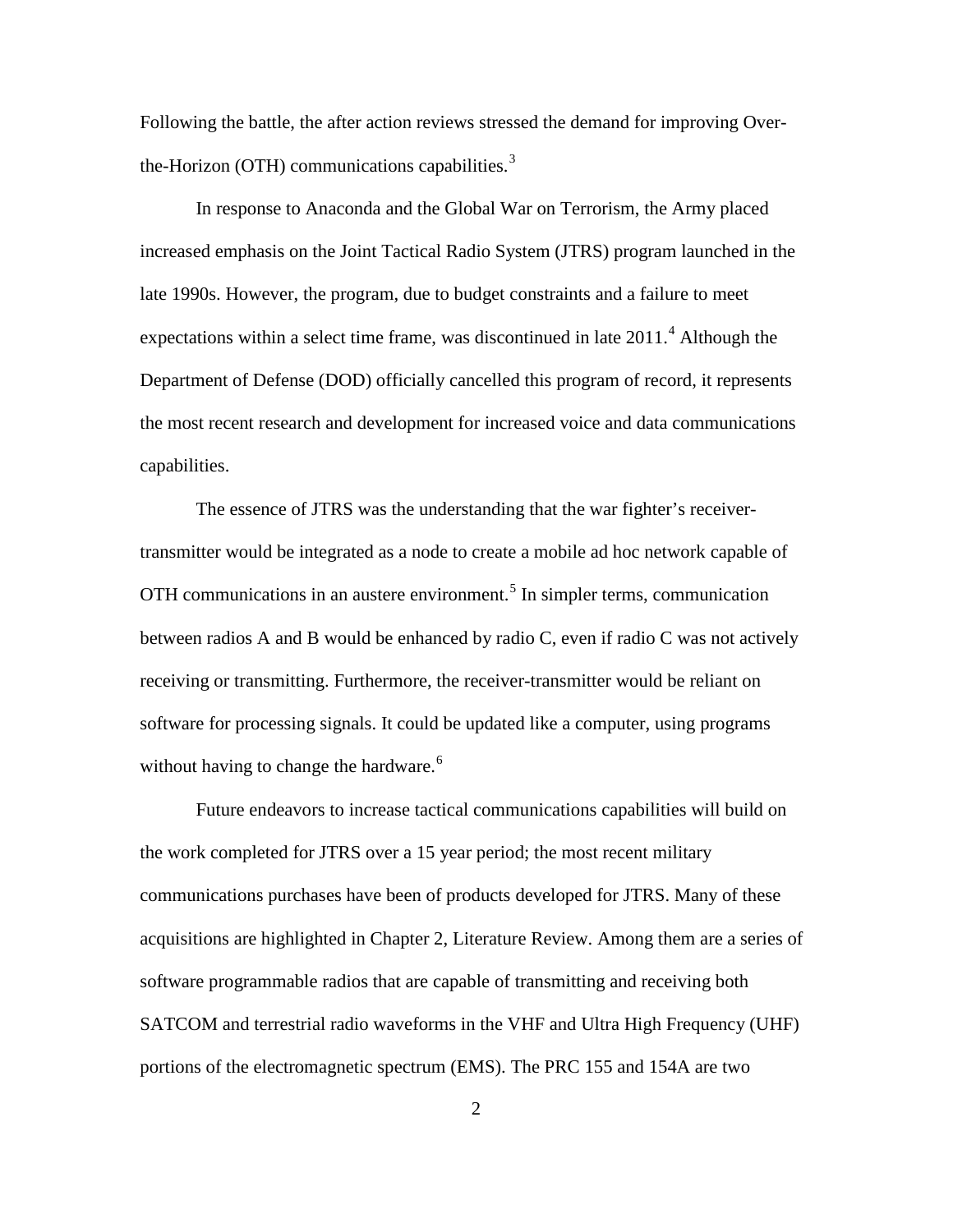examples of such radios and are currently being integrated into the system designs for communications at echelons below division.<sup>[7](#page-25-0)</sup>

#### The Research Problem

Although OTH voice communications capabilities for maneuver forces in an immature theater at echelons lower than division have made significant advancements since 2002, there are still several deficiencies and challenges involving the low number of formations that can utilize these capabilities simultaneously. According to the Deputy Chief of Naval Operations for Networking, only 20 percent of the military's demands for OTH communications, through SATCOM, have been met during the Global War on Terrorism.<sup>[8](#page-25-1)</sup> The Chief's report made sense to the researcher who experienced a Combat Aviation Brigade in 2009, with five maneuver task forces, limited to one SATCOM channel. This limitation was representative of the Chief's estimate of 20 percent - one out of five - demands met.

Five channels per brigade, however, do not represent a published minimum requirement. According to the Capability Set (CS) 14 for communications architecture, each brigade, by design, should expect no more than one channel.<sup>[9](#page-25-2)</sup> Approximately 34 users should have access to this channel.<sup>[10](#page-25-3)</sup> Allocating one channel per brigade is not an ideal, however, just a realistic expectation based on the limit of UHF SATCOM frequencies available.<sup>[11](#page-25-4)</sup> So what is the right number of channels per brigade and how many users should expect access to those channels? More importantly, without fixating on UHF SATCOM, how does the military increase its OTH voice communications capabilities through other, less restrictive, means?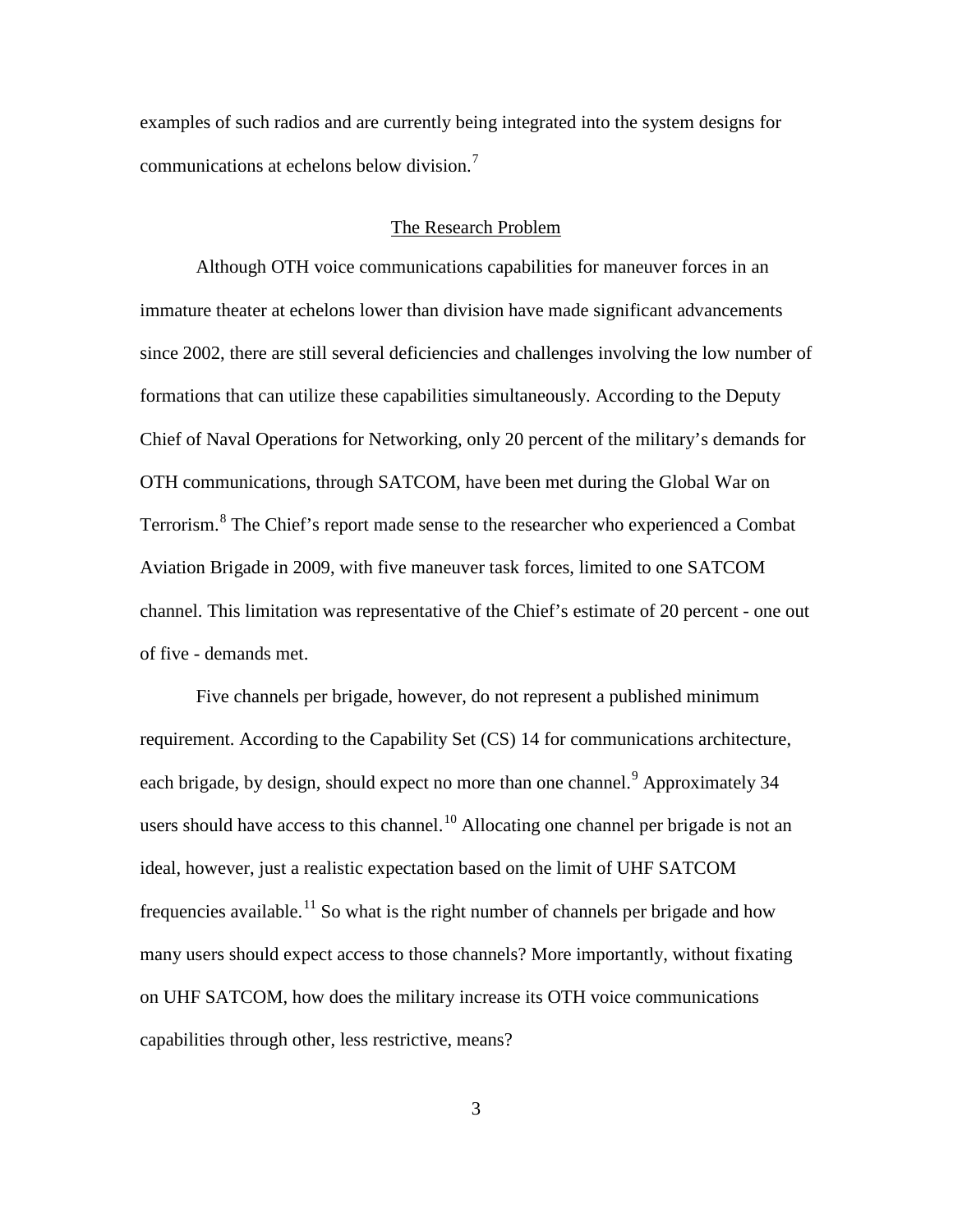Since signal requirements depend heavily on mission and operational variables, it is difficult to find exact figures for the required number of channels and users in a brigade. For the purposes of this research, the gap between current capabilities and demands for OTH voice communications is defined as: The preponderance of maneuver forces below division are without OTH voice capabilities when the demand is for every tracked operational entity to have them. The size of this demand seems, at first, unreasonable. In actuality, the demand mirrors one of the stated goals for the CS 14 communications architecture, "Beyond Line of Sight (BLOS) data and voice capability is provided to the dismount at platoon and company."[12](#page-26-0) To develop approximations for numbers of channels and users per brigade, one can use the CS 14 architecture for current LOS capabilities. On average, 900 systems with one command net per battalion sized maneuver task force capable of OTH voice transmissions should meet the brigade's requirements.<sup>[13](#page-26-1)</sup>

While the military has OTH voice communications capabilities by several means, it cannot advertise that the preponderance of maneuver forces on the ground have those capabilities available. Recognizing this gap between the military's demands and what they are capable of producing inspires several questions: What hardware, software, and space vehicle appliqués are available currently, and what portions of the EMS do they use? How much is the military in competition with commercial interests for the use of certain portions of the EMS? Is the gap between the demand and the allocation due to costs associated with the capability? What are the prospective products and methods for the future of OTH voice communications? Finally, is a solution to use different portions of the EMS or is increasing the capacity, within portions of the EMS already used, a more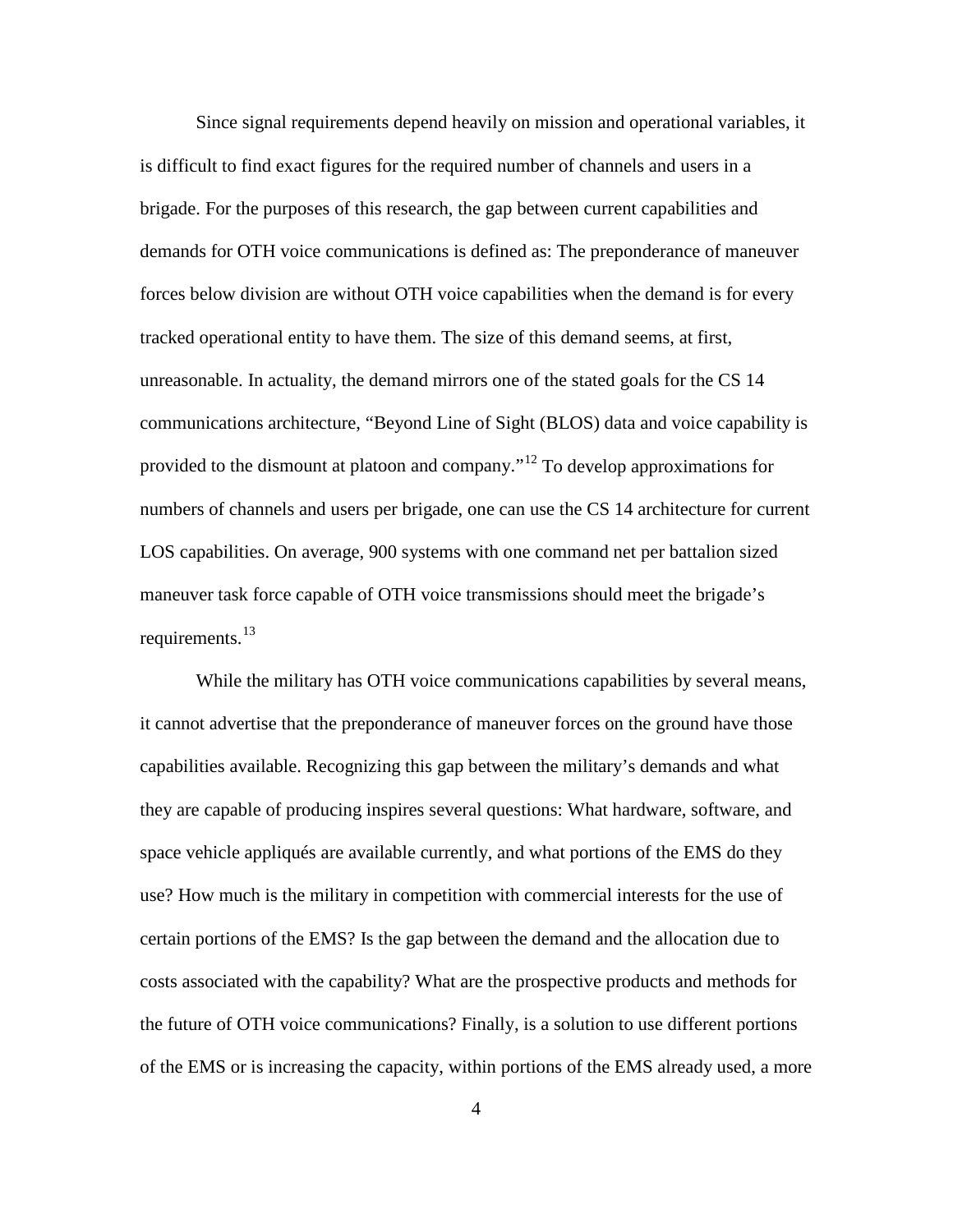viable option? These questions represent several variables for the research problem which require exploration. Paring down these questions, however, it appears that feasibility for increasing the availability of OTH voice capabilities is the overarching theme; and therefore, the researcher formed the following research question and sub-research questions.

#### The Research Question

What is the feasibility of increasing OTH voice communications capabilities in an immature theater to meet the demand for maneuver forces, both air and ground, by using portions of the electromagnetic spectrum that are not already utilized or maximized? Could these developments increase the mobility and capacity of radio systems at a cost low enough for the preponderance of maneuver forces in the Army to acquire them? Furthermore, how susceptible to communications interference and jamming are each of the alternatives?

#### Studies That Have Addressed the Problem

Not every study included in Chapter 2, Literature Review, is included here. The researcher provides some brief explanations, however, for four recent research studies, which address at least some portion of the research question. The intent for this section is to support the following discussion of deficiencies found in OTH voice communications research. An acknowledgment of the deficiencies aids in developing a starting point for either revising the research question or building a method to answer it.

First study: In 2010 the U.S. Army Research Office in partnership with North Carolina State University produced a summary titled, "Ultra-Wideband Impulse Radio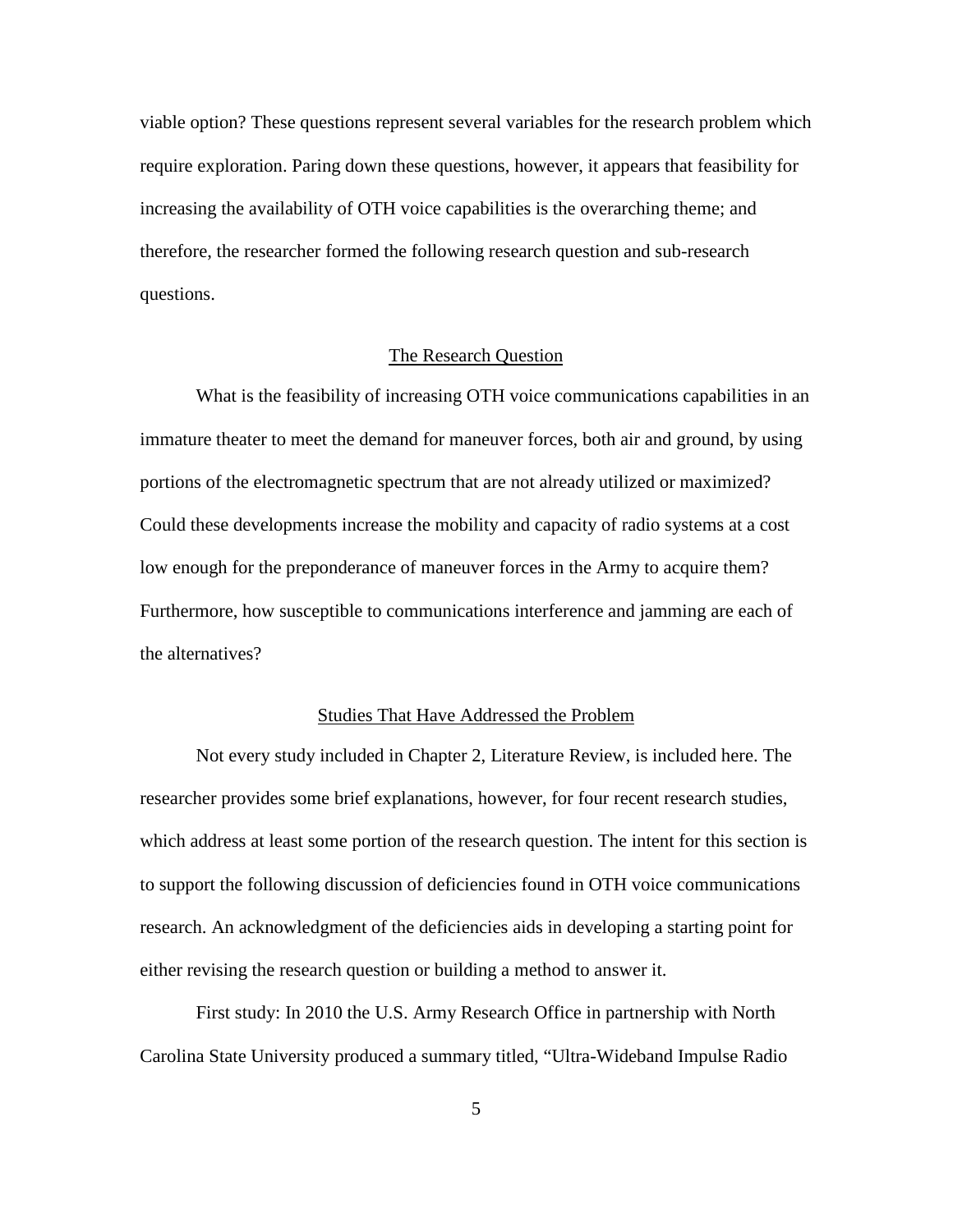for Tactical Ad-Hoc Military Communications: Final Report." This study looked at Transmitted Reference (TR) techniques (techniques for placing reference signals before data signals developed in the 1960s) as a means of lowering the costs and increasing the capacity of Super High Frequency (SHF) receivers. These SHF receivers are designed to capture Ultra-Wideband (UWB) waves in the 3.1 to 10.6 gigahertz (GHz) range. The report stated that TR UWB would be a great improvement over UWB in the categories of costs and capacity. $^{14}$  $^{14}$  $^{14}$ 

The significance of this study is that most OTH voice communications for the military are accomplished using some portion of the UHF band, which is more congested and contested than SHF. If methods for receiving and transmitting SHF waves improve, there is potential for increasing the military's OTH voice communications capabilities by utilizing alternate portions of the EMS.

Second study: Prior to the military cancelling the JTRS program of record in 2011, the Congressional Budget Office, in 2009, reported on a study from the MITRE Corporation concerning wireless communications acquisitions. The MITRE study, dated 2007, outlined the Army of 2030's demands for software programmable radios to replace legacy radios by developing an approximation of total vehicles, aircraft, and dismounts. The figure was just over 580,000 units, and the cost associated with this volume was over 100 billion. This cost was based on the Army's estimate of 15 billion for the purchase of 86,000 units. Since the software programmable radios developed using the JTRS framework are compatible with legacy LOS radios, like the Single Channel Ground and Airborne Radio System (SINCGARS), the Army can acquire new radios incrementally.<sup>[15](#page-27-1)</sup> Still, the preponderance of maneuver forces at echelons below division are potentially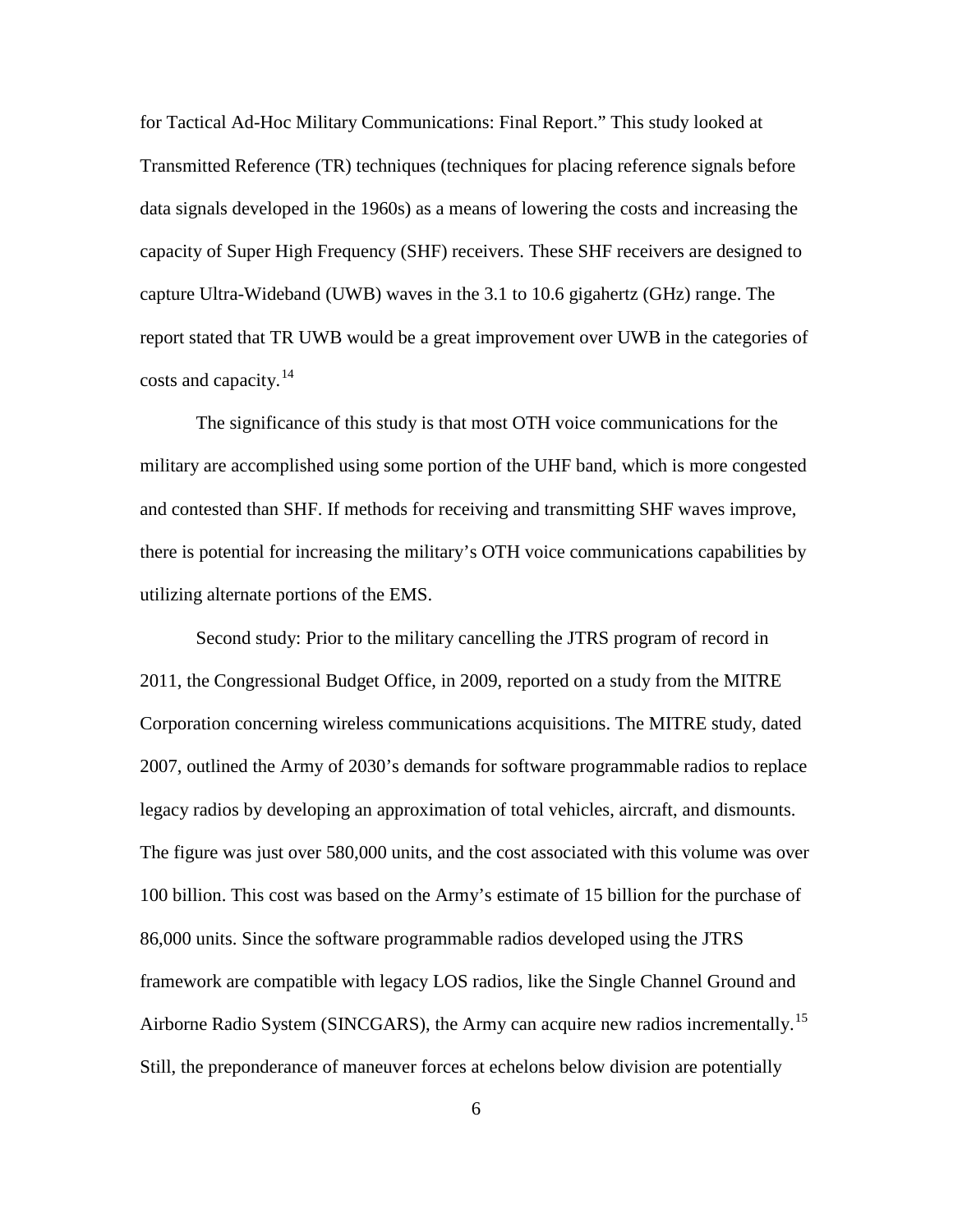without OTH voice communications capabilities if the Army does not equip them with something more capable than SINCGARS. This statement is especially true in scenarios similar to the first Gulf War in which more than two corps have to maneuver simultaneously.

The significance of this study is that the researcher gains an approximation of the number of units required to field a software programmable radio that has the potential to increase OTH voice communications capabilities to the preponderance of maneuver forces below division. Additionally, the researcher has an estimate on the costs associated with this approximation. Both figures provide a baseline for exploring feasibility with regards to costs, and will aid in answering the first sub-research question: Could these developments increase the mobility and capacity of radio systems at a cost low enough for the preponderance of maneuver forces in the Army to acquire them?

Third study: In 2012 the University of California, Davis under the supervision of the US Army Research Office conducted research to develop theories for networking cognitive radios. Cognitive radios, without direct input from the user, sense, track, and exploit the most efficient waveforms<sup>[\\*](#page-17-0)</sup> for transmitting voice and data. When networked together, they create an ad-hoc mobile network, capable of OTH communications, most similar to the JTRS main concept explained earlier. This type of network is significant as it does not depend on a large and previously established infrastructure of towers and/or satellites.

 $\overline{a}$ 

<span id="page-17-0"></span><sup>\*</sup> Waveforms, for example the Soldier Radio Waveform (SRW), refer to waves along select portions of the EMS known as bands of operation. Most radios using waveforms are capable enough to move seamlessly between large variations in frequency along these bands.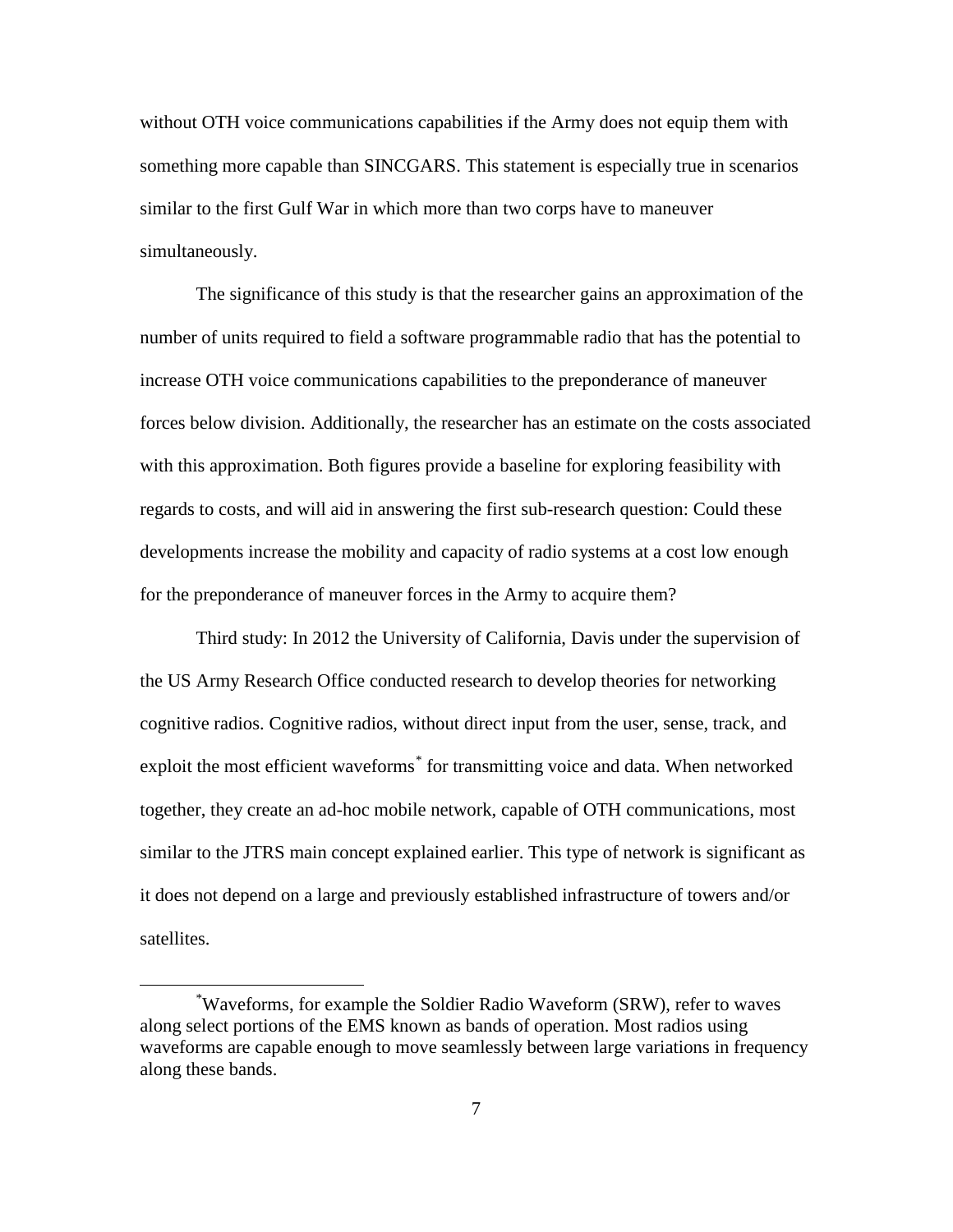One of the emerging theories, developed by this research, advocated the use of "sequential estimation strategy."[16](#page-28-0) Sequential estimation strategy is a software protocol that allows the radio to estimate how much a particular waveform is used by the primary user and subsequently use that waveform more efficiently without interrupting the primary user's transmissions. Additionally, the operator does not have to coordinate with other users for time sharing.

This research on cognitive radio applications is significant because, without advocating a particular waveform or alternate portion of the EMS, it demonstrates feasibility for software programmable radios to increase the efficiency of portions already in use. This study relates to the primary research question concerning the EMS - portions already utilized or maximized. The researcher is not just looking for theories which support alternate bands of the EMS but also theories which advocate maximizing the efficiency of current bands to increase capabilities for OTH voice communications.

Fourth study: In 2008, two students from the Naval Postgraduate School developed the term "Tactical Private Satellite Network." These students conducted research in increasing satellite communications capabilities by actively managing the available military and commercial bandwidths from a single control node at the operational level. The Tactical Private Satellite Network would increase efficiency by dynamically directing the timeshare of bandwidths based on the individual needs of the tactical users. The network would assess those individual needs given the most current set of mission and operational variables from the common operational picture.<sup>[17](#page-28-1)</sup> This research represented a theory for timesharing more advanced and dynamic than using a list of predetermined and inflexible timeslots. As situations develop, such a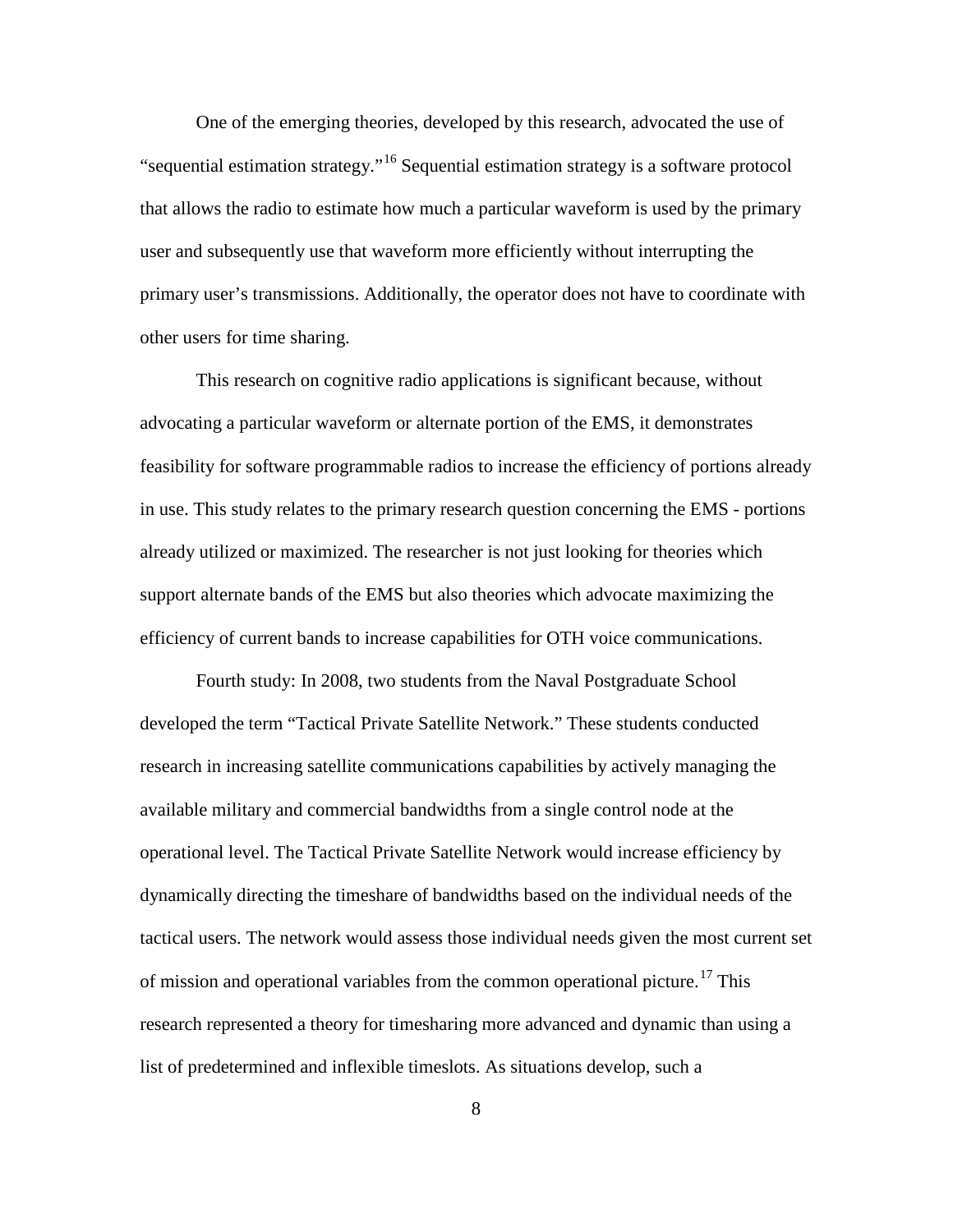predetermined list would never match changes to the threat or the operational environment.

This research is significant because it shows that without technology, for example software programmable cognitive radios, or moving to another portion of the EMS, like SHF or Extremely High Frequency (EHF), there are emerging theories for increasing efficiency for OTH voice communications. An increase in efficiency has the potential to increase capabilities through current SATCOM means. This emerging theory, however, while addressing efficiency for the current set of users, does not provide a material solution for creating more users at echelons below division. Therefore, this theory does not help with the first sub-research question which concerns the preponderance of maneuver forces possessing OTH voice communications capabilities.

#### Deficiencies in the Studies

The recent research attention for OTH voice communications is best characterized as pragmatic, compartmentalized, and quantitative in nature. Researchers place little emphasis on exploration of the problem. They fail to begin with a wider view that examines, without prejudice for a select method, feasibility for future OTH voice communications capabilities. It appears there has been a need to introduce potential solutions without developing an overarching theory which governs thought concerning the problem.

In the first study, researchers reviewed methods to improve the efficiency of SHF carrier waves. SHF is a less saturated portion of the EMS and therefore is one example of an alternate. Still, the research had a narrow focus: the quantitative performance of a select band of SHF carrier waves. The second study was also quantitative in nature: the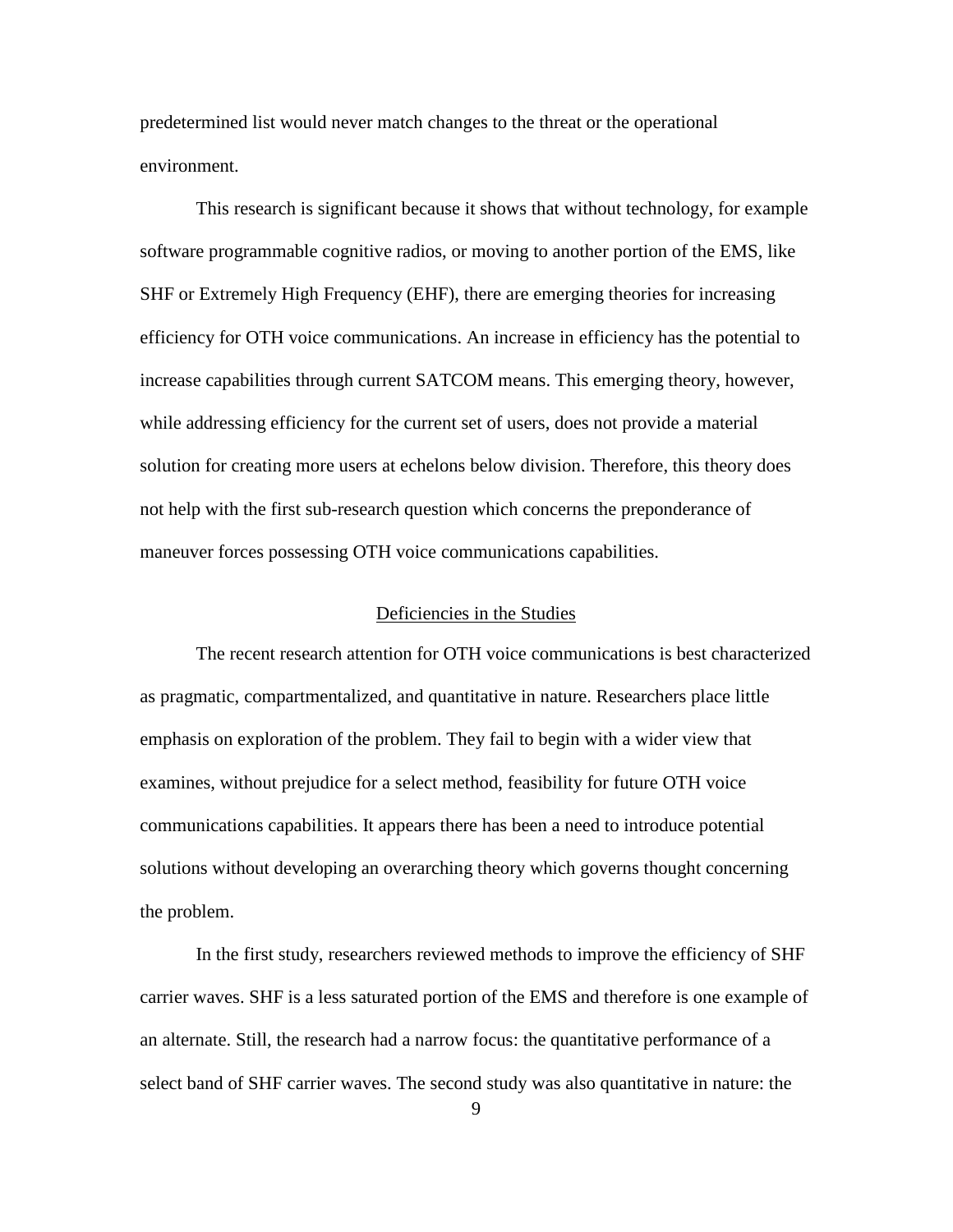volume of more capable radios necessary to potentially increase OTH voice communications capabilities for the preponderance of maneuver forces and the associated costs. The third study on networking cognitive radios explored sequential estimation strategy as a means of introducing more users to a select band and therefore increasing capabilities. This study developed emerging theories but was still compartmentalized, pragmatic, and quantitative, as it focused on the performance of a single solution. The fourth study was also constrained by the predetermined need to test the performance of a proposed solution: a signal node equipped with both military and commercial SATCOM assets. This study was made in an effort to advocate a more dynamic method for frequency allocation and management.

All the above studies, and most of the literature from chapter 2, are important to the researcher and have merit. If deficiencies must be found, however, one is easily recognized: All the studies are quantitative. All the studies have a relatively narrow focus that is anchored on a predetermined method. Finally, all the studies seek a potential solution or direction for further research without presenting a more objective analysis resultant from exploration of the problem in its totality.

Therefore, it is the researcher's intent to design a qualitative study, atypical of physical science research, to examine the problem from the perspective of a capability as opposed to the merits of a predetermined method. This study should result in the development of a substantive theory for future testing. The particulars of the qualitative method for this research are explained in detail in Chapter 3, Methodology.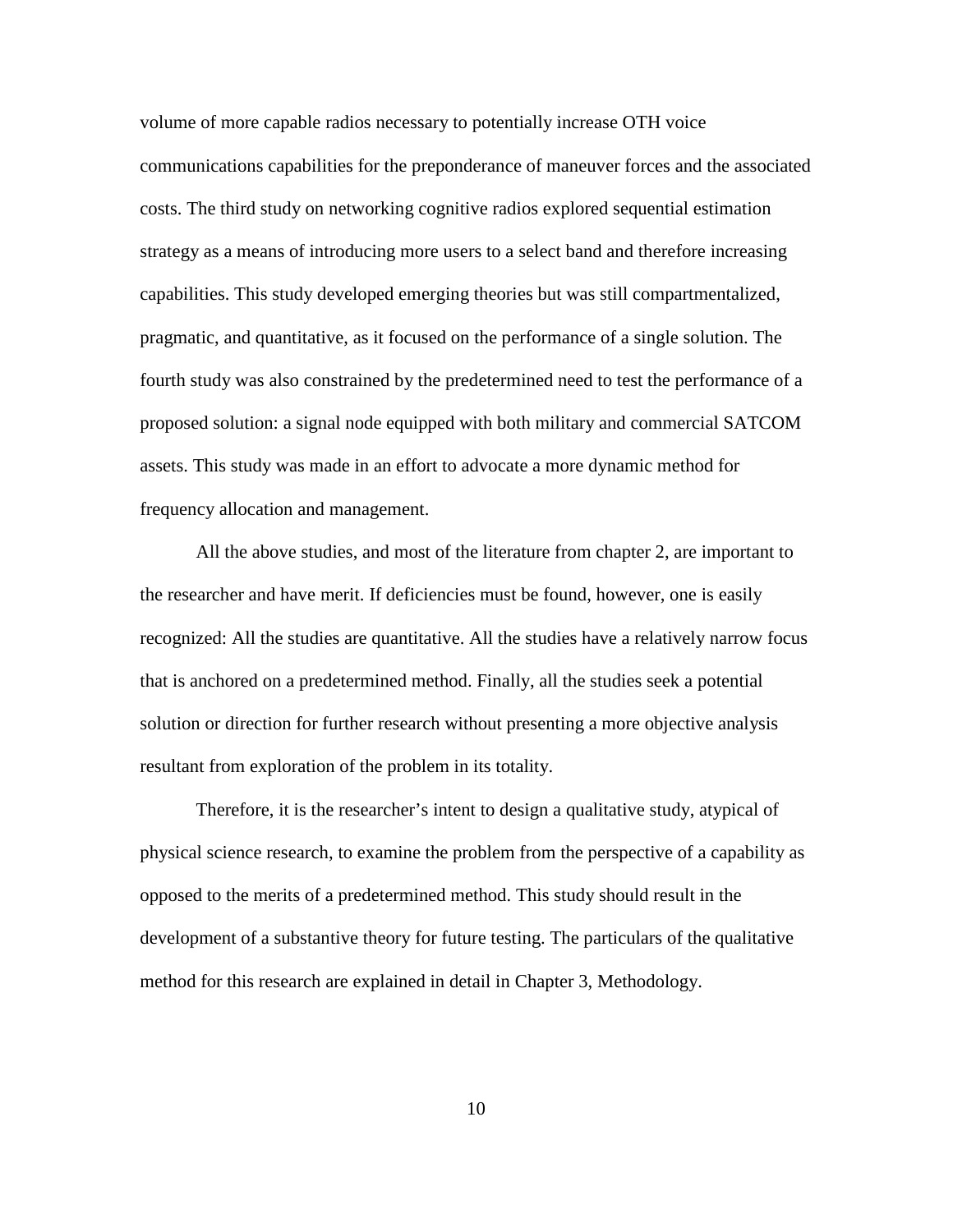#### Importance of the Study

As explained in the deficiencies portion of this chapter, in conducting a review of literature, the researcher quickly discovered a large volume of compartmentalized data, articles highlighting specific capabilities and operational characteristics for select developments. There was very little to read about theory or emerging practices that explained, from start to finish, how a large volume of maneuver forces in an austere environment would have OTH voice capabilities. There were very few studies that compared numerous methods of wave propagation. Typically, the performance of an emerging method was compared to a previous similar method; for example, TR UWB compared to UWB, as explained in the first study. This trend seemed to emerge because of the researcher's desire to be pragmatic, to present a specific, rigid, and easily explained solution for OTH voice capabilities, as opposed to exploring theory.

Clearly not enough is known about the problem, and the problem needs exploration. This research is important because scientists, researchers, and military leaders - especially ones involved in acquisitions *-* can use it to better understand the problem of the gap between demands for increased OTH voice capabilities and the current capabilities. With this understanding, interested readers can make informed decisions for future research. In addition to the studies currently available, readers will have research that represents an objective understanding of feasibility for increasing OTH voice capabilities for the preponderance of maneuver forces in an austere environment. Furthermore, readers will have a qualitative analysis of a wider variety of select systems and methods. Usually, researchers report on just one or two systems.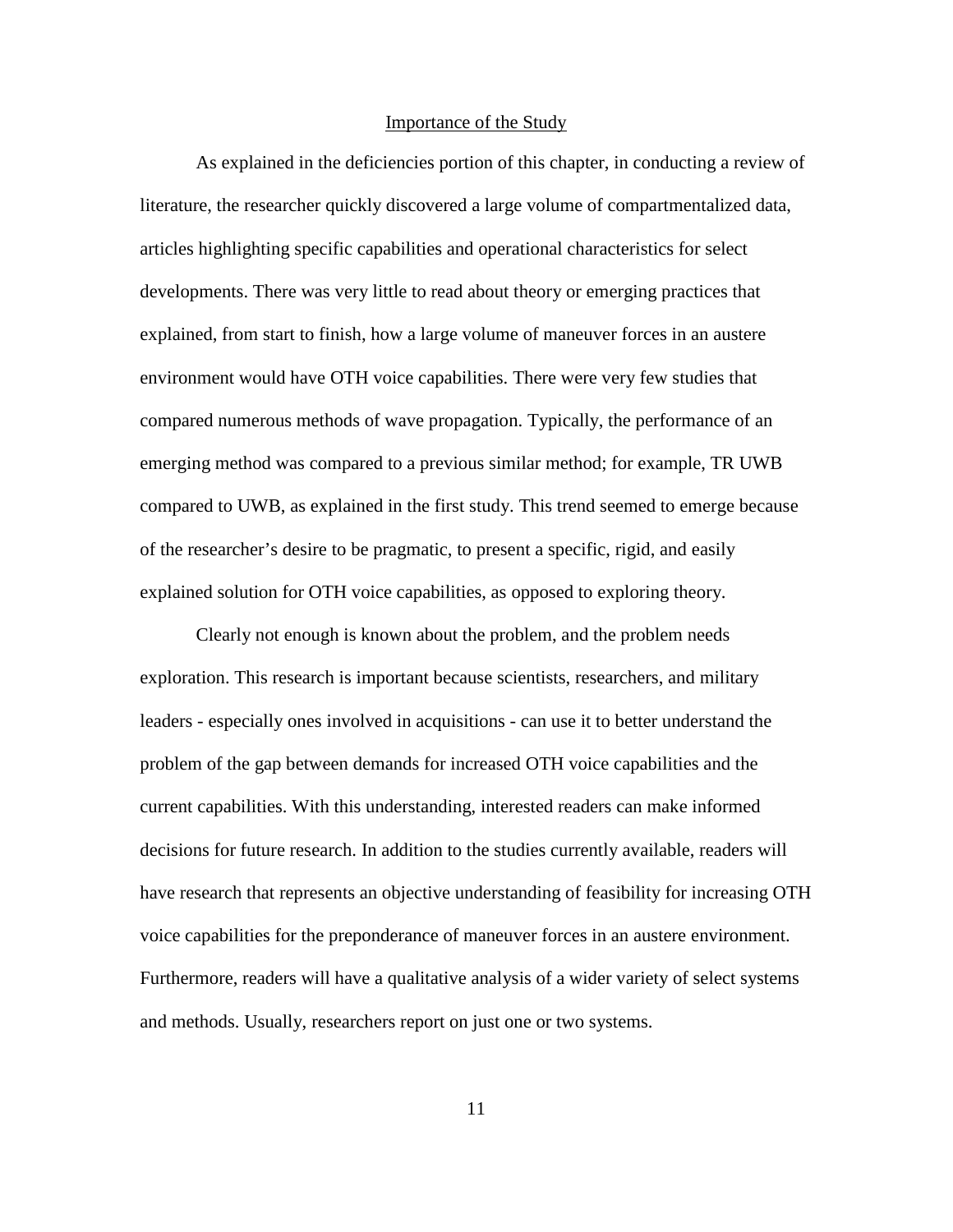### The Purpose Statement

The purpose of this research is to conduct a qualitative analysis, using grounded theory design (explained in chapter 3), of documents relating to improved OTH voice communications capabilities for maneuver forces in an immature theater at echelons lower than division. This analysis will aid in determining the feasibility of increasing OTH voice capabilities for maneuver forces to meet their current demands, and will examine the following: portions of the EMS used, capacity of that EMS portion, costs, and mobility. Mobility is defined by the size of the terminal and the power required in an austere environment. Selectively examining these four different categories will help determine where to focus the military's research and development efforts since the JTRS program has ended, but the demand for the preponderance of military forces to have OTH voice capabilities remains. As a result of this research, readers will have a substantive theory that links emerging technologies and techniques to a possible increase in OTH voice communications capabilities. Additionally, readers will have recommendations for testing this theory and conducting further research. Chapter 2 is the literature review and is organized by the four categories.

 $\overline{a}$ 

<sup>&</sup>lt;sup>1</sup>John W. Creswell, *Qualitative Inquiry and Research Design: Choosing Among Five Approaches*, ed. Lauren Habib (Thousand Oaks, CA: Sage Publications, 2013), 130- 136.

<sup>&</sup>lt;sup>2</sup>Richard B. Andres and Jeffrey B. Hukill, "Anaconda: A Flawed Joint Planning Process," *Joint Forces Quarterly* 47 (4th Quarter 2007): 137-139.

<sup>&</sup>lt;sup>3</sup>Richard L. Kugler, Michael Baranick, and Hans Binnendijk, "Operation Anaconda: Lessons for Joint Operations" (Report, Center for Technology and National Security Policy, National Defense University, March 2009), http://www.dtic.mil/docs/ citations/ADA496469 (accessed 13 May 2014), 20-22.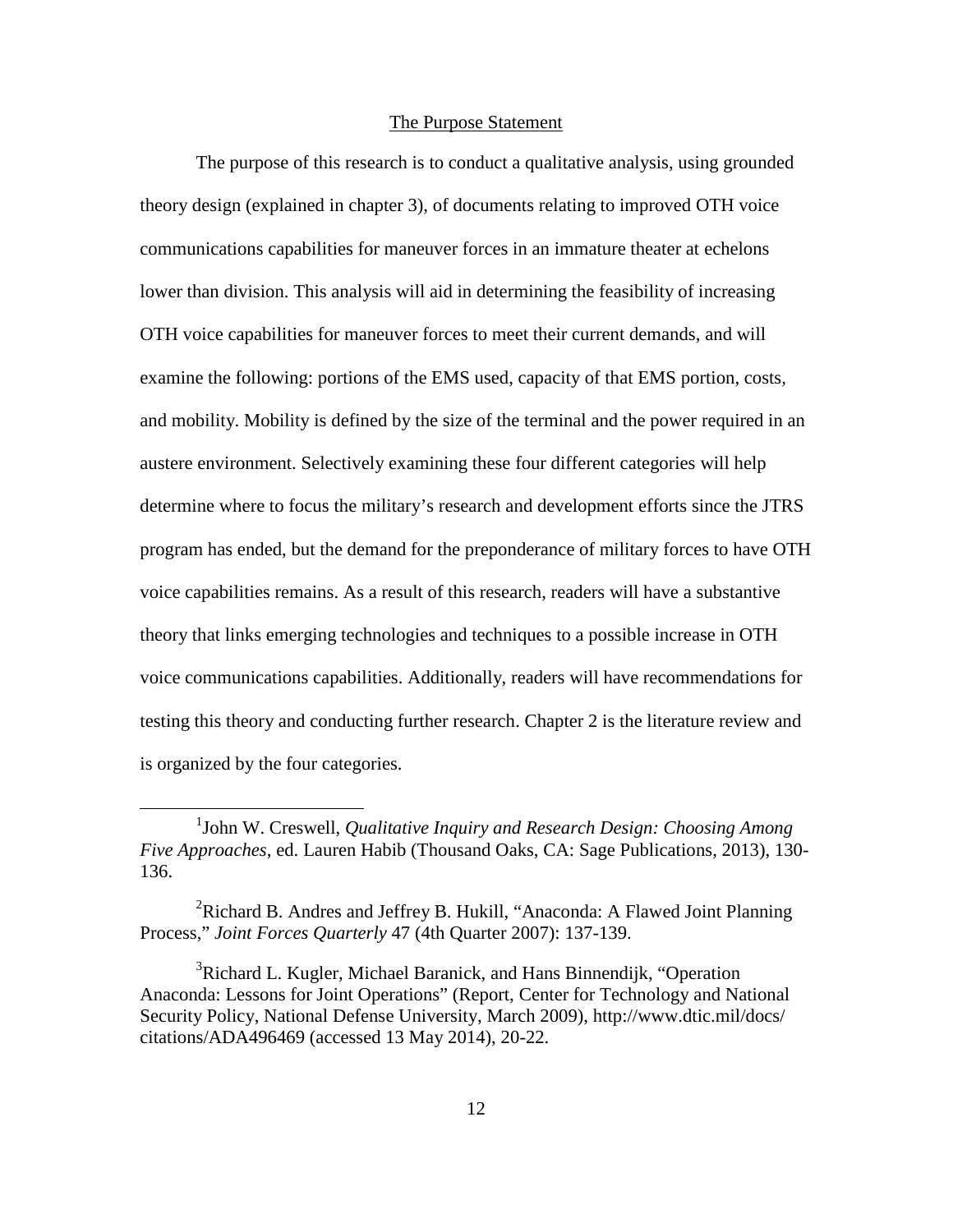<sup>4</sup>Carlo Munoz, "Army Kills JTRS, Goes 'Platform Agnostic' With Network Plan," *Breaking Defense*, 12 October 2011, http://breakingdefense.com/2011/10/armykills-jtrs-goes-platform-agnostic-with-network-plan (accessed 8 November 2013).

5 Kris Osborne, "JTRS Advances 'Cognitive Radio' Concept," Army.mil, 2 May 2012, http://www.army.mil/article/79102/ (accessed 17 April 2013).

6 Congressional Budget Office, *The Army's Wireless Communications Programs* (Washington, DC: Congressional Budget Office, 2009), http://www.dtic.mil/get-trdoc/pdf?AD=ADA494523 (accessed 8 November 2013), 2-3.

7 Department of the Army, *CS 14 Network Design Book* (Washington, DC: Government Printing Office, June 2013), 2-4.

8 Department of the Army, *Army SATCOM Architecture Book* (Washington, DC. Government Printing Office, August 2013), 5-2.

9 Department of the Army, *CS 14 Network Design Book,* 10-8.

 $10$ Ibid., 2-18.  $11$ Ibid., 10-8.

 $^{12}$ Ibid., 2-1.

 $13$ Ibid., 2-15

 $14$ L. Li, J. K. Townsend. US Army Research Office, "Ultra-Wideband Impulse" Radio for Tactical Ad-Hoc Military Communications" (Final Report, North Carolina State University, Raleigh, NC, 2010), http://www.dtic.mil/dtic/tr/fulltext/u2/a534155.pdf (accessed 10 November 2013), 1-5.

<sup>15</sup>Congressional Budget Office, 14-15.

<span id="page-23-0"></span><sup>16</sup>Qing Zhao, "Networking Cognitive Radios for Tactical Communications" (Research Project, University of California-Davis and US Army Research Office, 2012), http://www.dtic.mil/docs/citations/ADA582905 (accessed 12 November 2013), 1-7.

<span id="page-23-1"></span><sup>17</sup>Brian H. Conrad and Ioannis Tzanos, "A Conceptual Framework for Tactical Private Satellite Networks" (Thesis, Navy Post Graduate School, Monterey, CA, September 2008), http://www.dtic.mil/dtic/tr/fulltext/u2/a488784.pdf (accessed 14 November 2013), 165-170.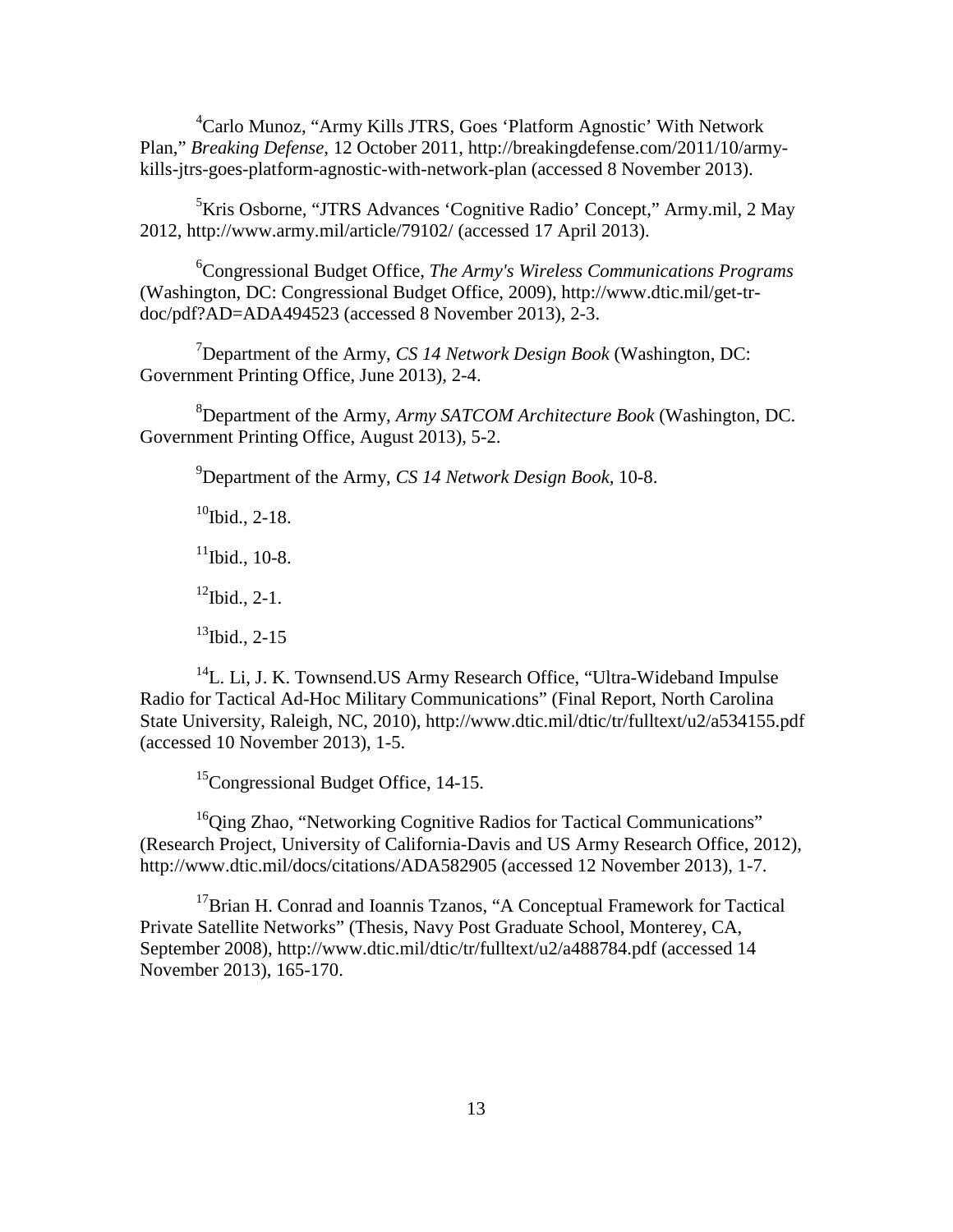#### CHAPTER 2

#### LITERATURE REVIEW

<span id="page-24-3"></span><span id="page-24-2"></span><span id="page-24-1"></span>As stated in chapter 1, the purpose of this research is to conduct a qualitative analysis, using grounded theory design, of documents relating to improved OTH voice communications capabilities for maneuver forces in an immature theater at echelons lower than division. This research does not presume to discover a solution to the demand for this capability. Instead, the research is intended to discover enduring themes found through different sources in an effort to communicate meaning, develop an emerging theory, and help direct future research and development efforts. Ultimately, the research will serve to answer the question of feasibility for increasing OTH voice communications capabilities to meet the current demand, as outlined in chapter 1, by using different portions of the EMS or improving the efficiency of the portions already in use.

<span id="page-24-0"></span>This chapter is organized by the four categories or sub-headings listed in the Purpose Statement of chapter 1: portions of the electromagnetic spectrum used, capacity of that EMS portion, costs, and mobility. Figure 1 is a graphic from the Federation of American Scientists (FAS) that illustrates an analysis for all four categories across the Ultra High Frequency (UHF), Super High Frequency (SHF), and Extremely High Frequency (EHF) military portions of the  $EMS<sup>1</sup>$  $EMS<sup>1</sup>$  $EMS<sup>1</sup>$ . This graphic and some initial information for defining variables in the research question are presented at the beginning of the chapter. This initial information provides a base of knowledge for better understanding the literature which relates to the four sub-headings.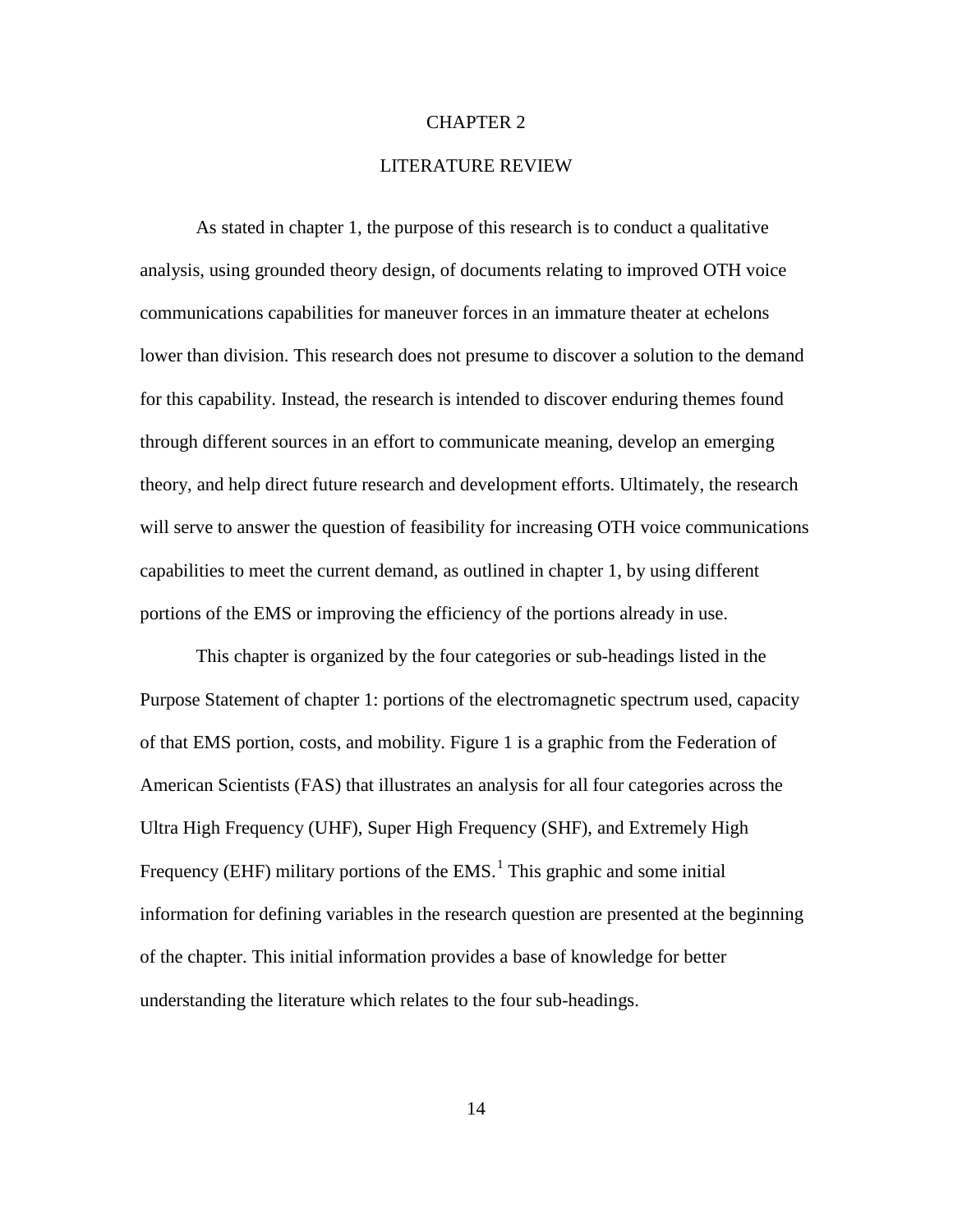<span id="page-25-0"></span>

Figure 1. Category Analysis for UHF, SHF, and EHF

<span id="page-25-4"></span><span id="page-25-3"></span><span id="page-25-2"></span><span id="page-25-1"></span>*Source*: Federal Administration of Scientists, *Army Space Reference Text* (Washington, DC: Federal Administration of Scientists, 2013), 1.

Disregarding the actual terminals or satellite systems used to communicate on one of these three portions, the lines show a convergence in the EHF spectrum where mobility, capacity, and anti-jam capabilities are relatively high compared to SHF and UHF, where either mobility or anti-jam suffer. Unfortunately, EHF is also characterized by a significant rise in costs. Costs are important, since the research question focuses on radio systems that the DOD will field to the majority of maneuver forces. Although this figure asserts that EHF has the potential to be highly mobile, there are no current EHF systems that are any more mobile than SHF applications. There are lighter, arguably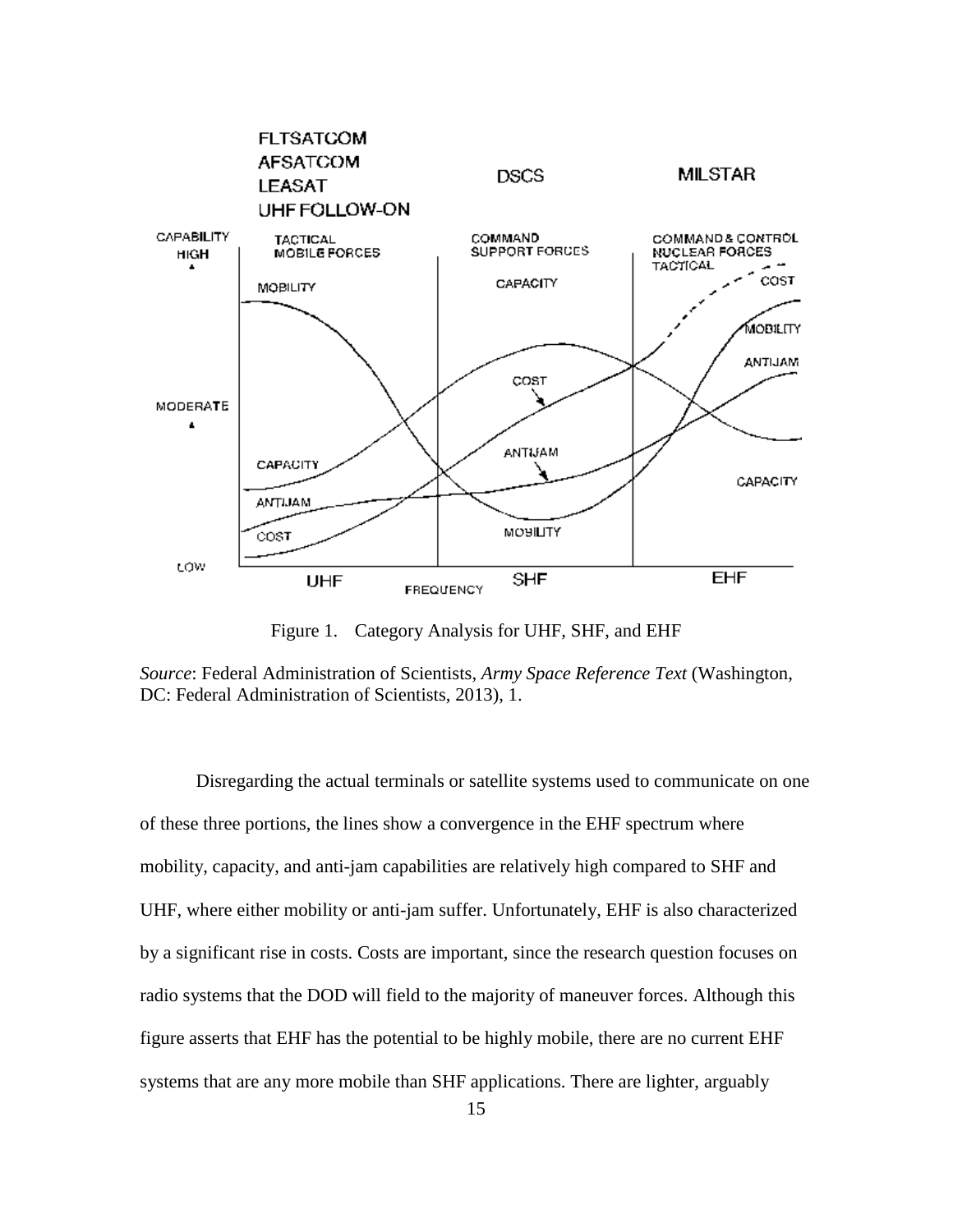manportable EHF systems, but they all have to remain immobilized to receive the dense, focused, and directional EHF signals. Additionally, anti-jam, while not one of the four categories for organizing this chapter, is important, as addressing the vulnerability to jamming is a sub-research question. Finally, the heading, "Tactical Mobile Forces," listed above the UHF column, indicates that the current practice for echelons lower than division - the smallest tactical unit - is to use UHF, while command support and control forces at division or higher use SHF and EHF.

<span id="page-26-1"></span><span id="page-26-0"></span>The primary question this graphic inspires: Why is the EHF (30 to 300 GHz) portion of the EMS, which represents waves more dense than SHF but less dense than infrared light, so costly? The answer is that the technical complexities of designing both the satellite payloads and the receiver terminals capable of sending and receiving EHF carrier waves is extremely high. This is because EHF is more susceptible to obstacles, weather, and atmospheric interference, especially while on the move. These challenges with EHF increase the cost associated with it by 100 percent or more as compared to UHF alternatives.<sup>[2](#page-48-0)</sup> Atmospheric absorption and reflection properties of the EMS are explained in further detail under the sub-section, Other Portions of the EMS.

#### Additional Information for Defining the Research Question

OTH defined: To answer the research questions one must address the distance associated with OTH voice communications. This is difficult to define since the distance to the horizon for a soldier on the ground varies depending on atmospheric conditions and his height above the earth's surface. A good approximation of the distance to the horizon for a soldier who stands at two meters is five km. This approximation is based on the formula - distance in km is approximately 3.57 times the square root of the observer's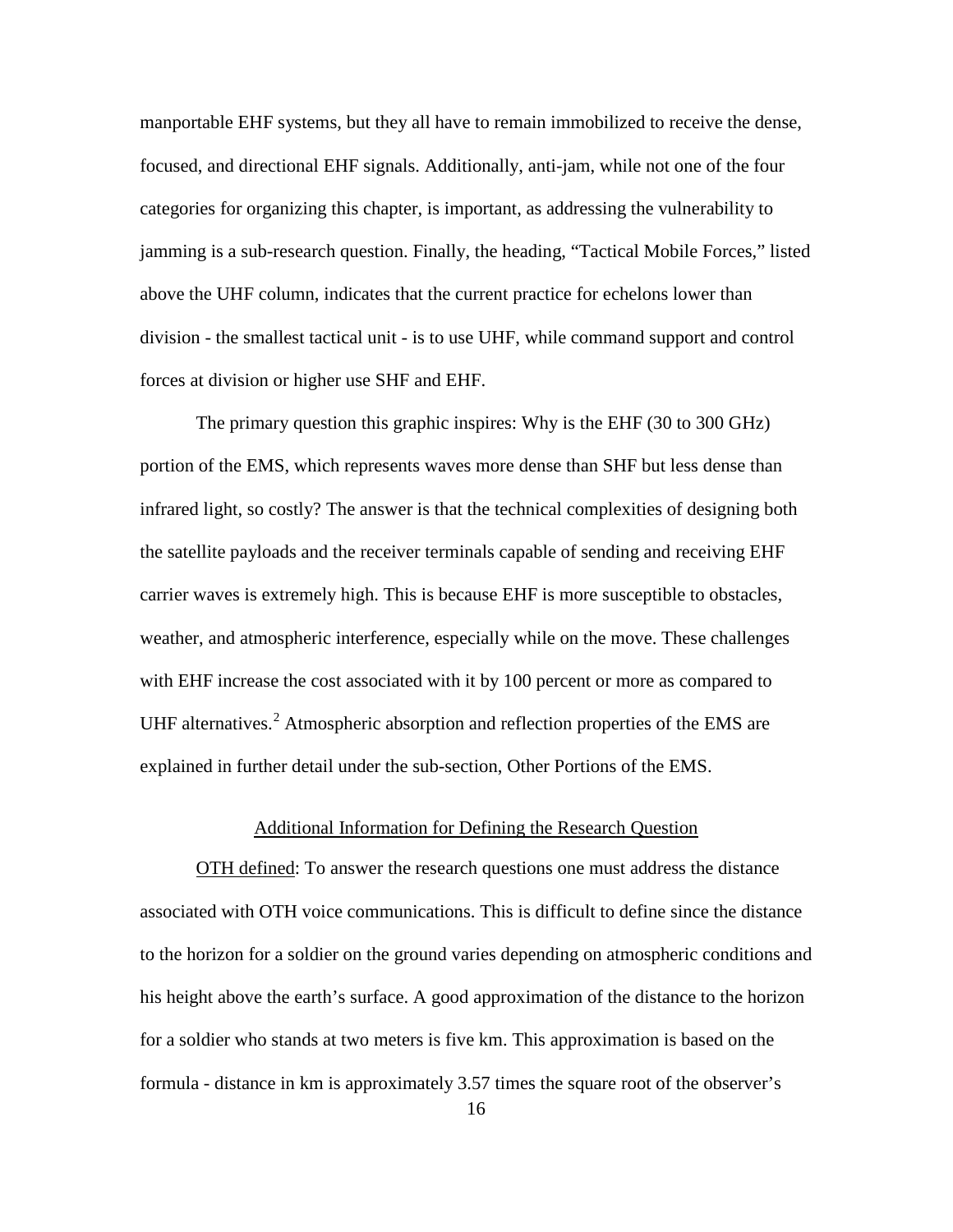height in meters.<sup>[3](#page-49-0)</sup> For rotary wing at 200 meters the horizon is 50 km away. Any voice communications beyond such approximations, where a LOS radio is no longer of use, should be considered OTH. For the purposes of this research, OTH voice communications capability will focus on distances from 5 to 200 km. Capabilities beyond 200 km are usually not a demand for maneuver forces at echelons lower than division. A distance of over 200 km is too reaching for the control and sustainment of subordinate units and therefore impractical.

Current Capabilities: For echelons lower than division, the war fighter is usually equipped with a LOS radio that performs frequency modulation in the VHF range of the EMS. The legacy LOS radio has been some form of the SINCGARS. Relay towers and stations can enhance these LOS radios giving them some BLOS capability synonymous with OTH, but with limited performance. According to the most recent Army technical manual for SINCGARS systems, max ranges for planning purposes are 5 to 10 km for dismounts and 10 to 40 km for vehicles or command posts equipped with power amplifiers.<sup>[4](#page-49-1)</sup> These max ranges represent some OTH capability up to 40 km, but still fail to cover the above mentioned distances from 5 to 200 km.

<span id="page-27-1"></span><span id="page-27-0"></span>Recent acquisitions, however, have increased the small unit's capability; with the PRC-155 and PRC-154A, soldiers can transmit and receive both VHF and UHF signals, to include UHF signals for SATCOM. Because of the expense of these systems, not every operational unit is fully equipped, and there are performance limitations caused by interference, which lead to fewer channels.<sup>[5](#page-49-2)</sup> Still, these radios are an excellent improvement over the systems available in the past.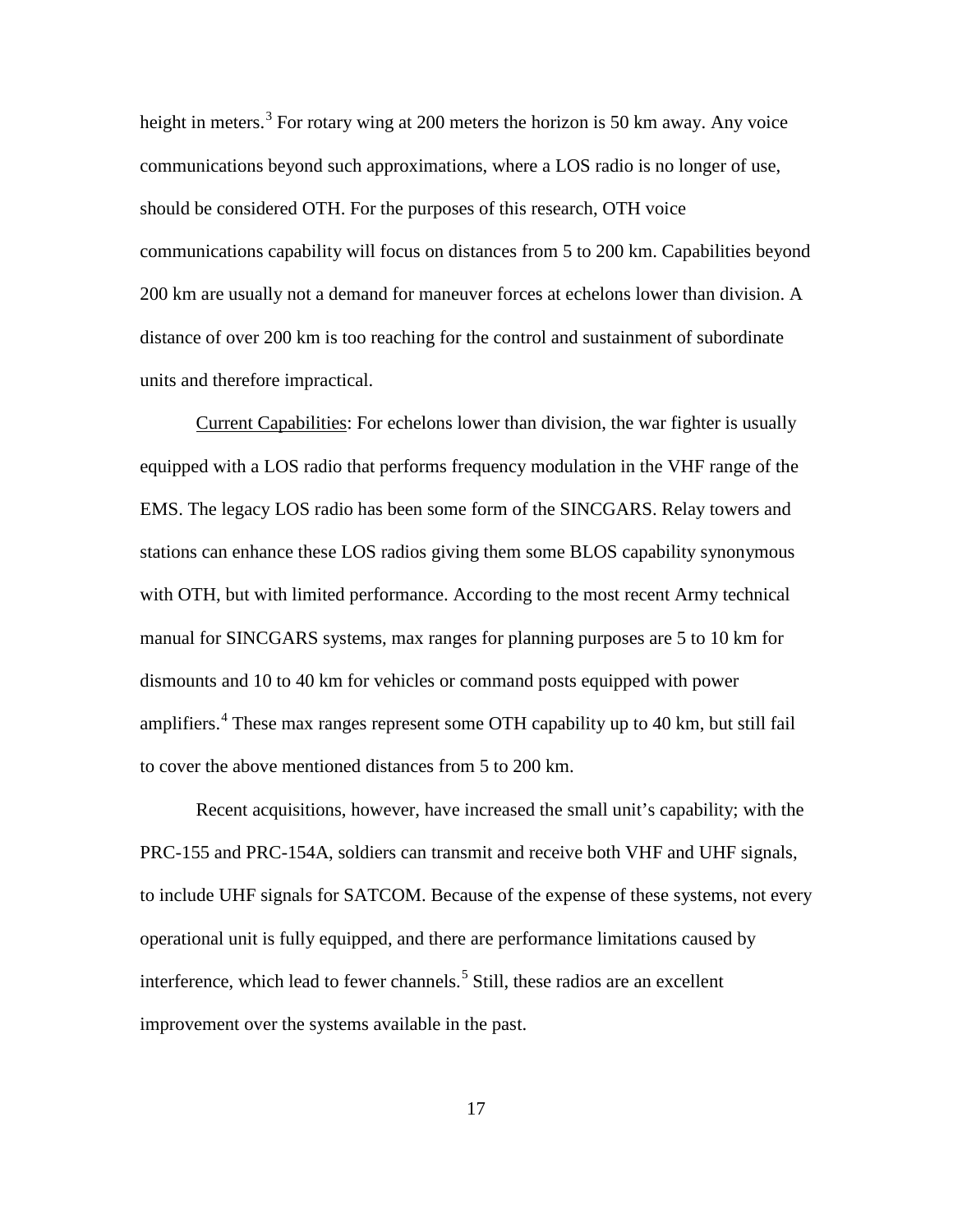Bands of Frequencies: Throughout this research radios that use the UHF, SHF, or EHF portions of the EMS are analyzed. These portions are defined by frequency sets of waves. It is important to include a table that lists the frequencies in Hz for each of the three portions, plus waves that are lower in frequency than UHF and used by the military. UHF is 300-3000MHz, SHF is 3000MHz-30GHz, and EHF is 30-300GHz.[6](#page-50-0)

|            | <b>Band</b>                          | <b>Frequency</b>   | Wavelength |
|------------|--------------------------------------|--------------------|------------|
| LF         | Low<br>Frequency                     | 30-300kHz          | $10-1$ km  |
| MF         | Medium<br>Frequency                  | $300 -$<br>3000kHz | 1000-100 m |
| HF         | High<br>Frequency<br>(Short<br>Wave) | 3-30 MHz           | 100-10 m   |
| <b>VHF</b> | Very High<br>Frequency               | 30-300MHz          | $10 - 1$ m |
| <b>UHF</b> | Ultra High<br>Frequency              | $300 -$<br>3000MHz | 100-10 cm  |
| <b>SHF</b> | Super<br>High<br>Frequency           | 3-30 GHz           | $10-1$ cm  |
| EHF        | Extremely<br>High<br>Frequency       | 30-300GHz          | $10-1$ mm  |

Table 1. Radio Frequencies and Wavelengths

<span id="page-28-1"></span><span id="page-28-0"></span>*Source:* M. P. M. Hall and L. W. Barclay, ed., *Radiowave Propagation* (London, UK: Peter Peregrinus, 1989), 1.

The bands in table 1 are broken down even further by separate standards or systems for labeling frequency ranges, such as the International Telecommunications Union (ITU) and the European Union, North Atlantic Treaty Organization, United States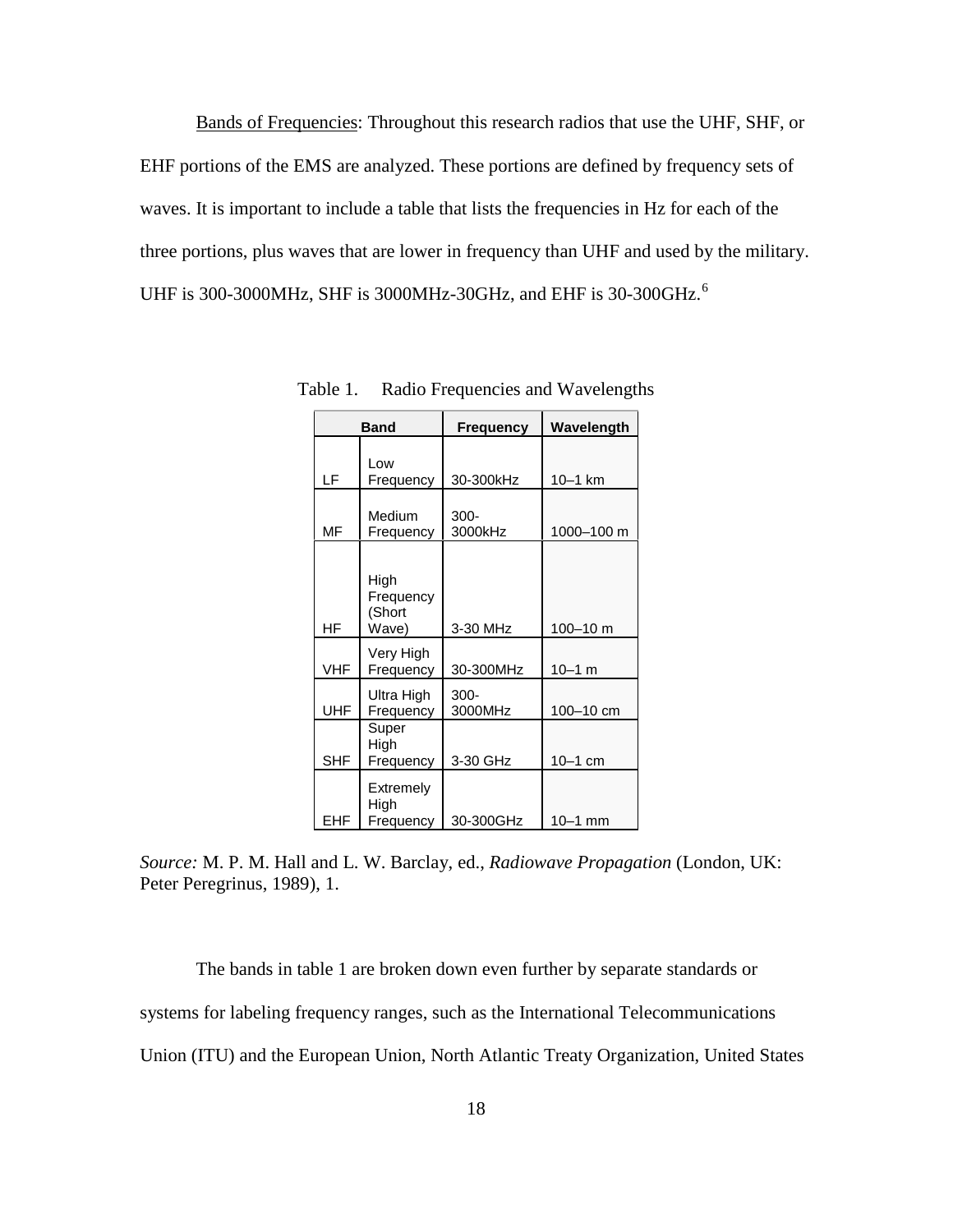Electronic Counter Measures Frequency Designations (EU, NATO, US ECM).<sup>[7](#page-51-0)</sup> It is not in the scope of this chapter to list all the different standards as tables. However, it is important to recognize that there are several different methods, throughout the globe, for labeling frequency sets as bands. Often in literature concerning radio voice communications there are references to these bands: for example, the NATO L band or the Ku and Ka Waveguide Frequency Bands. For this research, when the author cites a specific band, of a specific standard for labeling bands, he will list the frequencies associated with the band in hertz and the band from table 1 in which it resides.

Other portions of the EMS: While this research is not limited to any specific portion of the EMS, it is important to note the physical characteristics of carrier waves that make communications with frequencies less than 30 kHz and more than 300 GHz impracticable. Figure 2 is a graphic depicting the atmospheric reflection and absorption properties of frequencies outside the normal bands for wave propagation.<sup>[8](#page-51-1)</sup> Using EMS frequencies outside these normal communication bands is difficult, as the carrier waves are unable to reach their destination due to the atmosphere, weather, or other physical obstacles; an exception is laser and light communications between satellites in orbit. These communications do not need to reach the earth's surface by penetrating the atmosphere.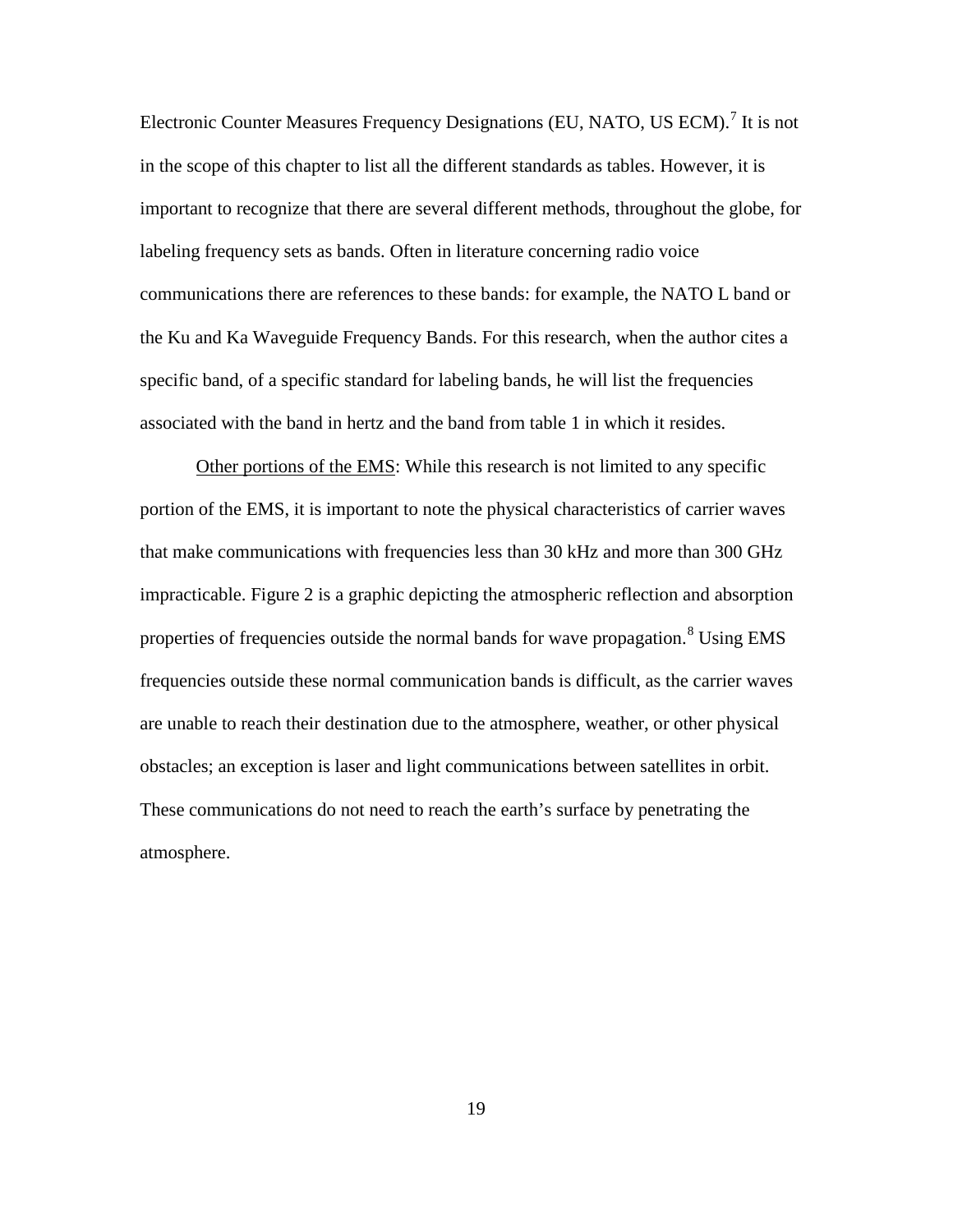

Figure 2. Atmospheric Reflection and Absorption Properties for EMS

*Source*: Department of Joint Interagency and Multinational Operations, "A537 Space Orientation" (Lesson 6 Slide Presentation, Command and General Staff College, Fort Leavenworth, KS, 2014), 11.

Figure 2 is helpful for understanding why 30 kHz to 300 GHz for communications and radar applications is desirable. Anywhere else along the EMS there is too much reflection or absorption. This figure, however, is an oversimplification of the reflection and absorption properties concerning the EMS and the atmosphere. Visible light, for example, is barely absorbed by the atmosphere. Figure 3, from NASA, further illustrates the discrete absorption properties of certain frequencies and wavelengths. $\frac{9}{5}$  $\frac{9}{5}$  $\frac{9}{5}$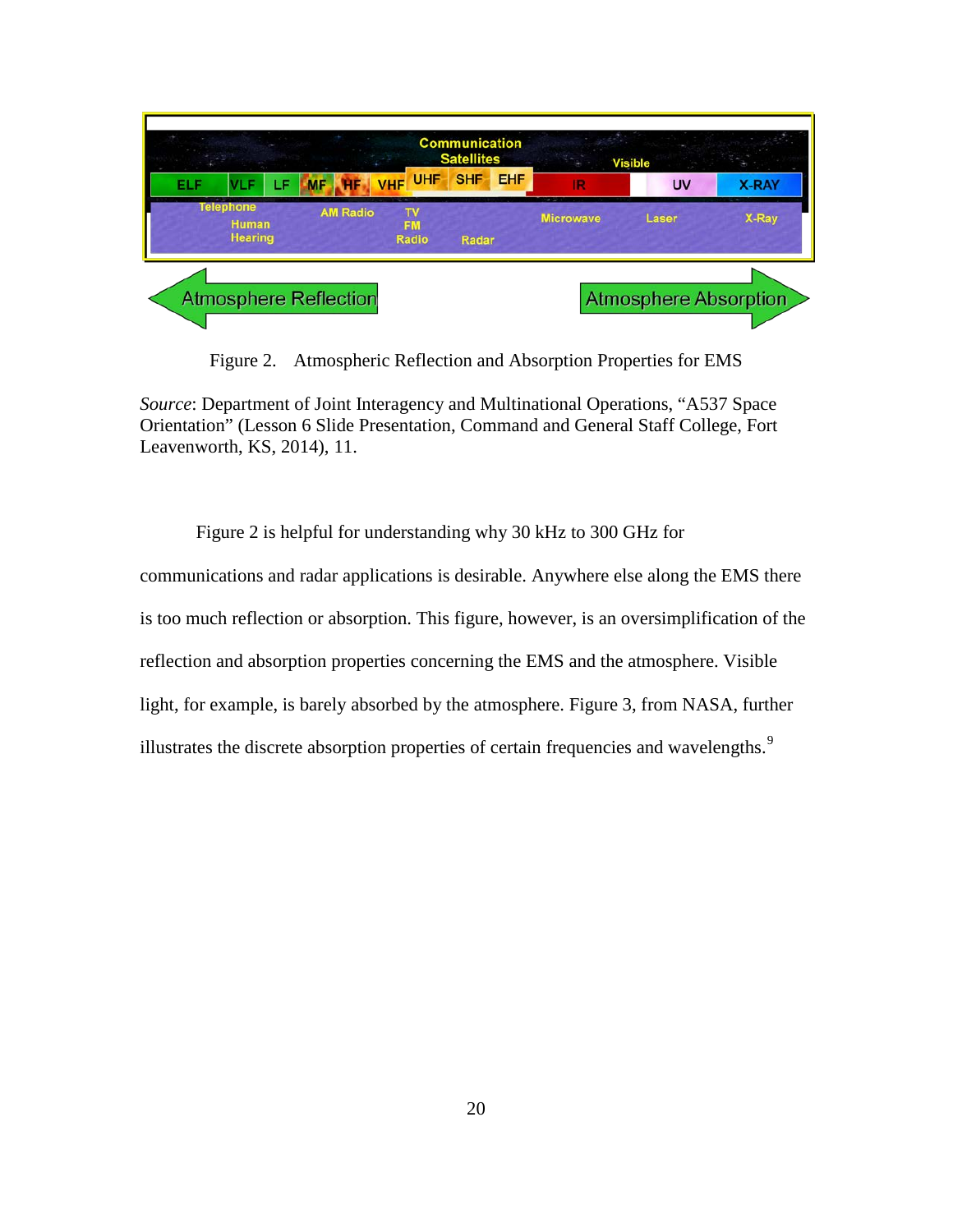

Figure 3. Atmospheric Opacity for Wavelengths

*Source*: Wikimedia Commons, "Atmospheric Electromagnetic Transmittance or Opacity Graphic" (Online NASA Graphic, Wikimedia Commons, 2014).

Note that figure 3 is organized by wavelength and not frequency. Therefore, as it reads from left to right, light is on the left side and radio waves, such as EHF, SHF, and UHF, are on the right side. As depicted in table 1, lower frequencies correlate to larger wavelengths. The significance of this figure is the understanding that increasing frequency or reducing wavelength does not increase capabilities, as every type of wave has discrete absorption properties.

### Portions of the Electromagnetic Spectrum Used

At the start of this chapter was a brief overview of subjects concerning OTH voice communications which included: the four categories for organizing this research - EMS,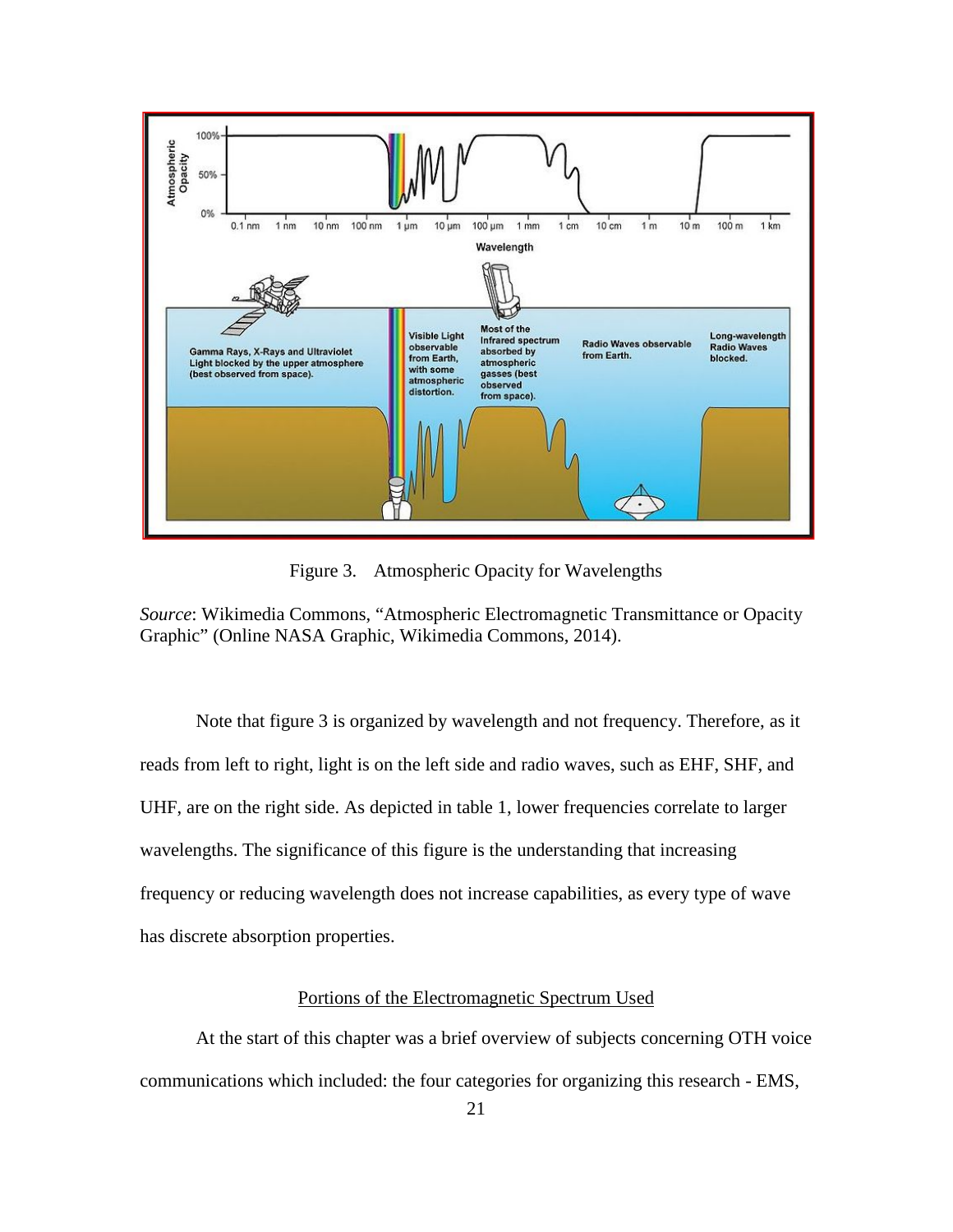capacity, cost, and mobility - OTH defined, current capabilities, bands of frequencies, and alternate portions of the EMS. This section catalogs the literature for the first category, portions of the EMS used.

Study 1: Study 1 is the military's current and near future communication demands on the EMS for echelons beneath division. Table 2 outlines the basic spectrum requirements for the radio waveforms and hardware applications used in the CS 14 communications architecture. The bands of operation, listed in the second column, use the Electrical and Electronics Engineers' (IEEE) standard for labeling frequency sets. Beneath the table is a brief explanation of where the IEEE bands correlate to the basic bands explained in table 1.

|                      | Bands of Operation *                                       | <b>Initial Observations</b>                                                                                                                                         |
|----------------------|------------------------------------------------------------|---------------------------------------------------------------------------------------------------------------------------------------------------------------------|
| <b>SINCGARS</b>      | VHF (30-88 MHz)                                            | Already employed in scale. Further analysis not<br>performed.                                                                                                       |
| SRW                  | UHF (225-450 MHz) and L-band<br>(1350-1390, 1755-1850 MHz) | Many nets per BCT will be challenging.<br>Investigation needed.                                                                                                     |
| <b>HNR</b>           | C-band (4400-4900 MHz)                                     | Requires one 22 MHz channel per DIV. Directional<br>antennas facilitate reuse. However, C-band<br>availability in some locales is limited.<br>Investigation needed. |
| NCW                  | Ku-band and Ka-band SATCOM                                 | Many additional on the move platforms will be<br>challenging. Investigation needed.                                                                                 |
| <b>BFT</b>           | L-band SATCOM                                              | PM analysis to date indicates BFT resource needs<br>do not change dramatically (improved efficiency in<br>BFT-2 increases capacity and enables CS14<br>quantities)  |
| <b>UHF</b><br>SATCOM | UHF                                                        | It is understood that this resource is limited, its role<br>within CS14 Network Design reflects that.                                                               |

Table 2. CS14 Spectrum/Satellite Requirements

*Source:* Department of the Army, *CS 14 Network Design Book* (Washington, DC: Government Printing Office, June 2013), 4-3.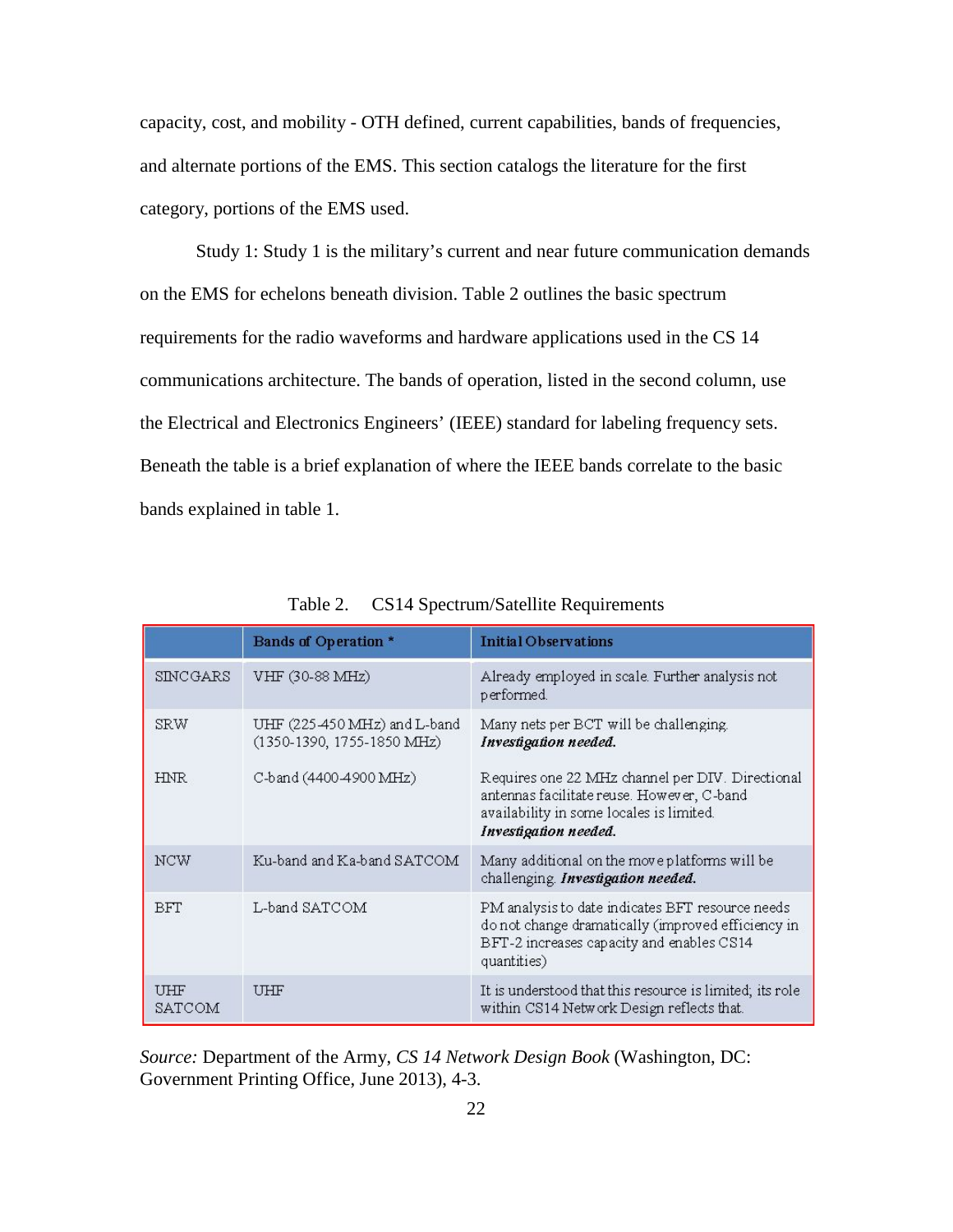SINCGARS, legacy radios, explained earlier in the chapter, use the very low end of VHF, 30-88 MHz. SRW is primarily three separate portions of UHF: 225-450 MHz, 1350-1390 MHz and 1755-1850 MHz. Note that L-band, when using IEEE, is a UHF subset. The Highband Networking Radio (HNR) uses the C-band, 4-8 GHz, which is in the SHF portion of the spectrum. HNR, however, is an application currently limited to the division or higher. Net-Centric Waveform (NCW), which is limited to company command posts or higher, uses the Ku band, 12-18 GHz, which is SHF and the Ka band, 27 to 40 GHz, which is both SHF and the low end of EHF. SHF and EHF waveforms, as explained in the first part of chapter 2, lack mobility. NCW is interesting because it is an example of SHF waveforms used at echelons below division, but not while on the move. Finally, BFT is a UHF SATCOM application.

This table makes the point that most tactical radio capabilities that can provide OTH voice communications at echelons lower than division rely heavily on the UHF band for either the SRW or satellite communications. Of all the systems available to echelons lower than division, only the Net-Centric Waveform (NCW) uses the SHF and EHF portions of the EMS. Additionally, the table states that introducing multiple on the move platforms for NCW presents a challenge. Lastly, one should recognize that the CS 14 represents solutions and goals for the near future using equipment that may only be available to three or four brigades at a time. By no means is the data from table 2 representative of what the preponderance of maneuver forces is currently capable.

UHF - Study 1: In 2004, two marines attending the Navy Post Graduate School tested systems for improved voice and data communications. Although they may not have intended, almost every system used some portion of UHF, and could be divided into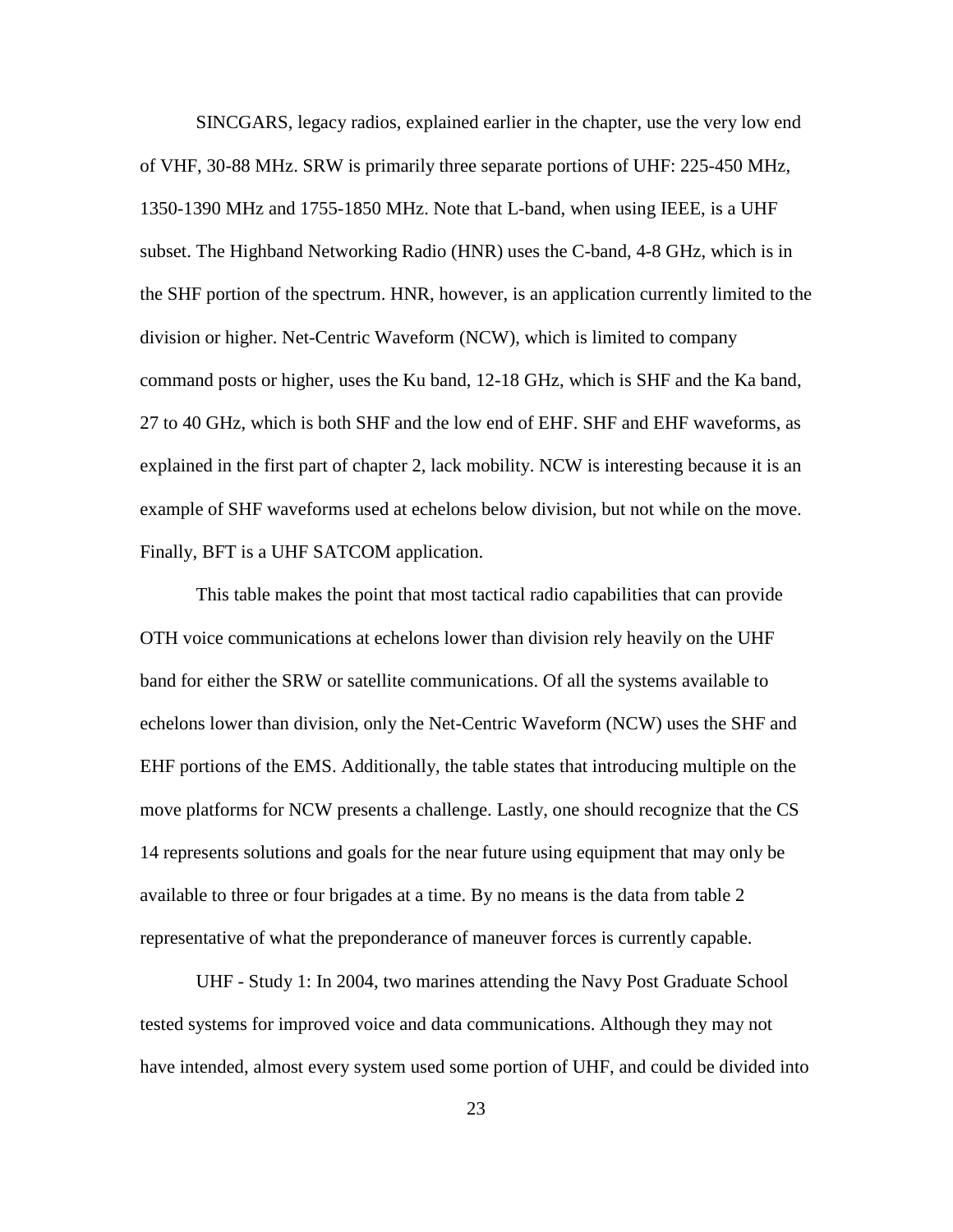two subcategories, satellite dependent or no satellite required. The three that could be used for OTH voice communications all used satellites receiving and transmitting data with UHF.<sup>[10](#page-52-0)</sup> Interestingly, all three used the same portion of UHF, approximately 1525 to 1646.5 MHz, representative of the IEEE L band.

Using figure 1, it is reasonable to assume that in 2004 the UHF IEEE L band's moderate capacity, low costs, and high mobility contributed to the development of several UHF satellite communications systems; these were the systems available for testing. Susceptibility to jamming was not tested. However, figure 1 shows UHF wave propagation is more susceptible to jamming than SHF and EHF waves. The significance of this study is that it confirms a reliance and possibly fixation on UHF and, more specifically, UHF SATCOM for OTH voice communications capabilities.

SHF - Study 1: Note, the following study was one of the examples reviewed in chapter 1 to support the deficiencies model. In 2010, the U.S. Army Research Office, in partnership with North Carolina State University, produced a summary titled, "Ultra-Wideband Impulse Radio for Tactical Ad-Hoc Military Communications: Final Report." This study looked at Transmitted Reference (TR) techniques (techniques for placing reference signals before data signals developed in the 1960s) as a means of lowering the costs and increasing the capacity of Super High Frequency (SHF) receivers. These SHF receivers are designed to capture Ultra-Wideband (UWB) waves in the 3.1 to 10.6 gigahertz (GHz) range. The report stated that TR UWB would be a great improvement over UWB in the categories of costs and capacity.<sup>[11](#page-52-1)</sup>

Although a study outlining SHF receivers as opposed to UHF is significant, the reader should remember the analysis from figure 1. SHF receivers and transmitters are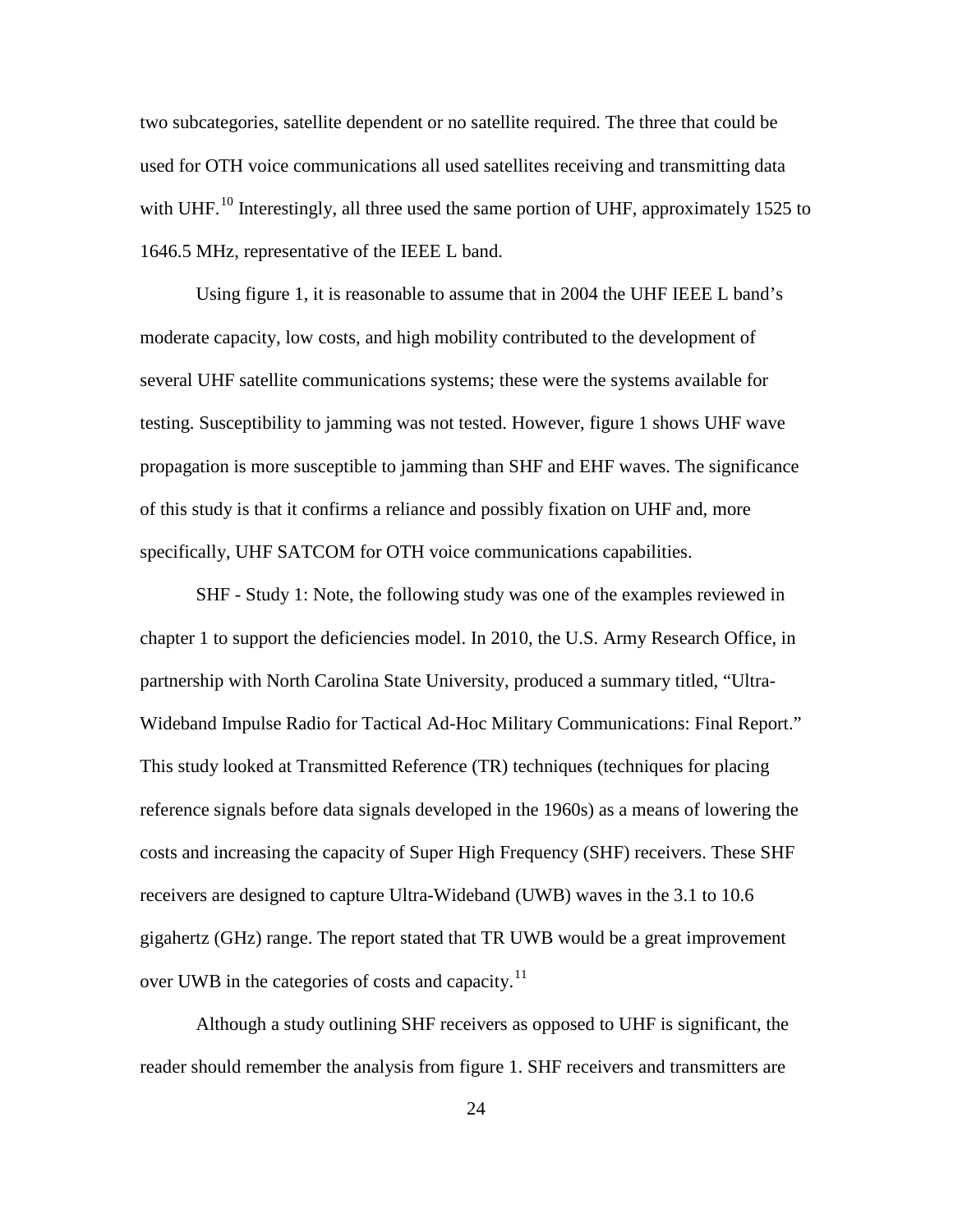extremely heavy, lack mobility, and are more costly than VHF or UHF. Therefore, feasibility, with regards to the preponderance of maneuver forces below division having some form of SHF voice communications, is an issue.

EHF - Studies 1 and 2: Most of the literature found on EHF highlights the U.S. Air Force and Lockheed Martin's Advanced EHF (AEHF) satellite programs. In 2010, the first AEHF satellite payload was delivered for launch. The system, if fully operational, has the potential to increase the military's EHF satellite capabilities by five times as much as the current Military Strategic Tactical Relay (MILSTAR) system, which also uses  $EHF<sup>12</sup>$  $EHF<sup>12</sup>$  $EHF<sup>12</sup>$  Note that for maneuver forces below division there are currently no EHF resources in the planned communications architecture. In fact, one of the only EHF receivers available is the Single Channel Anti-jam Manportable (SCAMP), AN/PSC-11. At approximately 40 pounds, this system is barely man portable and requires a 10 minute set up and tear down time. It has no on-the-move capabilities.<sup>[13](#page-53-1)</sup> An additional EHF system is the Secure Mobile Anti-Jam Reliable Tactical Terminal (SMART-T). This system is a more prolific, vehicle mounted piece of hardware, which closely resembles the hardware used in SHF applications. It is the primary system used by division or higher to communicate with MILSTAR and AEHF. While it is mobile, it has little or no on-the-move capabilities. $14$ 

An understanding of current and projected EHF capabilities is significant for outlining the feasibility to use EHF as an alternative to UHF at echelons below division. As explained in the first section of this chapter, there are many challenges relating to EHF carrier waves. These challenges are primarily their susceptibility to weather, the extreme costs for payload and receiver production, and their current size and lack of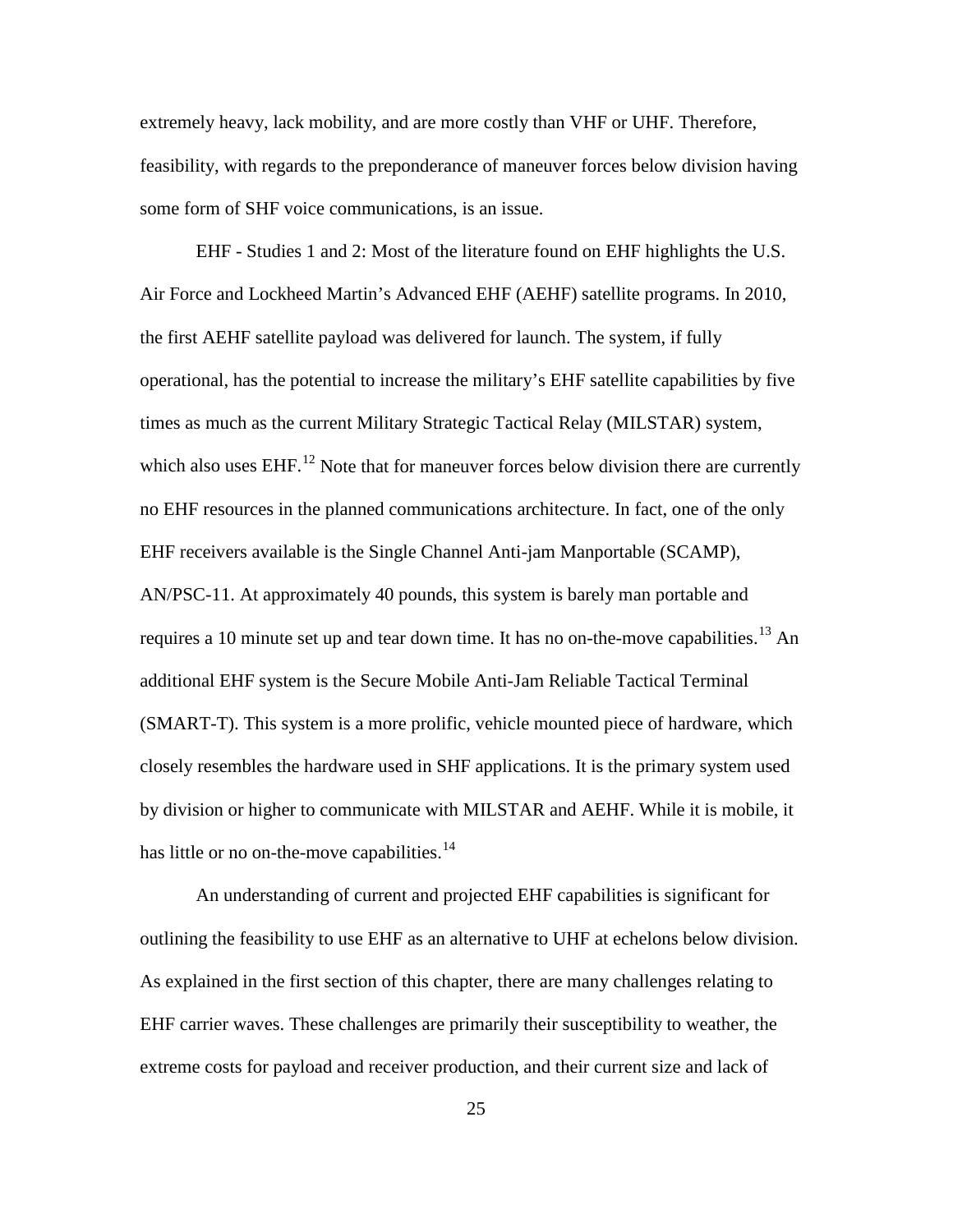mobility. Still, this research recognizes the military's commitment to both the MILSTAR constellation and the new AEHF satellites for strategic and operational demands as neither program has been cancelled.

#### Capacity

Study 1: Note, the following study was one of the examples reviewed in chapter 1 to support the deficiencies model. In 2012, the University of California, Davis conducted research to develop theories for networking cognitive radios. Cognitive radios, without direct input from the user, sense, track, and exploit the most efficient waveforms for transmitting voice and data. When networked together, they create an ad-hoc mobile network, capable of OTH communications. This type of network is significant, as it does not depend on a large and previously established infrastructure of towers and/or satellites. One of the emerging theories, developed by this research, advocated the use of "sequential estimation strategy." [15](#page-54-0) Sequential estimation strategy is a software protocol that allows the radio to estimate how much a particular waveform is used by the primary user, and, subsequently, to use that waveform more efficiently without interrupting the primary user's transmissions. Therefore, without coordinating for time sharing, the military user increases the capacity of an established waveform.

Study 2: Note, the following study was one of the examples reviewed in chapter 1 to support the deficiencies mode1*.* In 2008, two students from the Naval Postgraduate School developed the term "Tactical Private Satellite Network." These students conducted research in increasing satellite communications capabilities by actively managing the available military and commercial bandwidths from a single control node at the operational level. The Tactical Private Satellite Network would increase efficiency by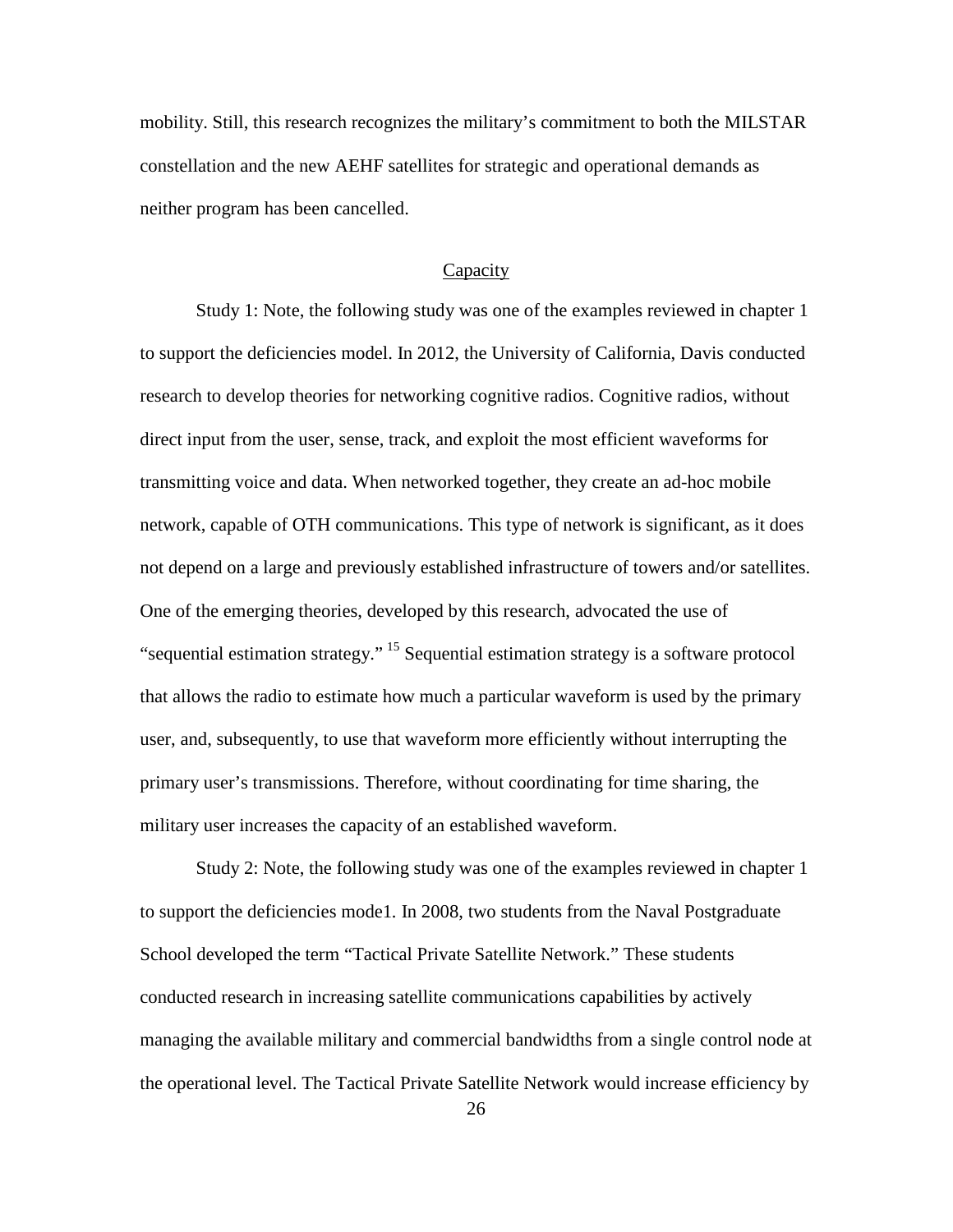dynamically directing the timeshare of bandwidths based on the individual needs of the tactical users.<sup>[16](#page-55-0)</sup> This research represented a theory for timesharing more advanced and dynamic than using a list of predetermined and inflexible timeslots. It is significant because it shows that, without technology, for example software programmable cognitive radios, or moving to another portion of the EMS, like SHF or EHF, there are emerging theories for increasing efficiency, and thus capacity, for OTH voice communications.

Studies 3 and 4: Mobile User Objective System (MUOS) is an initiative to use internet protocols, similar to the cell phone 3G network, to increase the capacity of what would otherwise be legacy, single channel, UHF SATCOM. This increase is tenfold, raising the current volume of users from 600 to just over 7000. The military accomplishes this by building four ground stations that will process the UHF signals. The satellites, five in total, will act like cell phone towers supporting both the user and the ground stations.<sup>[17](#page-55-1)</sup> This advancement is even greater than the Demand Assigned Multiple Access (DAMA) system. DAMA is a slightly older system than MUOS which increases the efficiency of traditional UHF SATCOM by as much as four to twenty times. It accomplishes this by recognizing unused space on a UHF carrier wave and then dynamically changing the priority user for segments of that wave.<sup>[18](#page-55-2)</sup> DAMA is most similar to the sequential estimation strategy discussed in study 1.

The significance of MUOS and DAMA is that they can interface with many of the software programmable radios developed for JTRS. This makes either system attractive, as there is no demand to have a completely different terminal to receive or transmit signals. MUOS and DAMA represent two means by which OTH voice communications capabilities can increase without utilizing a different portion of the EMS.

27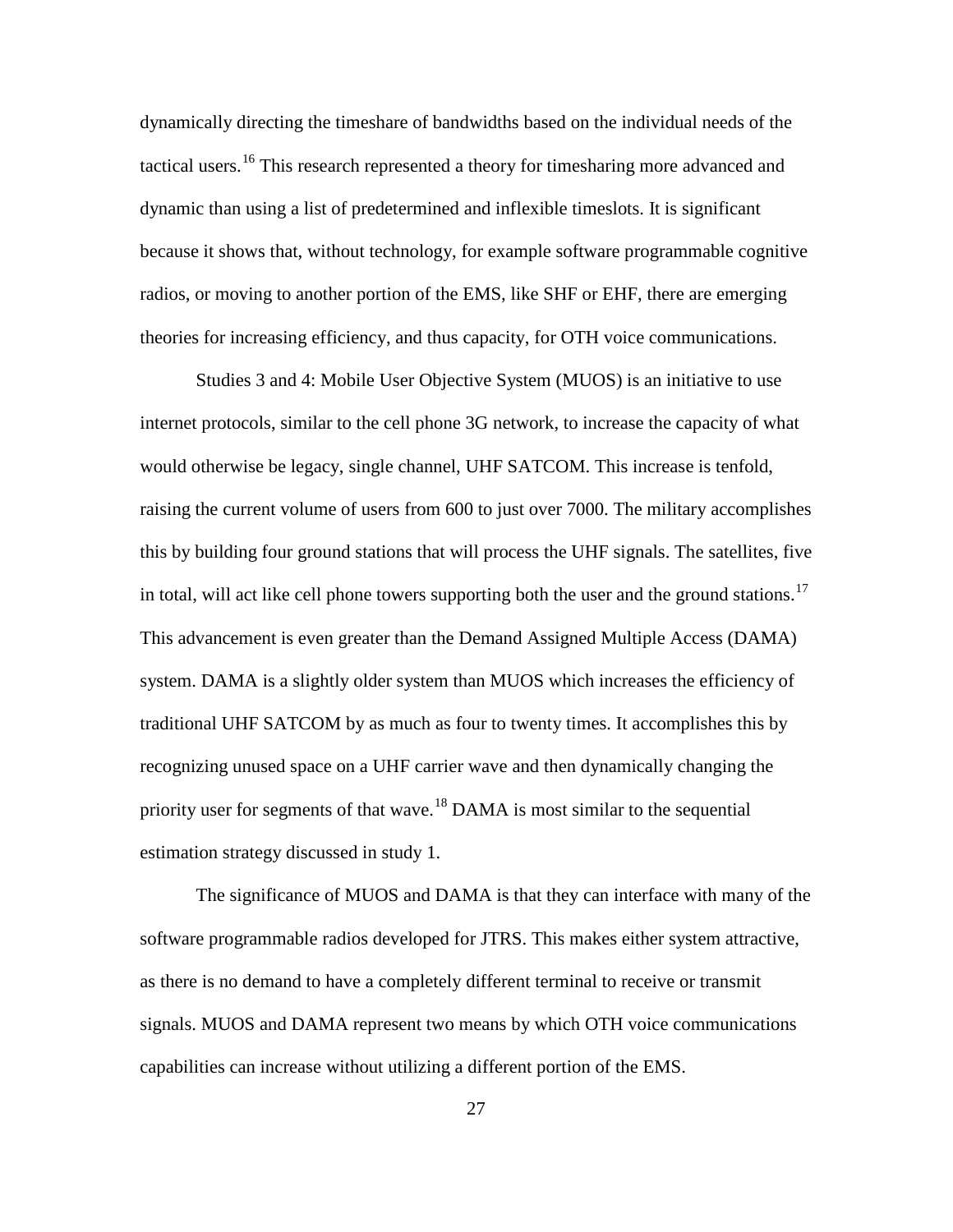#### **Costs**

Study 1: Note, the following study was one of the examples reviewed in chapter 1 to support the deficiencies model. Prior to the military cancelling the JTRS program of record in 2011, the Congressional Budget Office, in 2009, reported on a study from the MITRE Corporation concerning wireless communications acquisitions. The study introduced a figure of just over 580,000 units, at a total cost of 100 billion dollars, to replace legacy radios with software programmable radios. Since the software programmable radios are compatible with legacy LOS radios, the Army can acquire new radios incrementally.<sup>[19](#page-56-0)</sup>

The significance of this study is that the researcher gains an approximation of the number of units required to field a software programmable radio that has the potential to increase OTH voice communications capabilities to the preponderance of maneuver forces below division. Additionally, the researcher has an estimate on the costs associated with this approximation.

Study 2: In 2013, the U.S. Army Defense Logistics Agency, under the provisions of the Multi-mode Airborne Radio Set program, purchased 13 million dollars worth of equipment from Raytheon for rotary wing assets. The contract overall is worth 370 million dollars and approximately 5600 radio sets. The preponderance of the equipment is the ARC-231, designed for improved range, improved capacity for voice, video and data, and improved encryption capabilities, National Security Agency (NSA) type 1. The system covers OTH communications, air to air, and air to ground<sup>[20](#page-56-1)</sup> Raytheon is known for their UHF communications with satellites using a mobile unit that can also perform VHF/UHF LOS communications.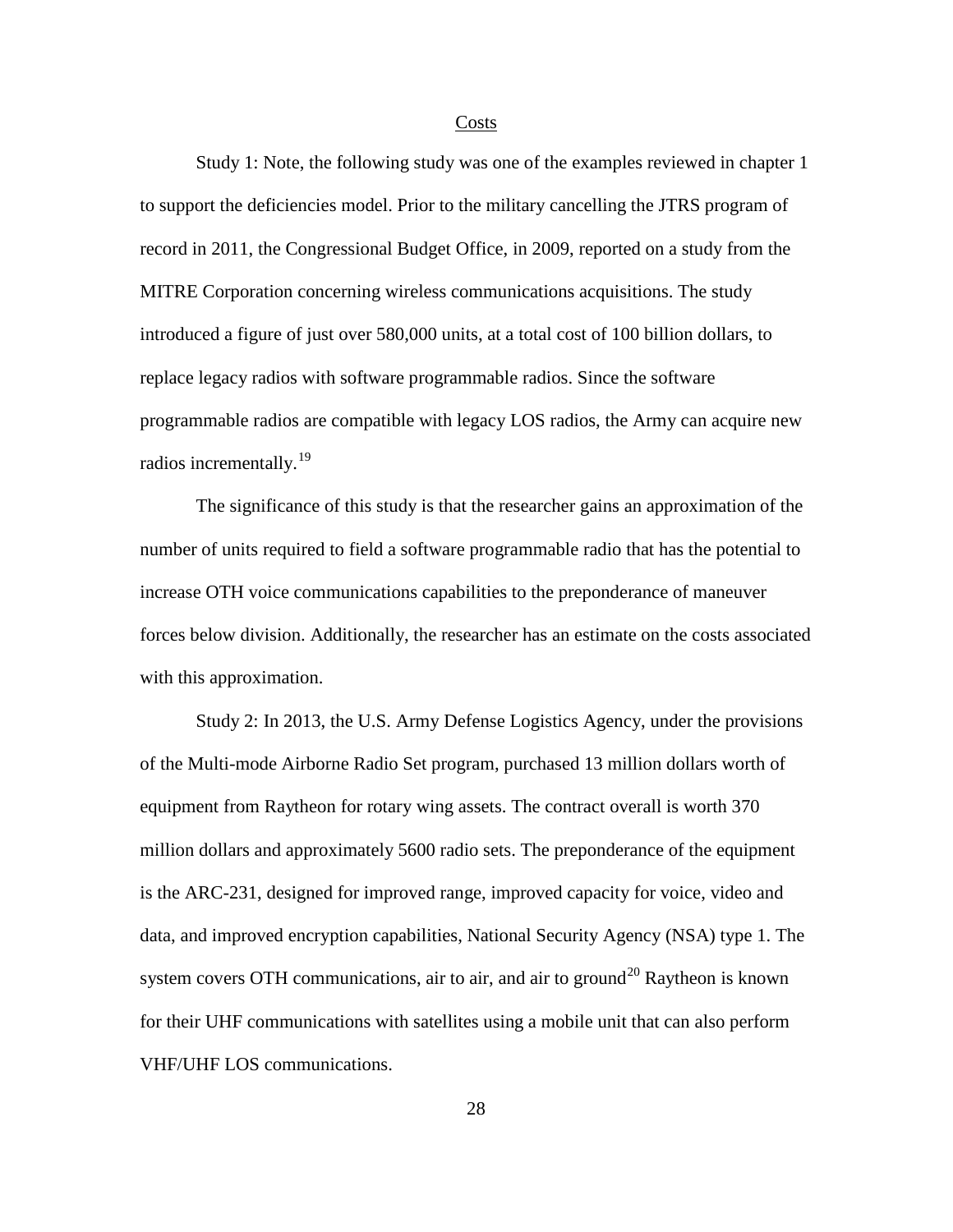The significance of this article is that it lists, for division rotary wing assets, both the military's commitment to, and the recent costs associated with, UHF/DAMA satellite communications and UHF terrestrial communications. The ARC-231 and other acquisitions related to the UHF/DAMA design may not have the capability to use a different portion of the EMS. This limitation affects feasibility to introduce alternate portions of the EMS as a means of increasing OTH voice communications capabilities; hundreds of millions of dollars are already committed to a specific solution.

Study 3: The Project Manager, Defense Communications and Army Transmission Systems (PM DCATS) awarded AT&T a \$ 4.1 billion contract for services in October 2013. The contract is for an indefinite quantity and delivery of services over a five year period. Included in the service package are "satellite, microwave, fiber-optic, OTH, radio, and wireless capabilities, as well as all ancillary support services."<sup>[21](#page-57-0)</sup> These support services are not directly a part of the CS 14 design for echelons lower than division. However, this article is significant, as it highlights the costs associated with ancillary services designed to support the Army's communication needs at all three levels of war for a five year period.

Study 4: The Army, in an effort to lower costs for communications development post the JTRS program, is asking commercial enterprises to develop off-the-shelf technologies. These technologies will focus on hardware which incorporates the military's advancements in software programmable radios.<sup>[22](#page-57-1)</sup> Like commercial enterprises competing to launch space vehicles, the potential for both lowering costs and having several emerging technologies to choose from is extremely high. The military's commitment to commercial industries, as a method preferred over developing contracts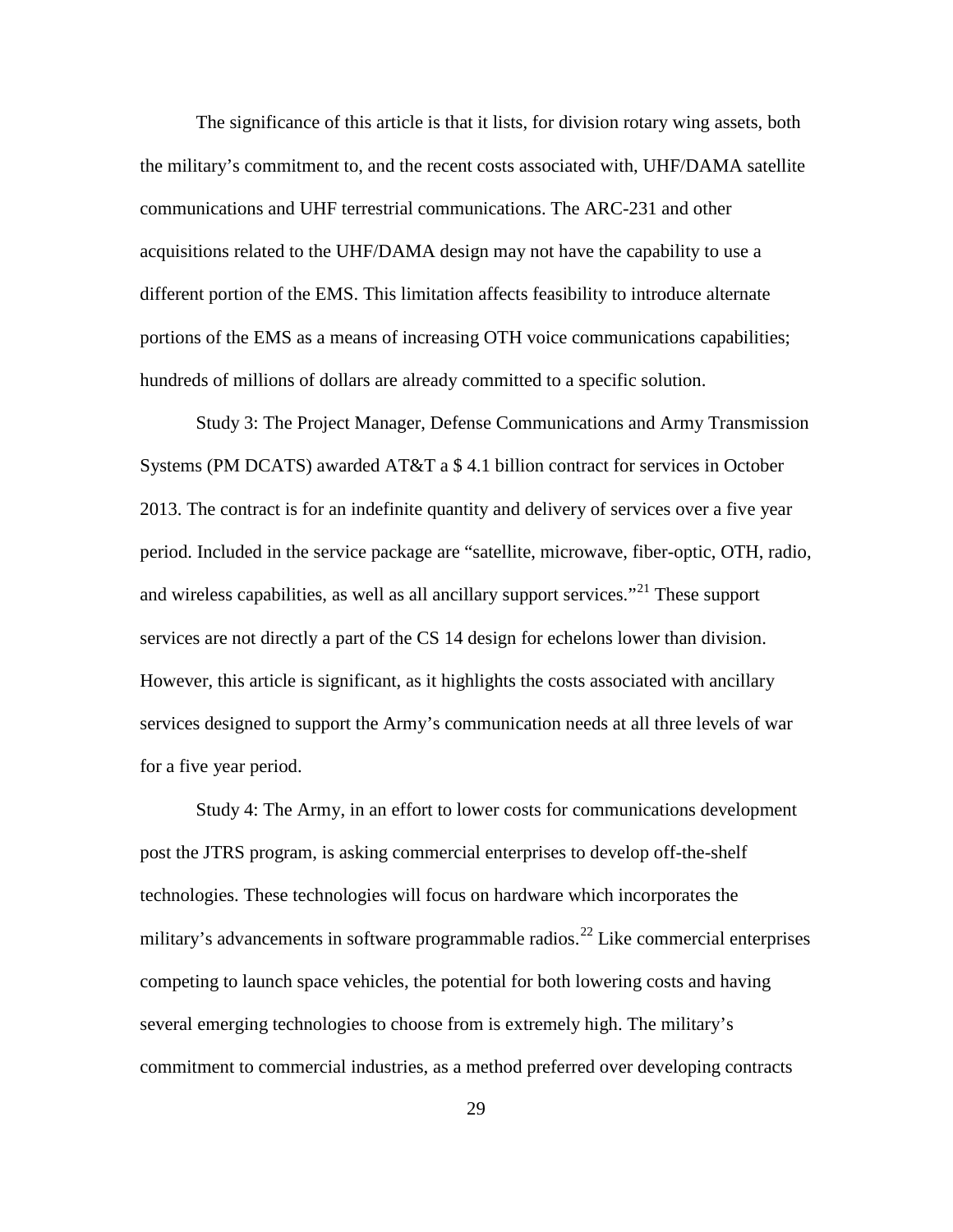for a program of record, is significant. It helps the researcher visualize a future in which several different but interoperable systems will dominate the military's communications architecture as opposed to a singular and dated systems solution.

#### Mobility

As explained at the beginning of this chapter, because of the nature of carrier waves, UHF applications are more mobile than SHF and EHF. Equipment for SHF and EHF applications requires larger amounts of hardware to transmit and receive the waves. SHF waves are denser than 3000 MHz, but not yet as close to infrared light as EHF waves. EHF waves have the potential for mobility, however, current applications are just as cumbersome as most SHF systems. The discrete properties of waveforms in these two bands lead to the necessity for heavier equipment that is less mobile. Such is the case with the NCW and HNR which are limited to command posts.

Studies 1 and 2: Most of the literature that discusses mobility of communication systems, exclusive of discussing a particular system in its entirety or discussing the EMS, deals with advancements in batteries and antennas. Power density, as defined by watt hours per kilogram of weight carried, is very important, as the power supply for a radio accounts for over 40 percent of the system's overall weight. Techniques such as Digital Pre-Distortion and Linearization, which involve dynamic changes to the response of a radio's power amplifier, greatly increase the overall power density of batteries in a radio system.<sup>[23](#page-57-2)</sup>

In addition to power density, antenna efficiency is also important for creating radio systems that are more mobile. Some of the most current techniques for building better antennas involve ferrite loading.<sup>[24](#page-57-3)</sup> Ferrites are usually ceramic materials that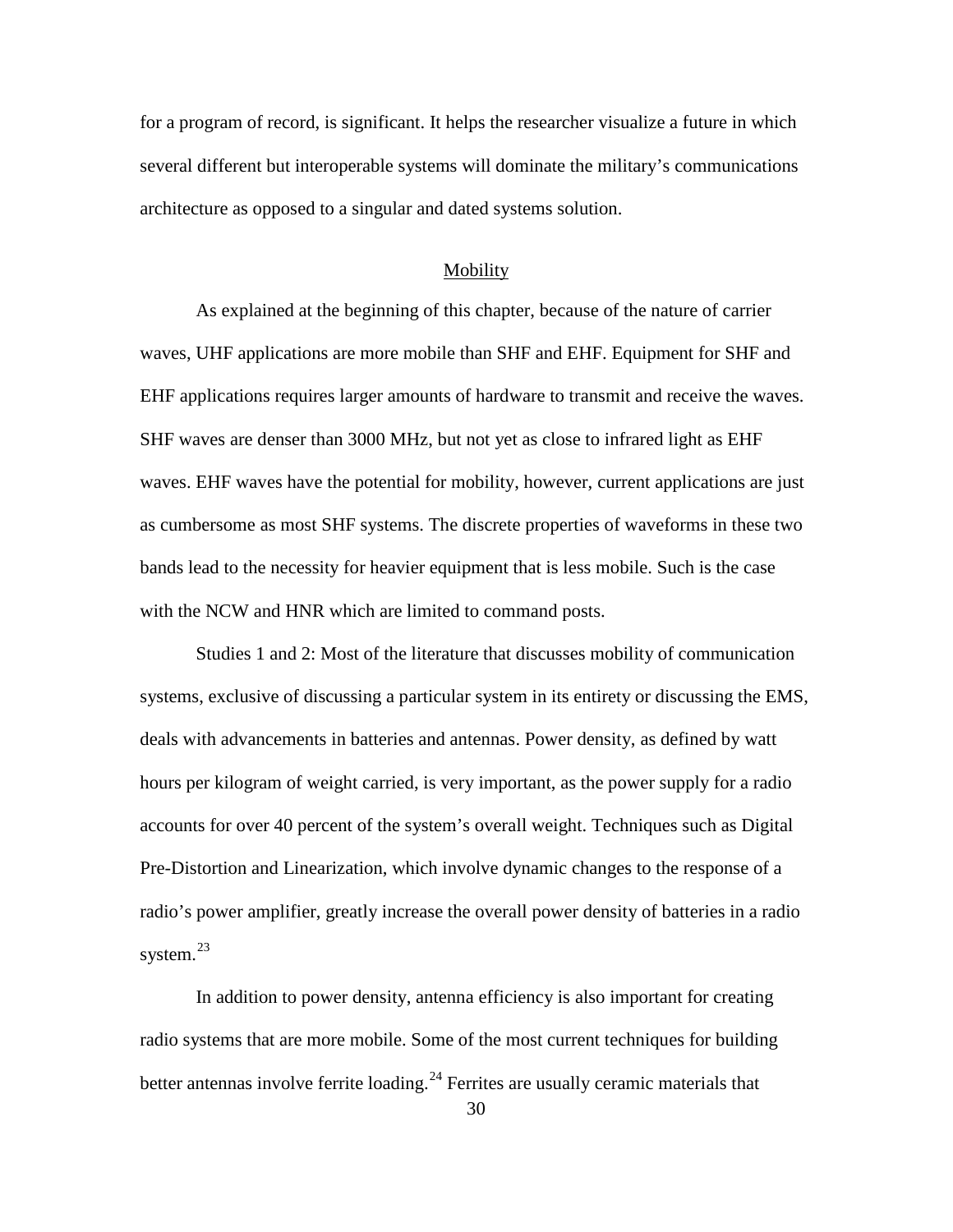increase the efficiency of an antenna and allow it to be shorter and lighter. Antennas which are smaller, more durable, lighter, and have increased efficiency contribute to greater mobility.

Studies concerning power density and improved antennas are significant, as they foster an appreciation for what it takes to make systems more mobile. Additionally, these studies are often limited to VHF and UHF communications devices. This further demonstrates that SHF and EHF systems mobility is relatively underdeveloped.

### Summary

The studies in the four sub-categories of EMS, Capacity, Costs, and Mobility

represent the end of Chapter 2, Literature Review. The following chapter, Chapter 3,

Methodology, explains in detail the model for conducting a qualitative analysis of both

the studies in this chapter and additional documents relating to OTH voice

 $\overline{a}$ 

communications. Chapter 3 begins with restating the purpose of this research introduced in chapter 1.

<sup>&</sup>lt;sup>1</sup> Federal Administration of Scientists, *Army Space Reference Text, Chapter 7, Section 2, Satellite Communications (SATCOM)* (Washington, DC: Federal Administration of Scientists, 2013), http://www.fas.org/spp/military/docops/army/ ref\_text/chap07b.htm (accessed 7 November 2013), 1.

<sup>2</sup> Federal Administration of Scientists, *Satellite Communications for the Warfighter MILSATCOM Handbook* 1 (Washington, DC: Federal Administration of Scientists, 1996), https://www.fas.org/spp/military/program/com/docs/lsn4app1.htm (accessed 28 April 2013).

<sup>&</sup>lt;sup>3</sup>Andrew T. Young, "Distance to the Horizon," (Education Report, San Diego State University, Department of Astronomy, 2012), http://mintaka.sdsu.edu/GF/explain/ atmos\_refr/horizon.html (accessed 29 January 2013).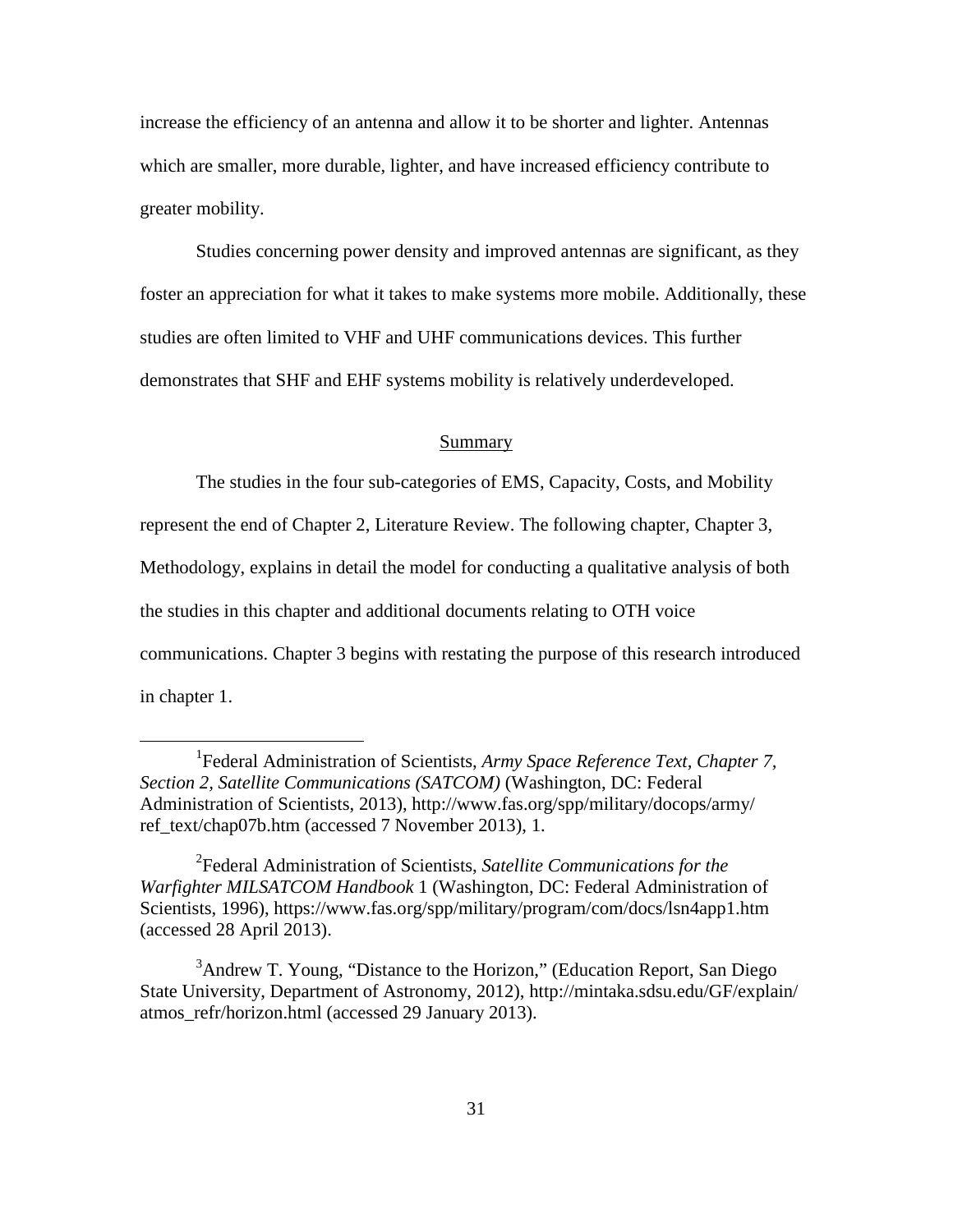4 Department of the Army, *Technical Manual, Operator's Manual, SINCGARS Ground ICOM Combat Net Radios* (Washington, DC: Government Printing Office, December 1998), 2-16, 2-31.

5 Department of the Army, *CS 14 Network Design Book* (Washington, DC: Government Printing Office, June 2013), 4-7, 4-11.

6 M. P. M. Hall and L.W. Barclay, ed., *Radiowave Propagation* (London, UK: Peter Perregrinus, 1989), 1.

<sup>7</sup>Wikipedia, "Radio Spectrum," 2014, http://en.wikipedia.org/wiki/ Radio\_spectrum (accessed 28 April 2014).

<sup>8</sup>Department of Joint, Interagency, and Multinational Operations, "A537 Space Orientation" (Lesson 6 Slide Presentation, Command and General Staff College, Fort Leavenworth, KS, April 2014), 11.

<sup>9</sup>Wikimedia Commons, "Atmospheric Electromagnetic Transmittance or Opacity Graphic" (Online NASA graphic, 2014), http://commons.wikimedia.org/wiki/File: Atmospheric\_electromagnetic\_transmittance\_or\_opacity.jpg (accessed 22 April 2014).

 $10$ Gilbert O. Garcia and David C. Joseforsky, "Transformational Communications" Architecture for the Unit Operations Center (UOC); Common Aviation Command and Control System (CAC2S); and Command and Control On-the-Move Network, Digital Over-the-Horizon Relay (CONDOR)" (Research Thesis, Navy Post Graduate School, Monterey, CA, June 2004), http://www.dtic.mil/dtic/tr/fulltext/u2/a424952.pdf (accessed 10 November 2013), 21.

<sup>11</sup>L. Li and J. K. Townsend, "Ultra-Wideband Impulse Radio for Tactical Ad-Hoc Military Communications" (Final Report, US Army Research Office, 2010), http://www.dtic.mil/dtic/tr/fulltext/u2/a534155.pdf (accessed 10 November 2013), 1-5.

<sup>12</sup>Dan Masse, "Defense News, Lockheed Martin Delivers First US Air Force Advanced EHF Satellite," *Microwave Journal* (July 2010), 49-50.

13Department of the Army, *Army SATCOM Architecture Book* (Washington, DC. Government Printing Office, August 2013), 5-11 - 5-12.

<sup>14</sup>Federal Administration of Scientists, "MILSTAR SMART-T General Information," 2014, http://www.fas.org/spp/military/docops/army/fm24-24/smart-t.htm (accessed 13 May 2014).

 $15Q$ ing Zhao, "Networking Cognitive Radios for Tactical Communications" (Research Project, University of California-Davis and US Army Research Office, 2012), http://www.dtic.mil/docs/citations/ADA582905 (accessed 12 November 2013), 1-7.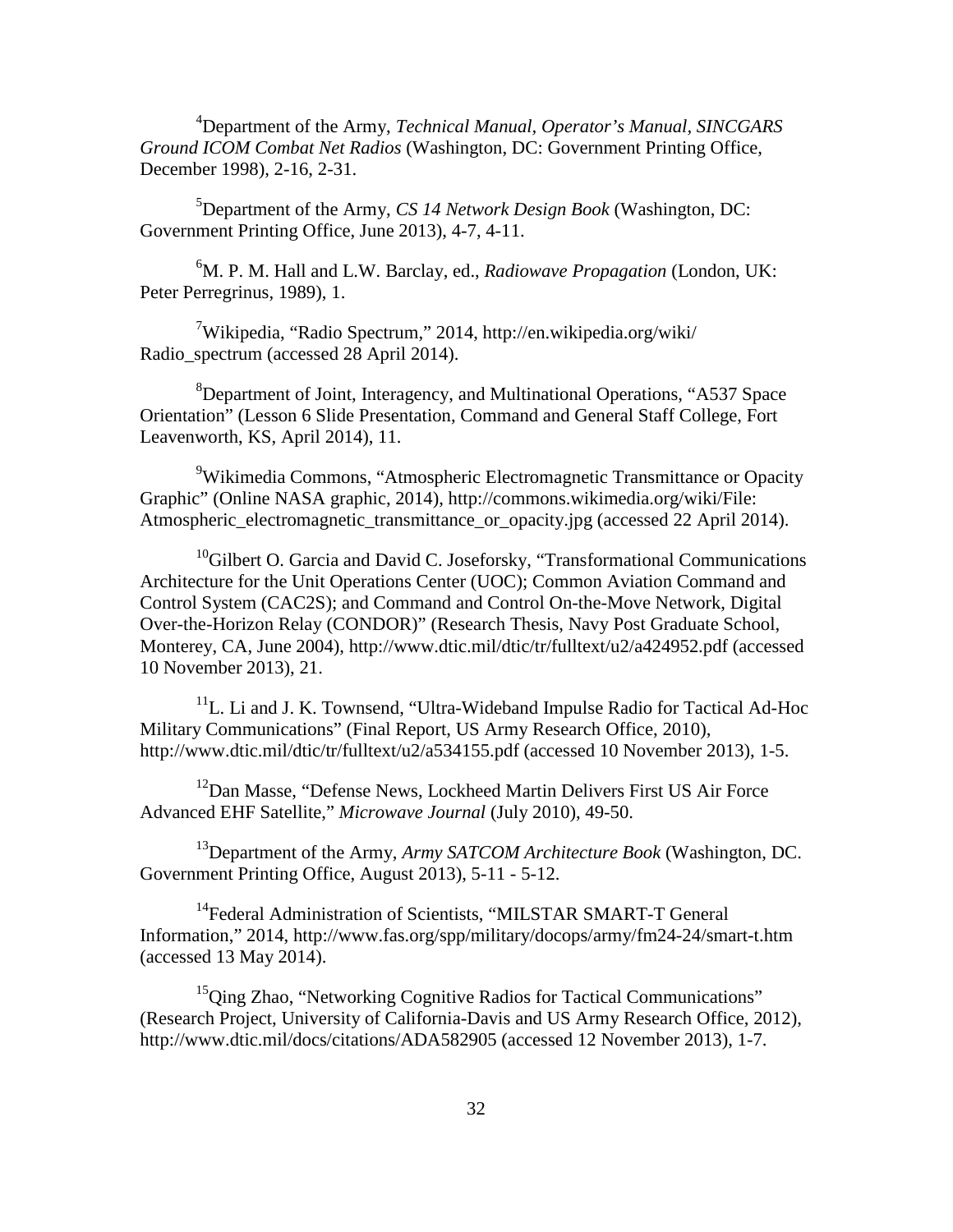<sup>16</sup>Brian H. Conrad and Ioannis Tzanos, "A Conceptual Framework for Tactical Private Satellite Networks" (Research Thesis, Navy Post Graduate School, Monterey, CA, September 2008), http://www.dtic.mil/dtic/tr/fulltext/u2/a488784.pdf (accessed 14 November 2013), 165-170.

17Department of the Army, *Army SATCOM Architecture Book,* 5-22 - 5-23.

 $18$ Ibid., 5-13

19Congressional Budget Office, *The Army's Wireless Communications Programs* (Washington, DC: Congressional Budget Office, 2009), http://www.dtic.mil/get-trdoc/pdf?AD=ADA494523 (accessed 8 November 2013), 14-15.

<sup>20</sup> Raytheon Supports US Army's Aviation Units with Additional Satellite Radio Equipment." *PR Newswire*, 22 October 2013, http://search.proquest.com/docview/ 1443633066?accountid=28992 (accessed 11 November 2013).

21"U.S. Army Awards AT&T Government Solution Place on \$4.1 Billion, Five-Year IDIQ Contract to Supply Communications and Transmission Systems," *PR Newswire,* 15 October 2013, http://search.proquest.com/docview/1441828274? accountid=28992 (accessed 11 November 2013).

 $^{22}$ Kris Osborn and Claire Heininger, "Beyond JTRS: Pentagon, Army Realign Radio Programs, Stand up Joint Tactical Networking Center," *Army AL&T Magazine*  (January-March 2013): 24-27.

 $^{23}$ Shaun Cummins, "Addressing the Battlefield Communications Power Gap," *Military Microwaves Supplement* (August 2009): 32, 36.

 $^{24}$ B. Rama Rao, Jeffrey M. Elloian, E. N. Rosario, and R. J. Davis, "Ferrite Loaded UHF Sleeve Monopole Integrated With a GPS Patch Antenna for a Handset," *Microwave and Optical Technology Letters* 54, no. 11 (November 2012): 2513-2516.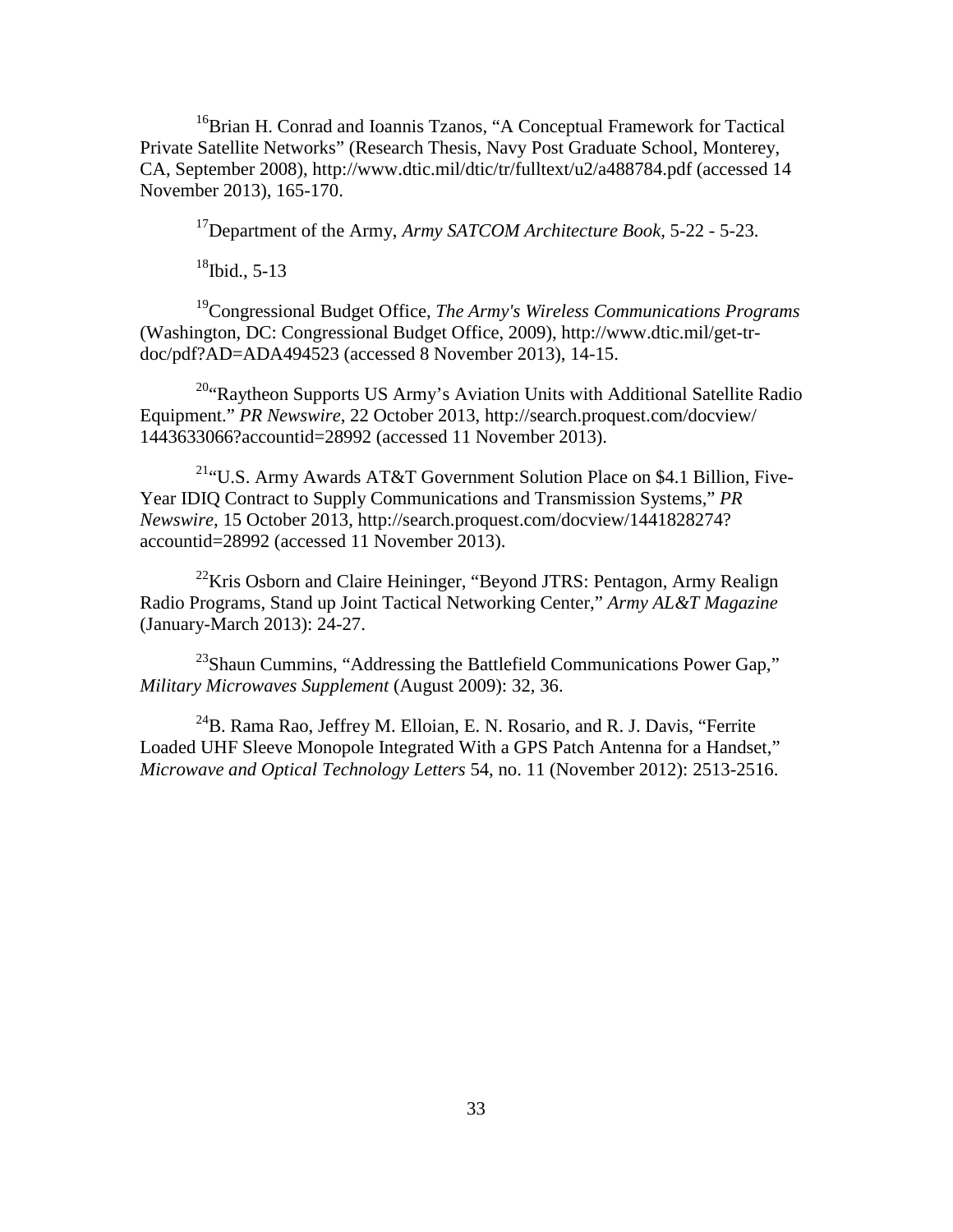## CHAPTER 3

#### RESEARCH METHODOLOGY

## Introduction

### Purpose of Research:

The purpose of this research is to determine the feasibility of increasing OTH voice communications capabilities in an immature theater to meet the demand for maneuver forces, both air and ground, by using portions of the electromagnetic spectrum that are not already utilized or maximized. Furthermore, this research seeks to answer the questions: (1) can developments in OTH voice communications increase the mobility and capacity of radio systems at a cost low enough for the preponderance of maneuver forces in the Army to acquire them, and (2) how susceptible to communications interference and jamming are each of the systems? Derived of these questions are the four categories of EMS, capacity, mobility and cost. Selectively examining the four categories will help determine where to focus the military's research and development efforts since the JTRS program has ended, but the demand for the preponderance of military forces to have OTH voice capabilities remains. As a result of this research, readers will have a substantive theory that links emerging technologies and techniques to a possible increase in OTH voice communications capabilities. Additionally, readers will have recommendations for testing this theory and conducting further research.

## Organization

This chapter is organized into four parts: design, method, analysis, and summary. Design is the steps taken by the researcher to answer the primary research question and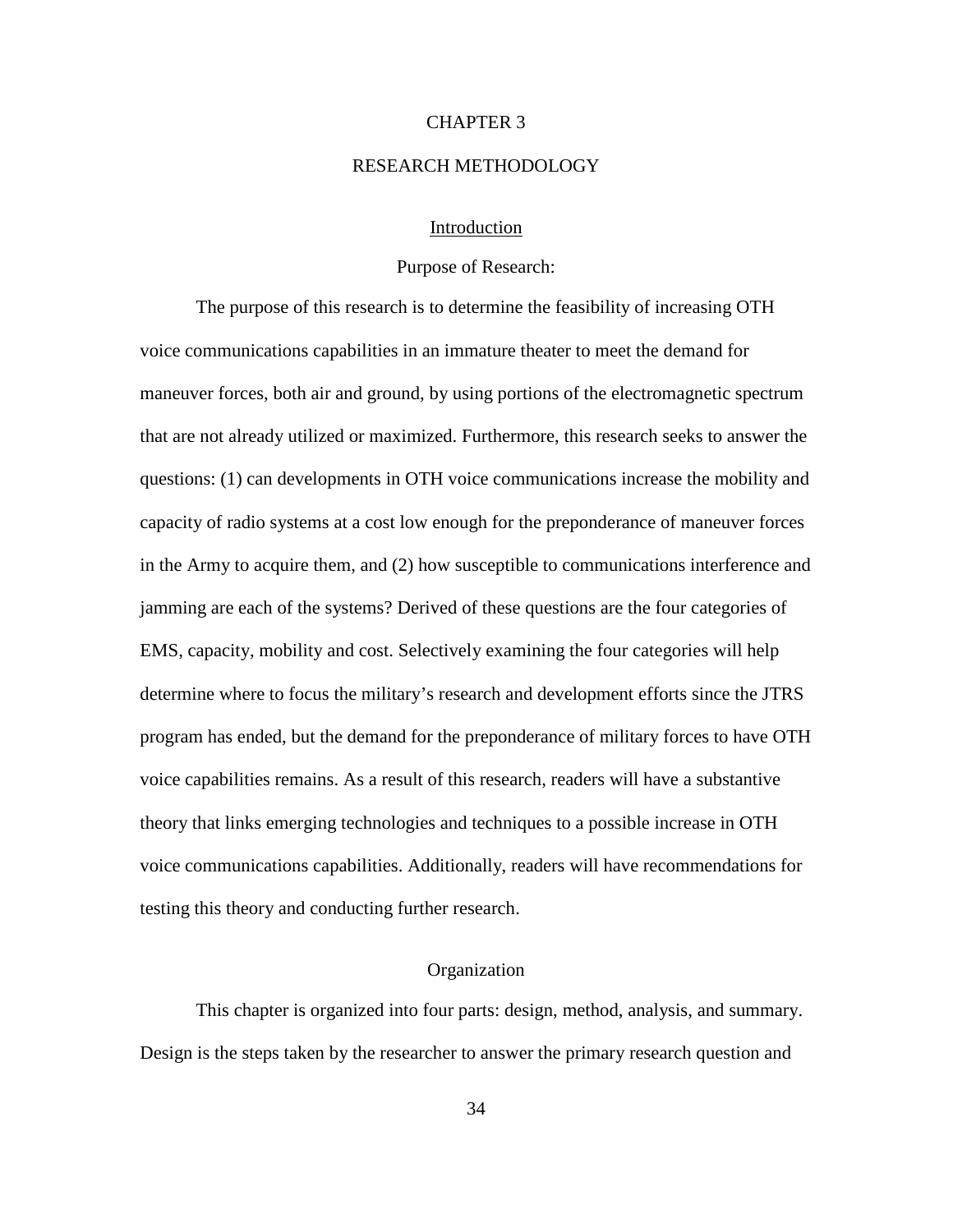secondary research questions listed above. Method is about the criteria used to determine the credibility of sources and the feasibility and suitability of examples. Analysis is a more detailed description of how the design is applied to the research and what the standards for significance are. Finally, the summary will further expound on the argument for qualitative versus quantitative research in dealing with this problem, and list the outputs for Chapter 4, Analysis.

### Design

Having experienced in Afghanistan in 2009 what Vice Admiral Harry B. Harris, Deputy Chief of Naval Operations for Networking, described as only 20% of our narrowband communications (OTH SATCOM*)* demands being met during the Global War on Terror, the researcher was curious to learn about the possibilities of increasing OTH capability.[1](#page-70-0) What hardware, software, and space vehicle appliqués are available currently, and what portions of the EMS do they use? What are the prospective products and methods for the future of OTH voice communications? What the researcher quickly discovered was a large volume of compartmentalized data, articles highlighting specific capabilities and operational characteristics for select developments. There was very little to read about theory or emerging practices that explained, from start to finish, how a large volume of maneuver forces in an austere environment would have OTH voice capabilities. Clearly not enough was known about the problem, and the problem needed exploration.

When a research problem needs exploration to develop a substantive theory or determine meaning, qualitative research is most helpful.<sup>[2](#page-70-1)</sup> Therefore the design of this research is qualitative, not quantitative or a mix of the two. Why a qualitative research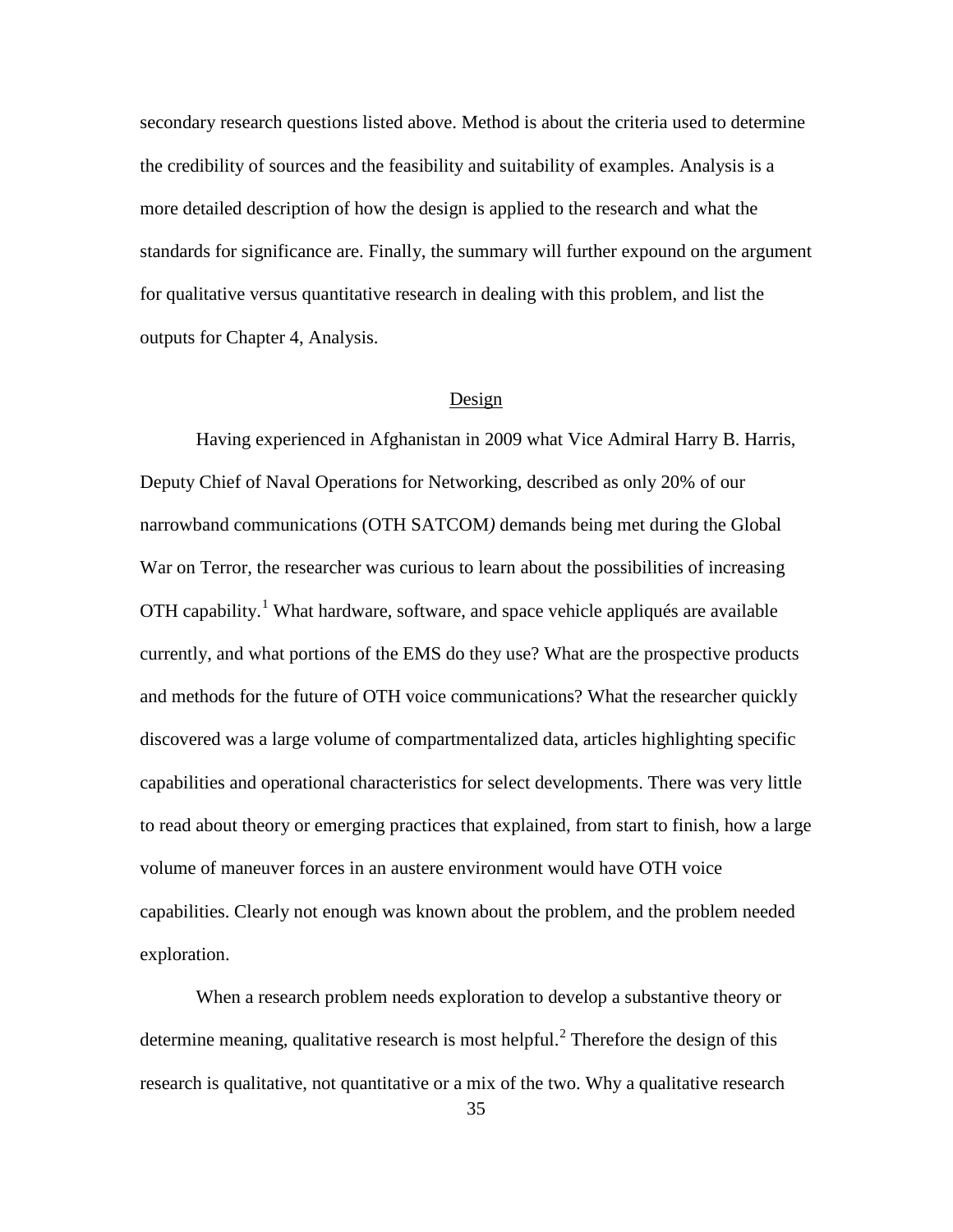methodology? Why is quantitative research not a better way to answer the question of feasibility for OTH voice communications in an austere environment? There are many quantitative studies on radio systems done for the purposes of making comparisons, measuring performances, and advertising discrete capabilities. However, such studies by their nature are limiting. The deductive and inductive reasoning the researcher uses to develop theory and create a framework are removed by the predetermined constraints of the quantitative research method.

According to Creswell, there are fewer limitations with qualitative research because the researcher employs an emerging approach to both inquiry and data analysis in an effort to discover patterns and themes.<sup>[3](#page-71-0)</sup> Since the goals of this research require synthesis of the prescribed meanings for OTH voice communications in order to share overall feasibility and direct future research, a qualitative methodology is more appropriate. A simple explanation for choosing qualitative over quantitative is, "we conduct qualitative research because a problem or issue needs to be explored."[4](#page-71-1) This problem needs exploration beyond what an isolated set of variables in a quantitative study can provide.

But how is a qualitative research method designed? Creswell argues that there are five distinct approaches: narrative, phenomenon, grounded theory, ethnographic, and case study. Describing all five is not in the scope of this chapter, but the grounded theory approach was picked for its suitability to researching problems with several unknowns. Defining features of the grounded theory approach include: focusing on processes, developing theories for those processes, memoing ideas during data collection, and axial coding of categories.<sup>[5](#page-71-2)</sup> These features, in conjunction with categories of analysis, which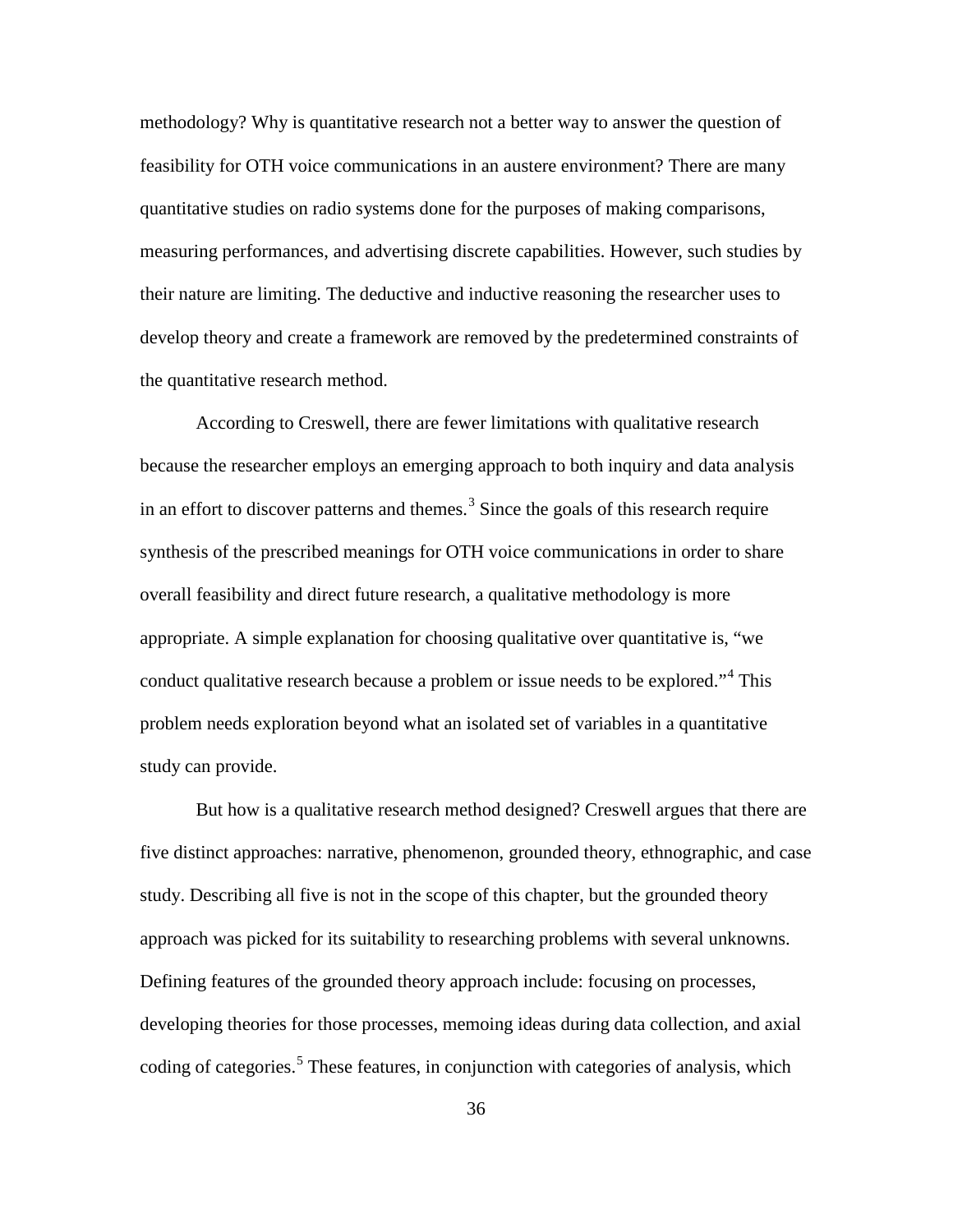will be explained in the method part of this chapter, helped the researcher shape the four axial nodes listed in chapters 1 and 2: EMS, EMS capacity, cost, and mobility. As far as data collection, most data collection for the grounded theory approach is done by administering interviews. For this problem, however, the written thoughts, analysis, and quantitative results which experts share in articles seemed more appropriate than the opinions military signal experts have about OTH communications.

The process of collecting qualitative data by mining it from documents and articles as opposed to administering interviews came from the Merriam guide to qualitative research. Like Creswell, Merriam advocates the use of qualitative research for exploration and to develop theory and meaning. She also uses the same five approaches Creswell does, and her explanation of the grounded theory approach is synonymous with Creswell's, as both are citing the 1967 Glaser and Strauss book, *The Discovery of Grounded Theory*. [6](#page-72-0) Merriam differs from Creswell, however, in that she advocates written documents and articles as forms of data used in qualitative research.<sup>[7](#page-72-1)</sup> These forms are in addition to Creswell's forms of observations and interviews. Merriam's assertion that documents represent a type of data for qualitative analysis is further supported by Davies' explanation of content analysis.<sup>[8](#page-72-2)</sup> Both argue that research using written documents is not just for historians but, as Davies elucidates, "can also be monumentally ambitious,"<sup>[9](#page-72-3)</sup> at least as ambitious as other qualitative studies which pull data from interviews or observations. Davies and Merriam's criterion for selecting documents is the primary focus for developing the method section of this chapter.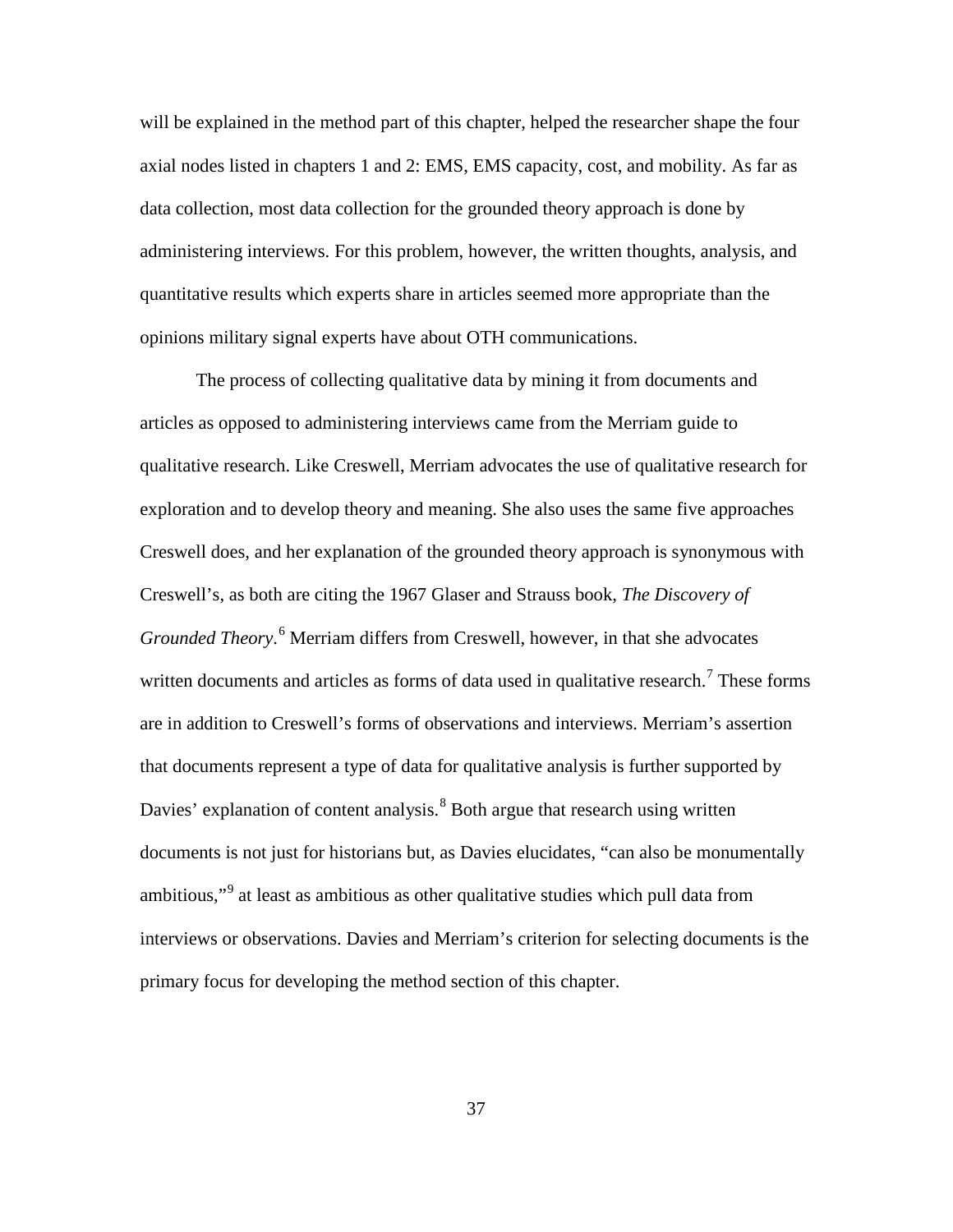#### Method

As stated in the introduction for this chapter, method, separate from design, concerns the criteria used to determine the credibility of sources and the feasibility and suitability of examples. Merriam's work makes it difficult to develop criteria for feasibility and suitability as she states that "documents include just about anything in existence prior to the research at hand."<sup>[10](#page-73-0)</sup> Merriam does, however, citing Clark (1967), assist the researcher with questions about the authenticity of documents, which are helpful in determining the credibility of sources. Not all the questions are listed here (see appendix A for complete list), but examples include: who was/is the author, what was he trying to accomplish, and what was/is the author's bias?<sup>[11](#page-73-1)</sup> The first part of the method for this research is to use the Clark questions to screen every prospective article. If the screening indicates that the author used little or no sources, has a gross bias, or that there are no other documents that can shed further light on what the author is attempting to communicate, then the researcher will exclude the document.

While the researcher will exclude documents with a gross bias, some bias is allowable. Since the U.S. is a consumer society, one can expect more literature on hardware and software systems, developed by corporations for potential sales, to be available as compared to impartial studies of the EMS. Recognizing this potential bias before conducting the research and analysis will save the researcher from making bad generalizations which are not representative of objective expertise in communications.

The second part of the method for this research is to determine the feasibility and suitability of the examples. After the Clark questions help the researcher screen articles for credibility, as recommend by Merriam, the researcher must have a set of criteria for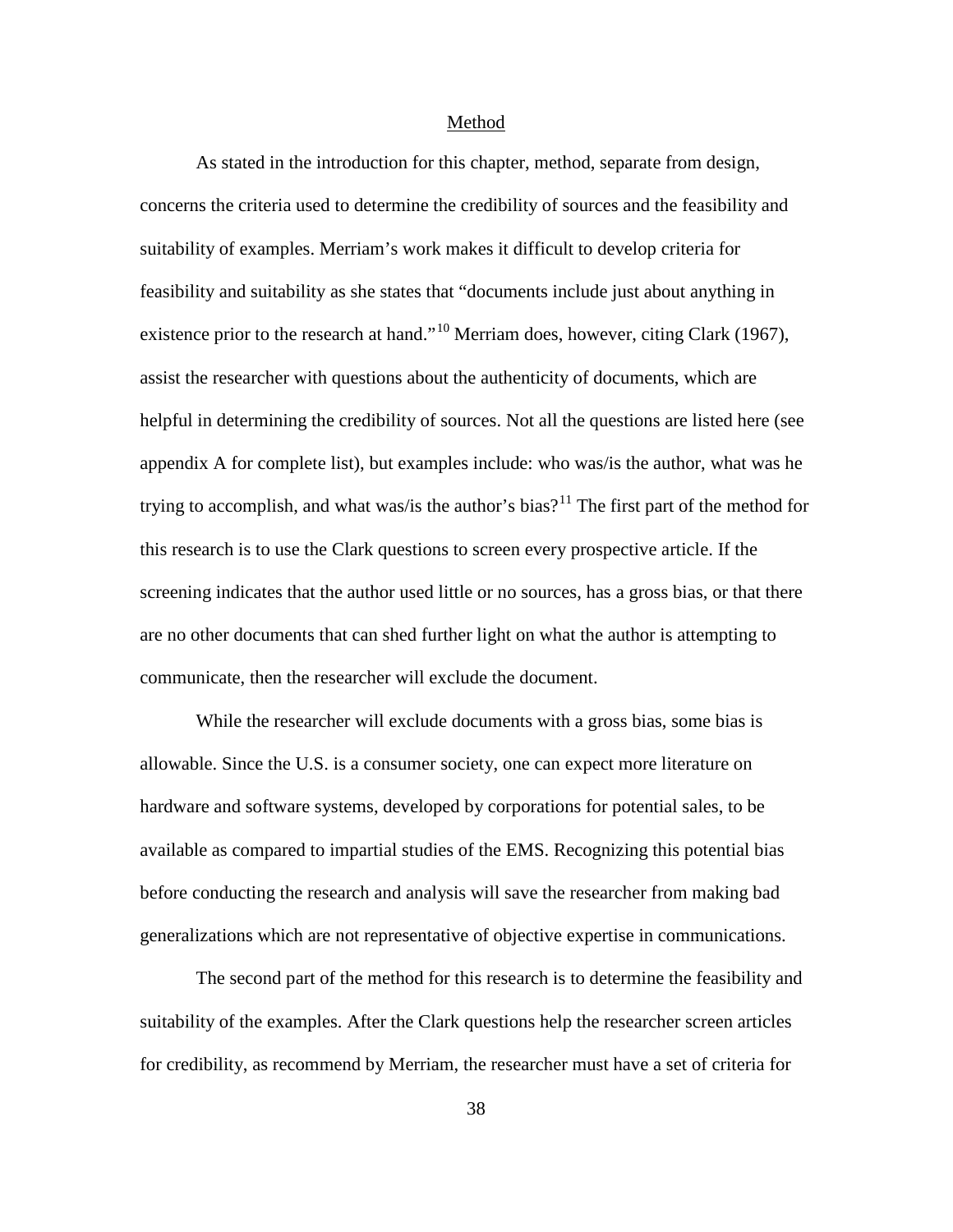determining if the articles are suitable. Suitability is defined as relevance to the research problem. Simply put, does the written document allow for further exploration and assist in answering the research question? To complete this task, the researcher used the Davies model to develop criteria for choosing documents in qualitative research.

In the Davies model for developing selection criteria of documents, step one is to determine the research question. This step was obviously completed prior to chapter 3's composition. Step two is to determine a sampling method, either whole units or parts of the whole. In this case, the researcher chose parts of the whole. Since the research question has a narrow focus concerning OTH voice communications capabilities for maneuver forces in an immature theater, the researcher needs to pull select articles from military, scholastic, and commercial publications without examining the entire source. Step three is to determine the category of analysis that will govern the researcher's coding process.[12](#page-73-2) The axial coding process nodes of EMS, EMS capacity, cost, and mobility have already been discussed; however, as mentioned in the design portion of this chapter, there is a category of analysis that helped the researcher define those process nodes.

The three categories of analysis to choose from in step three are: the extraction and interpretation of meaning within a block of text, the counting of words, and the counting of repetitions of phrases. The researcher chose extraction and interpretation of meaning. This category seemed better suited for exploration of a problem than the more rigid categories of word and phrase counting.

Finally, step four is to create the axial coding frame that is suitable to the purpose of the research and can evolve and change during exploration. The axial coding frame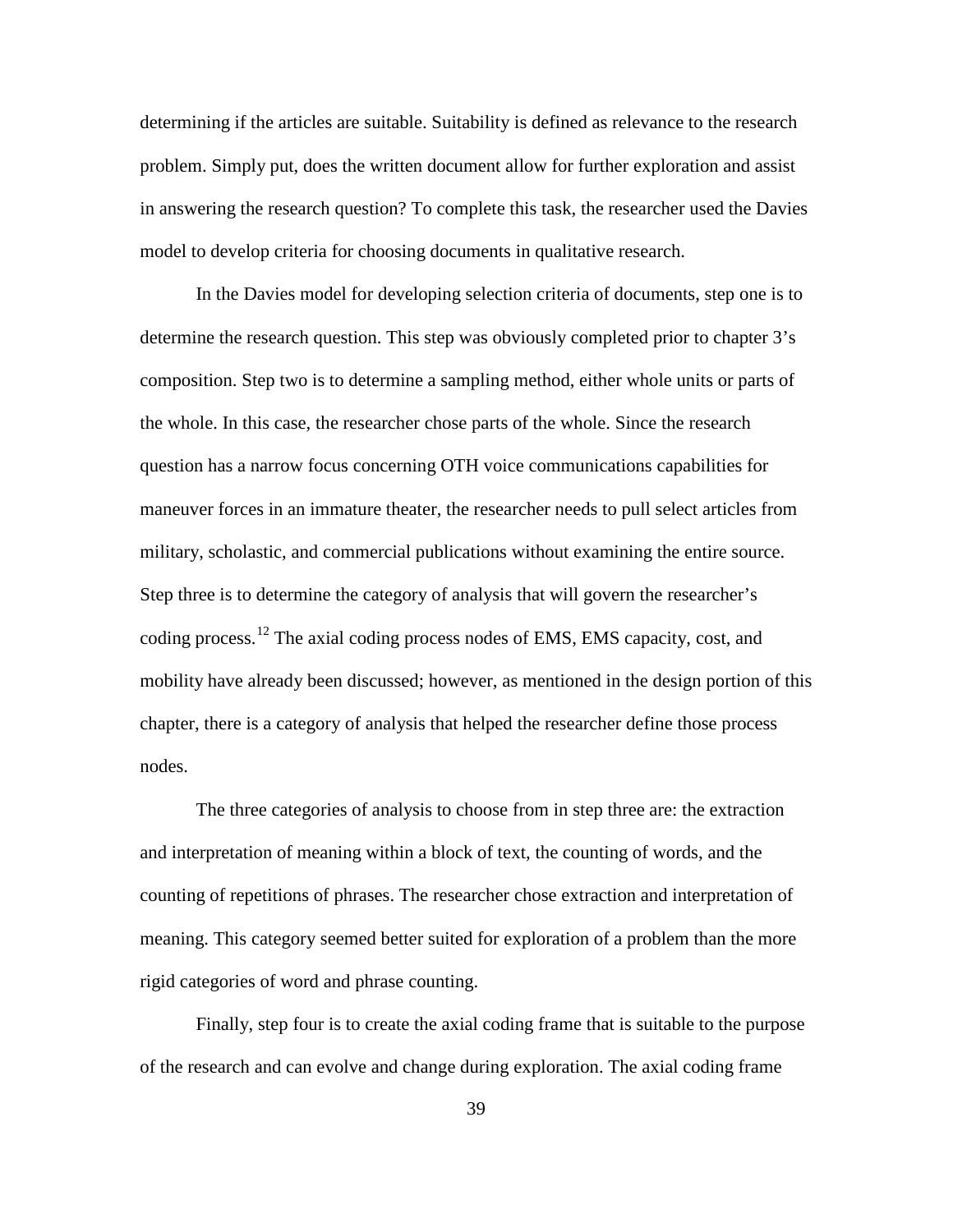which incorporates the nodes, EMS, EMS capacity, cost, and mobility is the subject of the analysis portion of this chapter.

## Analysis

As stated in the introduction for chapter 3, analysis is a more detailed description of how the design is applied during the research and what standards for significance are used. In the design portion of this chapter, grounded theory is characterized as focusing on processes, developing theories for those processes, memoing ideas during data collection, and axial coding of categories.<sup>[13](#page-74-0)</sup> This was Creswell's characterization, which is further supported and expounded upon by Bohm. Bohm explains that when text analysis is used in grounded theory, axial coding should be preceded by both memoing and open coding. Open coding is the analytical break down of written documents to form a succession of concepts that may or may not be used as axial codes. Axial coding is then followed by selective coding, which is the process of picking axial nodes as categories that are most closely related to the emerging theory.<sup>[14](#page-74-1)</sup> This research uses the Bohm procedure for grounded theory because the open coding helps to further evaluate the documents before they are assigned to an axial node. Document evaluation, in addition to the steps listed in the method section of this chapter, aids in exploration and inductive reasoning, which are both necessary to develop an emerging theory.

If memoing ideas and using axial coding to organize data into categories and form an emerging theory are part of the process for grounded theory approach, what are the outputs for analysis? The primary output is a pliable logic model, with nodes and connections that is saturated with data and continually evolves into a substantive-level theory for further testing.<sup>[15](#page-74-2)</sup> One can imagine a detective, with several pieces of dissimilar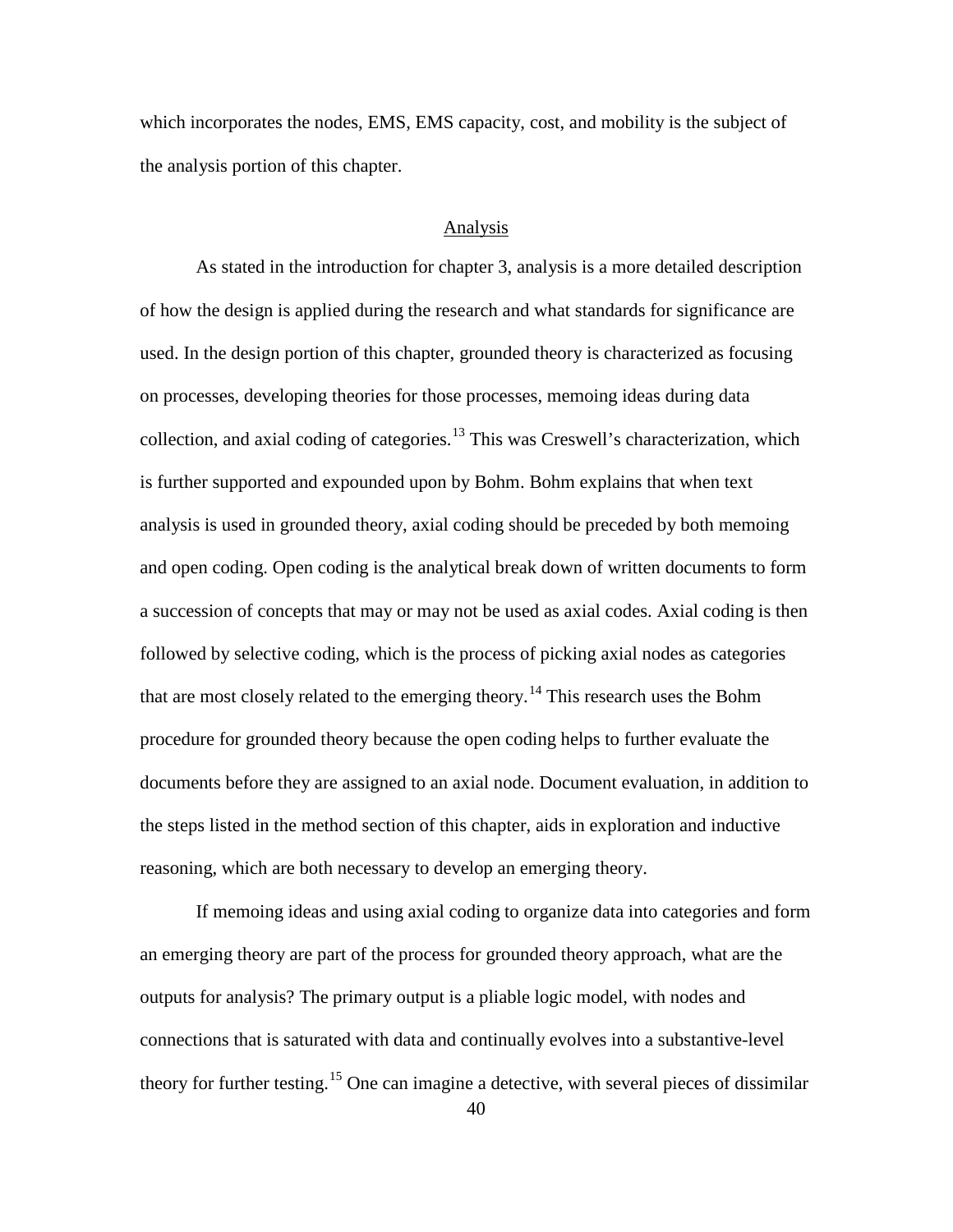evidence, charting pictures, official records, and receipts together on a corkboard in an effort to induce cause or predict a future outcome. The process is the same in this research. The four axial codes for OTH voice communications become buckets of information. Those buckets then become nodes on a poster sheet with pieces of relevant evidence connecting them. At the end of the analysis the poster should reveal a direction for research and development and thus feasibility for achieving increased OTH capabilities in the future.

When conducting grounded theory research using documents in which a pliable model and resulting emerging theory are the primary outputs for analysis, how then does the researcher apply standards for significance? Usually, standards for significance are statistical in nature and apply to quantitative research that uses sampling.<sup>[16](#page-74-3)</sup> Simply put, when testing a hypothesis in a quantitative study, the researcher assigns a p-value or percentage value that represents a standard for significance in his sample. If findings for that sample are outside the prescribed standard for significance then they are irrelevant; because they do not represent the population the sample was taken from. For example, if the p-value is five percent, but less than 95 percent of a sample asserts a prospective truth, then the findings for the research are inconclusive.

Davies writes, however, that in addition to probability and non-probability sampling methods used in quantitative research, in which the researcher assigns a standard for significance, there are strategic sampling methods for qualitative research, in which the researcher does not.<sup>[17](#page-74-4)</sup> His explanation for strategic sampling is similar to his model for determining feasibility and suitability of examples described in the method portion of this chapter. Instead of a p-value, the researcher determines for himself the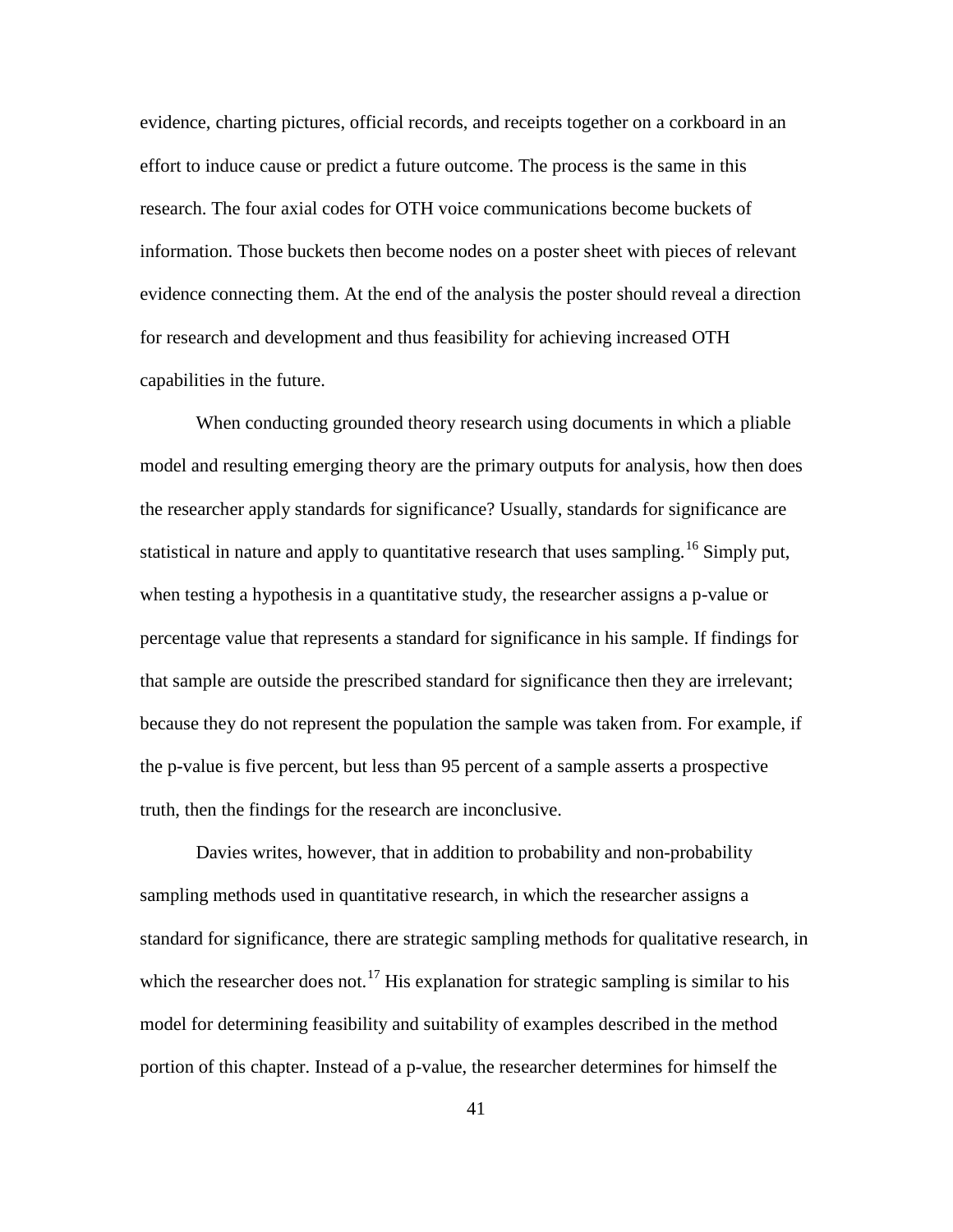significance of the document in relation to his research question by asking, does the document assist with the exploration of the problem? Flick further elaborates on this loose standard for significance. In his explanation of degrees of standardization and control in qualitative design, Flick, citing Miles and Huberman, recommends a design with loose standards for significance when "new fields are being investigated and the theoretical constructs and concepts are relatively undeveloped."[18](#page-74-5) Openness and flexibility are paramount to the exploratory nature of grounded theory research. However, to introduce some level of control for the documents and their resulting inputs to the pliable logic model, as stated in the method section, the researcher will use the Clark questions and the Davies selection criteria. Beyond those evaluation methods, the researcher will not apply a standard for significance to either the pliable logic model or the emerging theory once they are complete.

#### Summary

Qualitative research applied to a subject that is based mainly in the physical sciences is a hard sell; because typically quantitative studies are designed for testing physical hypotheses and qualitative studies are designed for history and sociology. This research, however, for increased OTH voice communications capabilities in an immature theater is better served by inductive reasoning and exploration because it focuses on emerging processes and procedures and the meanings assigned to them. The researcher found that to answer the questions of feasibility and to develop a theory for how OTH capabilities can increase in the future, quantitative research or a mix of quantitative and qualitative research methods were not sufficient. Testing a select set of variables in an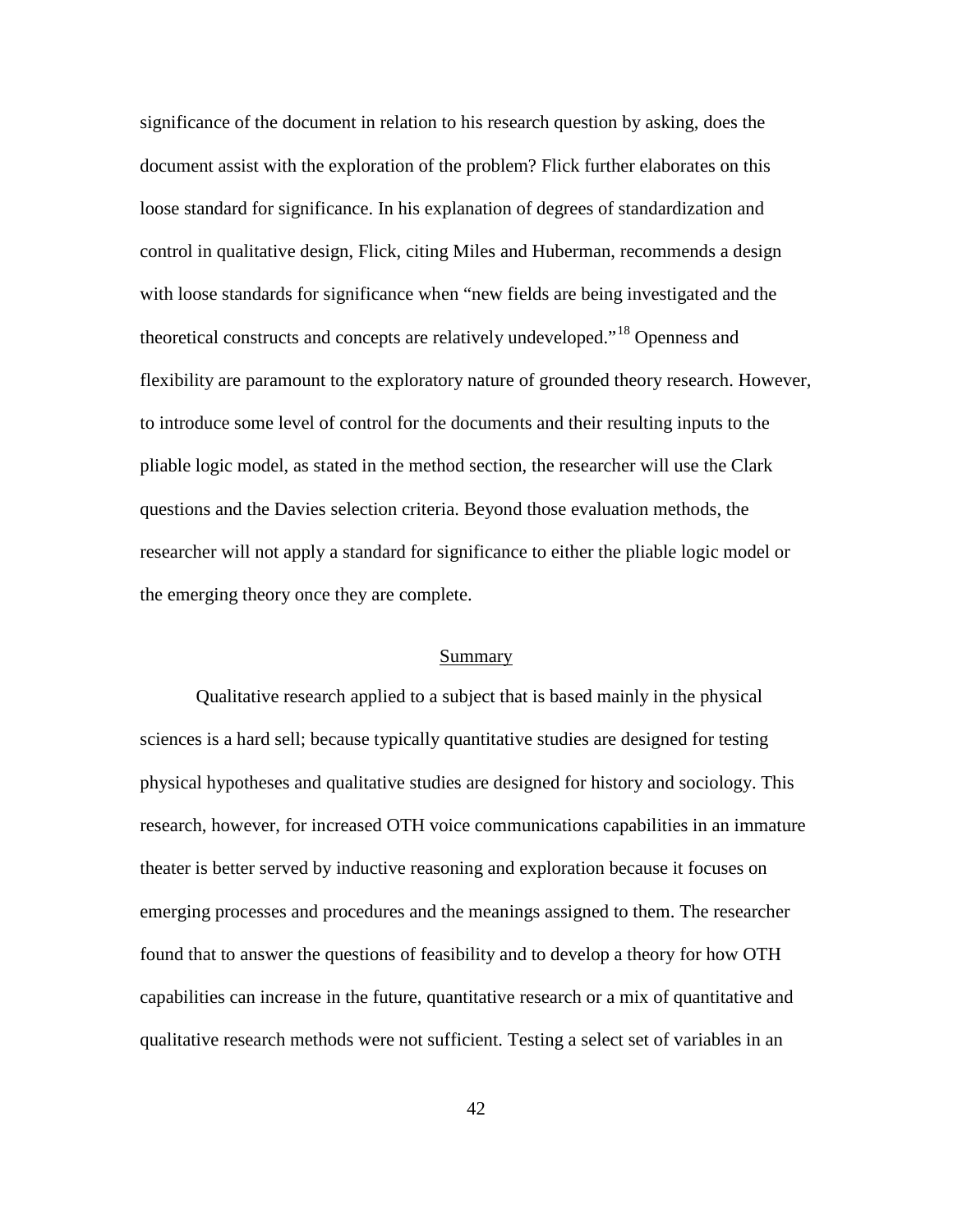effort to find some conclusive data for a report would not provide an overarching explanation of feasibility or a possible roadmap for increasing OTH capabilities.

A review of literature in research design and qualitative inquiry supported the decision to use qualitative research methods and aided the researcher in constructing a design and method for the project. First, the researcher committed to qualitative research after recognizing the necessity for exploration when dealing with several unknown variables. Second, he chose grounded theory research since it best focuses on processes and supports the use of documents for data mining. Third, the researcher found criteria for selecting documents based on their credibility and suitability to the research; namely, the Clark questions for credibility and the Davies design for suitability in sample selection. For suitability in sample selection, the researcher chose extraction and interpretation of meaning within select blocks of text from relevant articles which aid in the exploration of the problem. Furthermore, these meanings must be capable of coding into the axial nodes of EMS, EMS capacity, cost, and mobility, or capable of addressing communications interference and jamming. Potential for jamming is not one of the four axial nodes, but it is a sub-research question. Finally, the researcher, committed to grounded theory, will use open coding, memoing, axial coding, and selective coding to develop a pliable logic model and emerging theory for increased OTH voice capabilities.

Due to the exploratory nature of the research, no standards for significance, beyond the evaluation methods for the documents, are applied to the logic model and emerging theory. There are three other shortfalls or challenges in conducting grounded theory research. First, some of the material in the literature review will already be based in theory. However, as the researcher forms an emerging substantive theory of his own,

43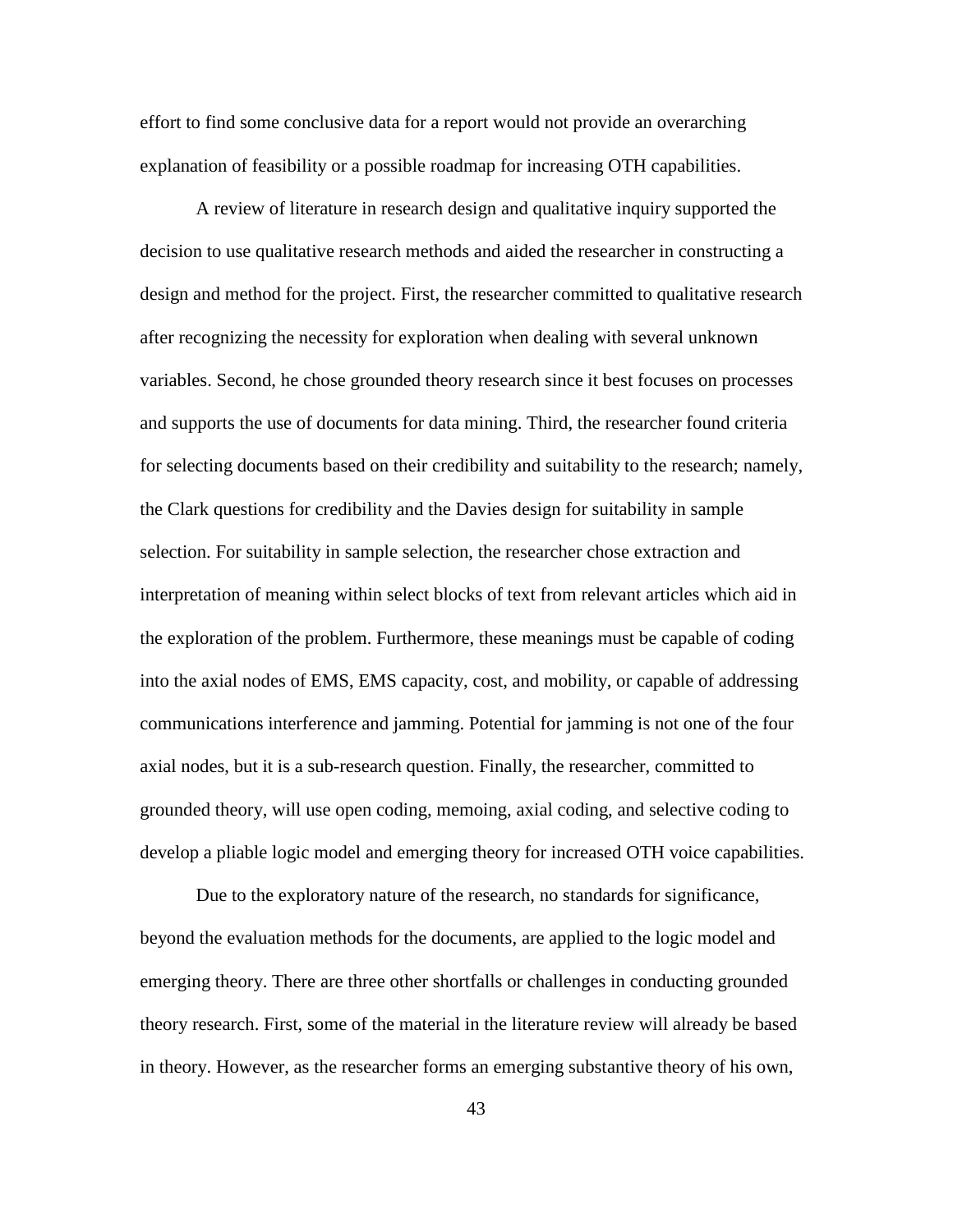these preconceived theories cannot distract him.<sup>[19](#page-74-6)</sup> Second, it is difficult to judge how much evidence is required to shape sufficiently the pliable theory model. Finally, the evidence must be from several different sources so that it is discriminate and without bias. The best way to overcome these challenges is to understand the outputs of the research. When the pliable logic model leads to an emerging theory with context, strategies, and consequences, the researcher will know he has achieved a desired end state.<sup>[20](#page-74-7)</sup> This end state, a detailed explanation of the logic model and resulting emerging theory, is the subject of chapter 4.

<sup>1</sup>Department of the Army, Army SATCOM Architecture Book (Washington, DC: Government Printing Office, August 2013), 5-2.

2 Martin B. Davies, ed., *Doing a Successful Research Project: Using Qualitative or Quantitative Methods* (New York, NY: Palgrave Macmillian, 2007), 24.

3 John W. Creswell, *Qualitative Inquiry and Research Design: Choosing Among Five Approaches*, ed. Lauren Habib (Thousand Oaks, CA: Sage Publications, 2013), 44.

 $\mathrm{4}$ Ibid., 47.

 $\overline{a}$ 

<sup>5</sup>Ibid., 85.

6 Sharan B. Merriam, ed., *Qualitative Research: A Guide to Design and Implementation* (San Francisco, CA: Jossey-Bass, 2009), 29.

<span id="page-54-0"></span> $<sup>7</sup>$ Ibid., 139.</sup> 8 Davies, 181. <sup>9</sup>Ibid., 182.  $10^{\circ}$ Merriam, 139-140.  $11$ Ibid., 151.  $12$ Davies, 182-183.  $^{13}$ Creswell, 85.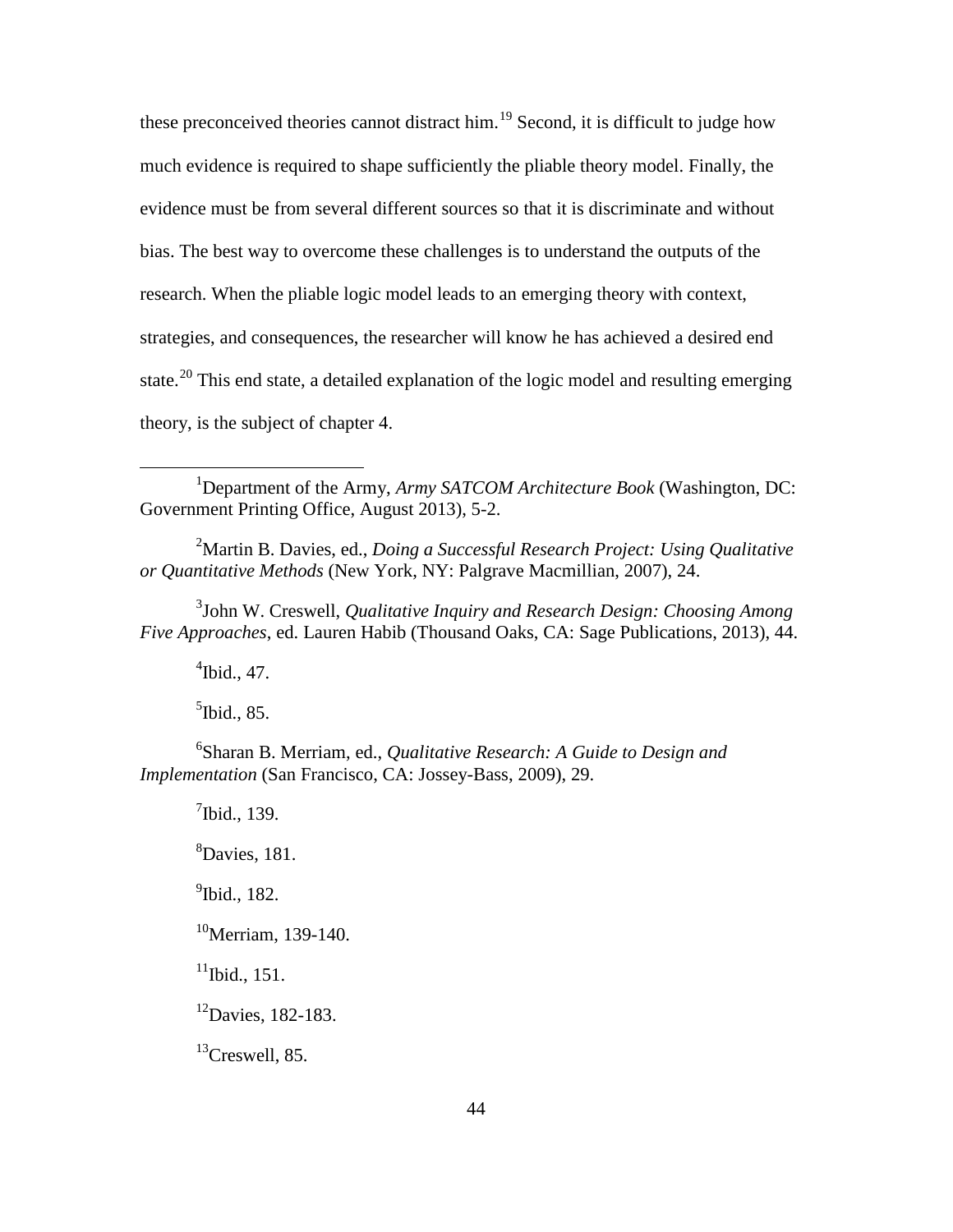<span id="page-55-0"></span>14Andreas Bohm, "Theoretical Coding: Text Analysis in Grounded Theory," in *A Companion to Qualitative Research*, ed. Uwe Flick, Ernest Von Kardorff, and Ines Steinke (London, UK: Sage Publications, 2004), 271-273.

<sup>15</sup>Creswell, 89.

 $16$ Davies, 61-62.

<sup>17</sup>Ibid., 143-144.

<span id="page-55-2"></span><span id="page-55-1"></span>18Uwe Flick, "Design and Process in Qualitative Research," in *A Companion to Qualitative Research*, ed. Uwe Flick, Ernest Von Kardorff, and Ines Steinke (London, UK: Sage Publications, 2004), 150-151.

 $19$ Creswell, 89.

 $20$ Ibid., 90.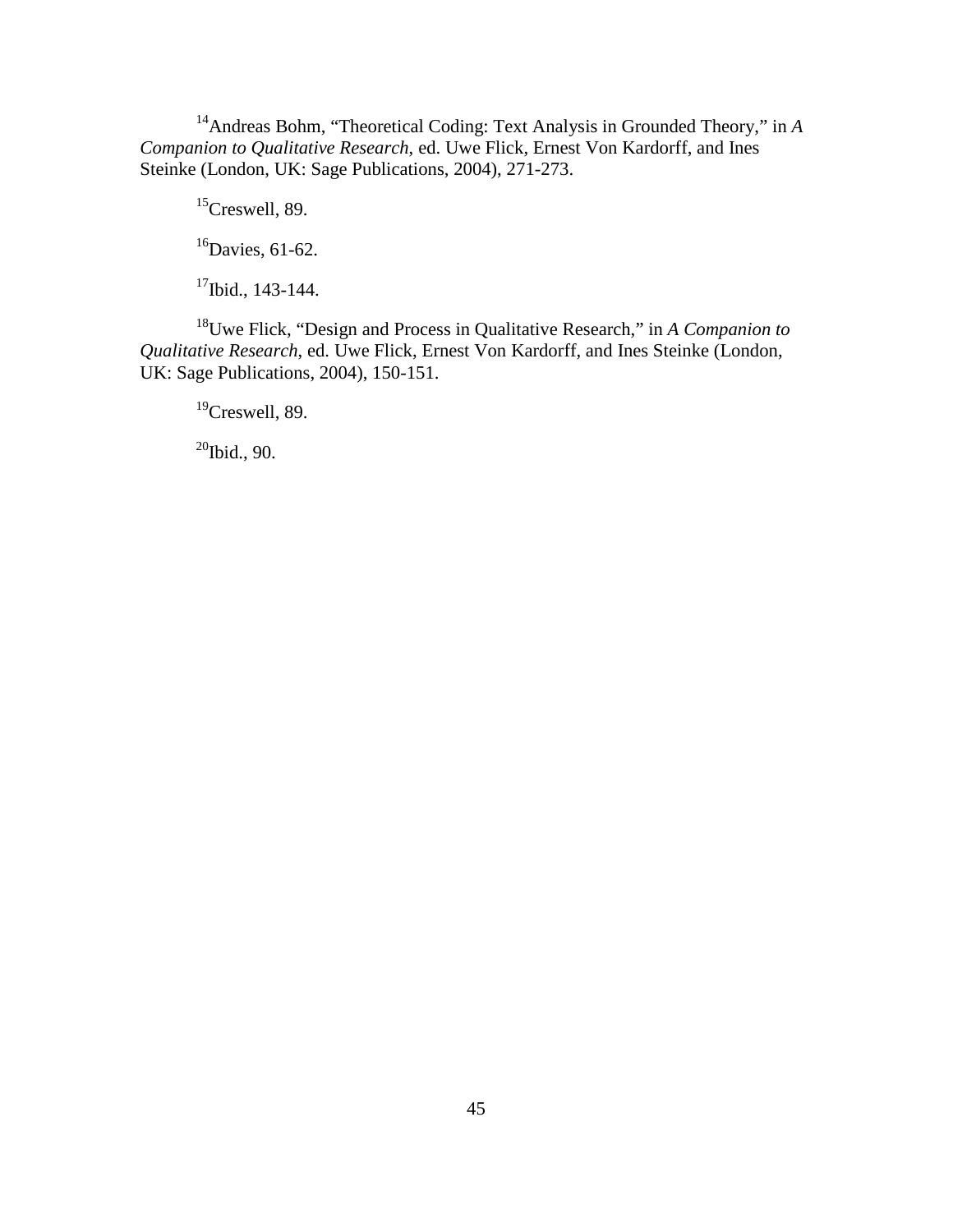## CHAPTER 4

### ANALYSIS

## Introduction

<span id="page-56-1"></span><span id="page-56-0"></span>As stated at the end of chapter 3, chapter 4 begins with a detailed description of the pliable logic model and an interpretation of the evidence within it. Secondly, chapter 4 - at the end - presents an emerging theory, resultant of the model, which can help focus the military's research and development efforts for OTH voice communications capabilities. In addition to these two outputs, chapter 4 helps explain the relationship of the pliable logic model to the research question and sub-research questions, and examines the impacts of unexpected discoveries and correlations on the research.

## The Pliable Logic Model

Because the original pliable logic model is a progressive model on poster paper, with open, axial, and selective coding and memoing, as described in chapter 3, presenting the information from the model in a paper is challenging. To make the data more legible and present findings in a logical sequence, the researcher paired down the model into three tables: VHF/UHF, SHF, and EHF feasibility scores. The researcher picked this organization because the first layer of the model was three large columns representing those portions of the EMS. The researcher placed hardware and software applications, analyzed during the research, on the portions of the EMS they utilize.

In addition to seeing the applications in relation to both the EMS and one another, the researcher scored each application on a scale of one to ten along three of the four subcategories - capacity, costs, and mobility - and, also, susceptibility to jamming. Note that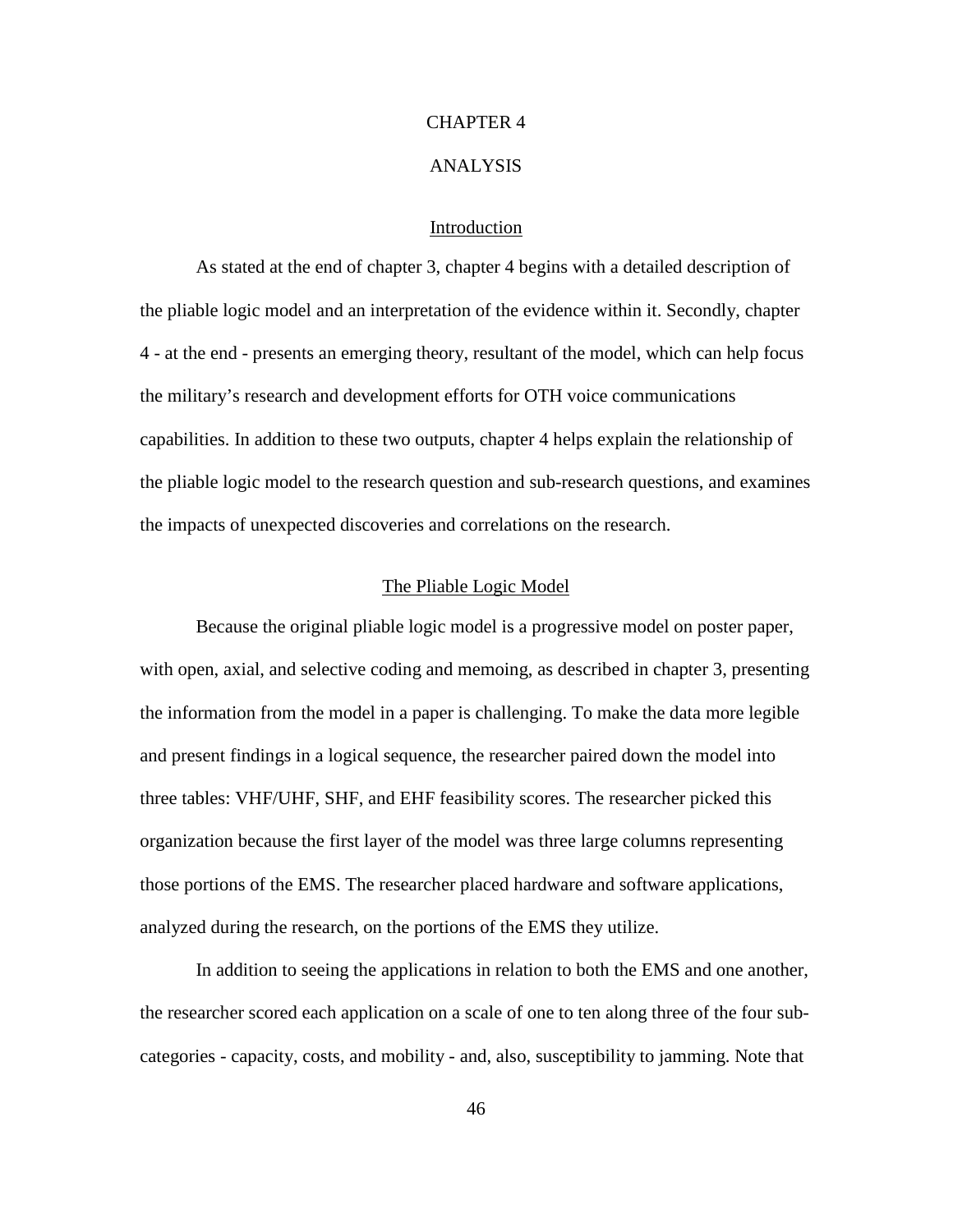these scores were not intended to be quantitative in nature. They are not the reported findings of an objective and quantitative experiment; however, during the process of inductive and deductive reasoning, the scores helped to track objectively notes for feasibility. Key to understanding both the individual sub-category scores and the system's total scores is knowing that, regardless of the category, 1 is least favorable and 10 is most favorable. For example, an inexpensive product receives a 10 for costs, not a 1, because costs are low. This system allows for the totals to make sense. A high total represents greater overall feasibility than a low one. Table 3 is the most congested table from the logic model, the VHF/UHF portion of the EMS.

<span id="page-57-3"></span><span id="page-57-2"></span><span id="page-57-1"></span><span id="page-57-0"></span>

|                 |                 | Capacity | Costs | <b>Mobility</b> | <b>Jamming</b> | <b>Totals</b> | <b>Notes</b>                    |
|-----------------|-----------------|----------|-------|-----------------|----------------|---------------|---------------------------------|
|                 | 2-2500 MHz      |          |       |                 |                |               |                                 |
| Frequency       | (VHF&UHF)       |          |       |                 |                |               | Full replacement                |
|                 | PRC 155,        |          |       |                 |                |               | of legacy radios                |
| <b>Products</b> | 154A            | 8        | 4     | 9               | 4              | 25            | 100 billion                     |
|                 |                 |          |       |                 |                |               |                                 |
|                 | 30-88 MHz       |          |       |                 |                |               | LOS only,                       |
| Frequency       | (VHF)           |          |       |                 |                |               | capabilities<br>similar to BLOS |
|                 |                 |          |       |                 |                |               |                                 |
|                 |                 |          |       |                 |                |               | up to 40 km<br>dependent on     |
| <b>Product</b>  | <b>SINCGARS</b> | 3        | 9     | 8               | 3              | 23            | antennae                        |
|                 | 30-512 MHz      |          |       |                 |                |               | Costs score low                 |
|                 |                 |          |       |                 |                |               | due to low                      |
| Frequency       | (VHF%UHF)       |          |       |                 |                |               | volume in                       |
|                 | AN/PAC-         |          |       |                 |                |               | inventory large                 |
|                 | 117, 148,       |          |       |                 |                |               | acquisitions                    |
| <b>Products</b> | PSC-5           | 5        | 4     | 9               | 3              | 21            | needed                          |
|                 | 1525-1646.5     |          |       |                 |                |               | Costs score low                 |
| Frequency       | MHz (UHF)       |          |       |                 |                |               | due to low                      |
|                 |                 |          |       |                 |                |               | volume in                       |
|                 |                 |          |       |                 |                |               | inventory large                 |
|                 | Commercial      |          |       |                 |                |               | acquisitions                    |
| <b>Products</b> | SAT phones      | 5        | 4     | 10              | 3              | 22            | needed                          |

Table 3. VHF/UHF Feasibility Scores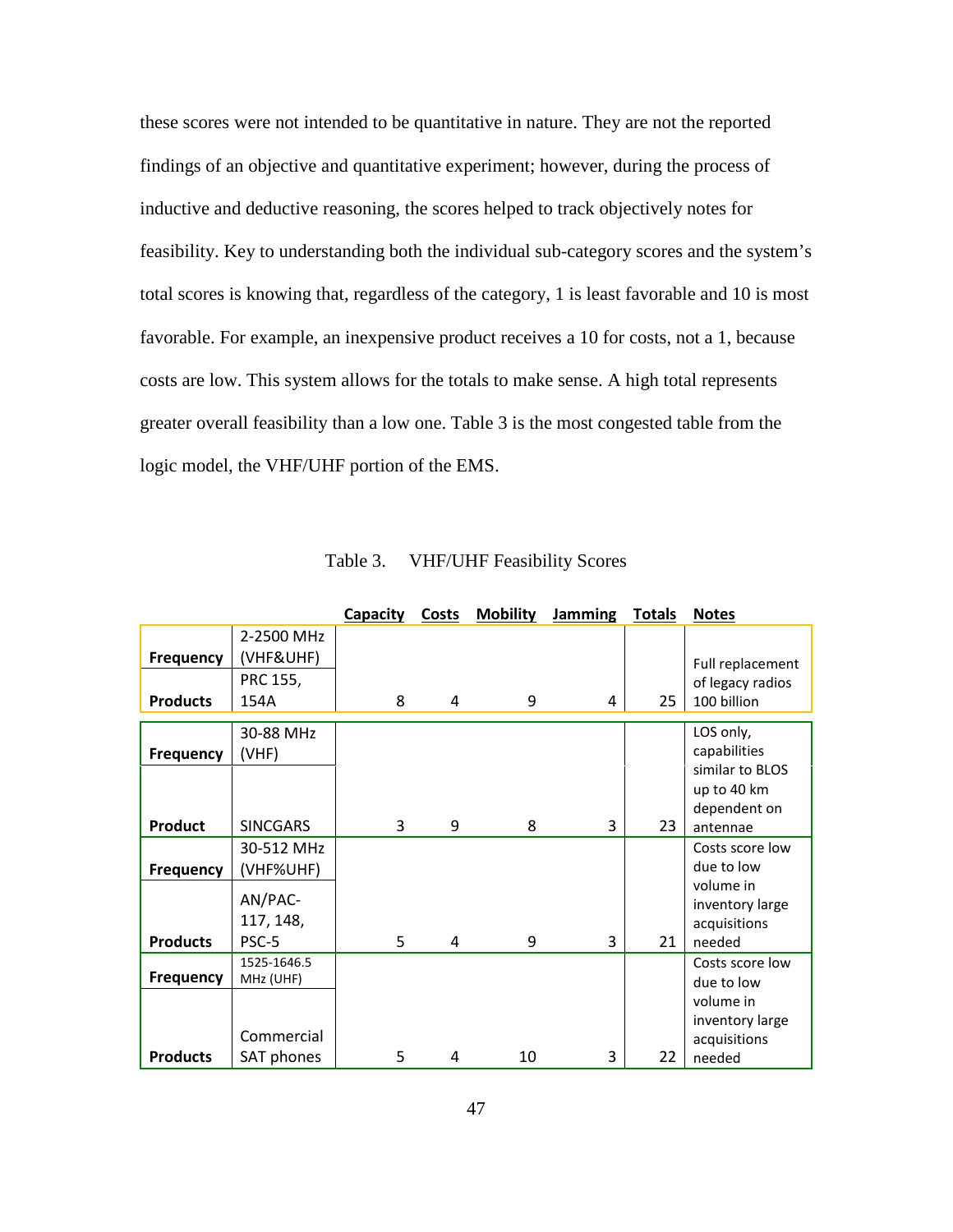|                                     |                                                                | <b>Capacity</b> | <b>Costs</b>   | <b>Mobility</b> | Jamming | <b>Totals</b> | <b>Notes</b>                                                             |
|-------------------------------------|----------------------------------------------------------------|-----------------|----------------|-----------------|---------|---------------|--------------------------------------------------------------------------|
| <b>Frequency</b>                    | 30-512 MHz<br>(VHF&UHF)                                        |                 |                |                 |         |               | Costs score low<br>due to low<br>volume in                               |
| <b>Products</b>                     | <b>CSEL, MBITR</b>                                             | 3               | 4              | 10              | 3       | 20            | inventory large<br>acquisitions<br>needed                                |
| Frequency                           | 225-450,<br>1350-1390,<br>1755-1850<br><b>MHz</b><br>(VHF&UHF) |                 |                |                 |         |               | Radio waveform<br>already<br>developed, costs                            |
| <b>Product</b>                      | SRW                                                            | $\overline{7}$  | 9              | 8               | 4       | 28            | score high                                                               |
| <b>Frequency</b><br><b>Products</b> | 1000-2000<br>MHz (UHF)<br>BFT-2                                | 3               | $\overline{7}$ | 5               | 3       | 18            | Not an OTH<br>voice product<br>but in<br>competition for<br>UHF spectrum |
| Frequency<br><b>Product</b>         | N/A<br><b>DAMA</b>                                             | 6               | 9              | 8               | 3       | 26            | DAMA protocols<br>can be<br>developed in any<br>band                     |
| Frequency                           | 300-3000<br>MHz (UHF)                                          |                 |                |                 |         |               | 7-10 billion to<br>build 4 ground<br>stations 5<br>satellites,           |
| <b>Product</b>                      | <b>MUOS</b>                                                    | 10              | 4              | 8               | 4       | 26            | replacing UFO                                                            |

*Source:* Created by author.

In table 3, established technologies and systems are highlighted in green. Emerging and future systems are amber. The products are organized from top to bottom by the frequencies they use, lowest to highest. The feasibility scores, all in the high teens and twenties - with very little variance - are not surprising. Remembering the FAS assessment of VHF/UHF communications from figure 1, one may logically assume that most applications using VHF/UHF carrier waves will be similar, along the lines of the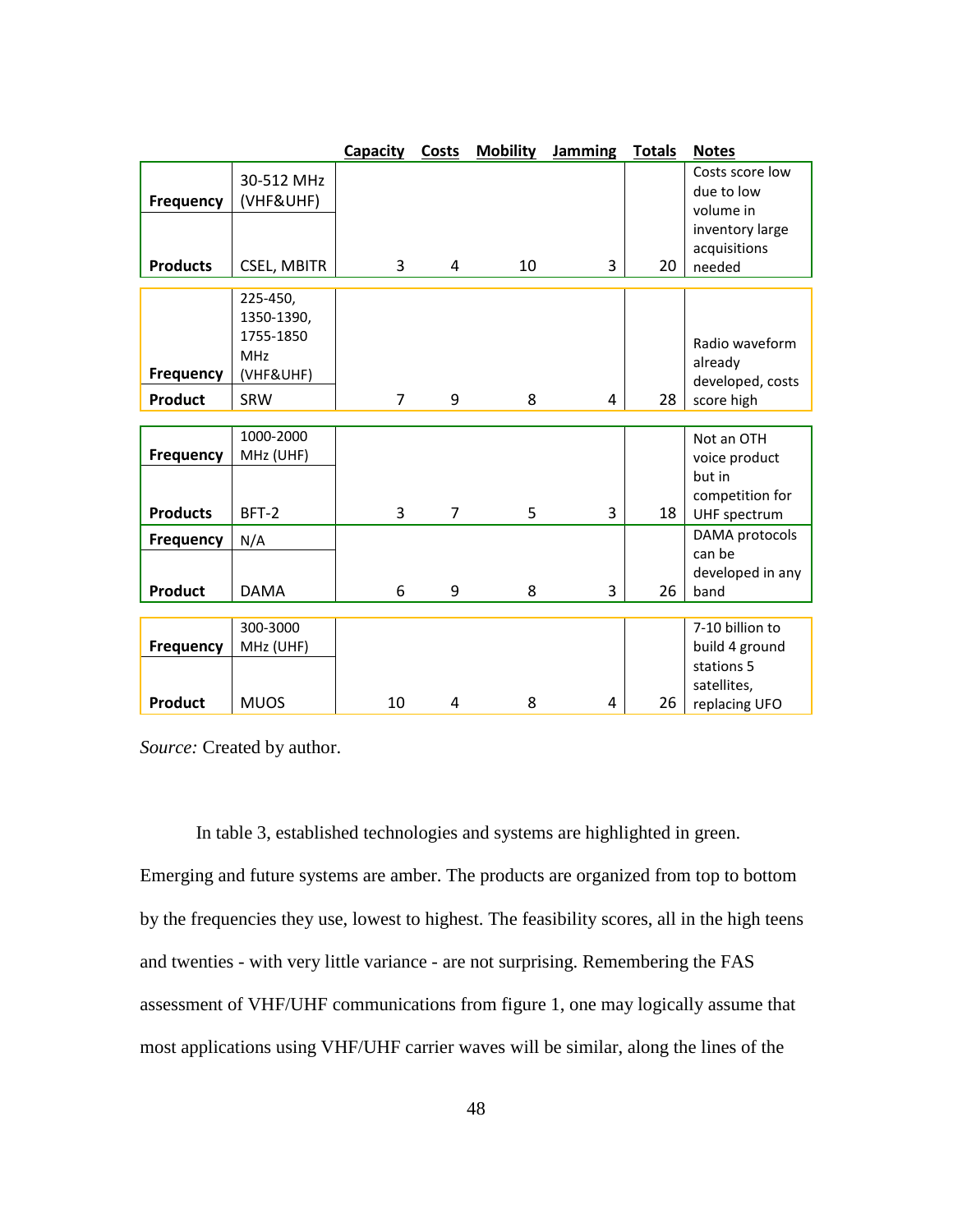sub-categories. The similarity is especially true for mobility and jamming, which have little variance in scores. The categories in which there are more variations are capacity several emerging systems can improve upon capacity - and costs. Costs, for established technologies, like the SINCGARS, are characterized as sunk costs, and the score is high. For an emerging technology, however, an approximation of the estimated future costs is noted, and the score is low. Part of the reason the total scores are all similar, despite the capacity/cost variances, is there is an inverse relationship between capacity and costs. Simply stated, if an emerging technology scores high in capacity because of its efficiency, it will also cost more.

Lastly, by examining the table, one can see that the military VHF/UHF and UHF SATCOM portions of the EMS are saturated by many applications. This saturation creates congestion and contention for the band, which relates to the importance of research involving either alternate portions of the EMS or methods for increasing capacity and, thus, the volume of users for military OTH voice communications.

## Relation to Research Questions VHF/UHF

To address how table 3's description and analysis relate to the research question feasibility of increasing OTH voice communications capabilities in an immature theater to meet the demand for maneuver forces, both air and ground, by using portions of the electromagnetic spectrum that are not already utilized or maximized - the researcher will further explain three emerging technologies and one established technology from table 3, all of which have the potential to maximize the use of VHF/UHF bands. These technologies all scored the highest for feasibility and were designed to be paired together in an effort to increase efficiency and capacity. The four products are: MUOS, DAMA,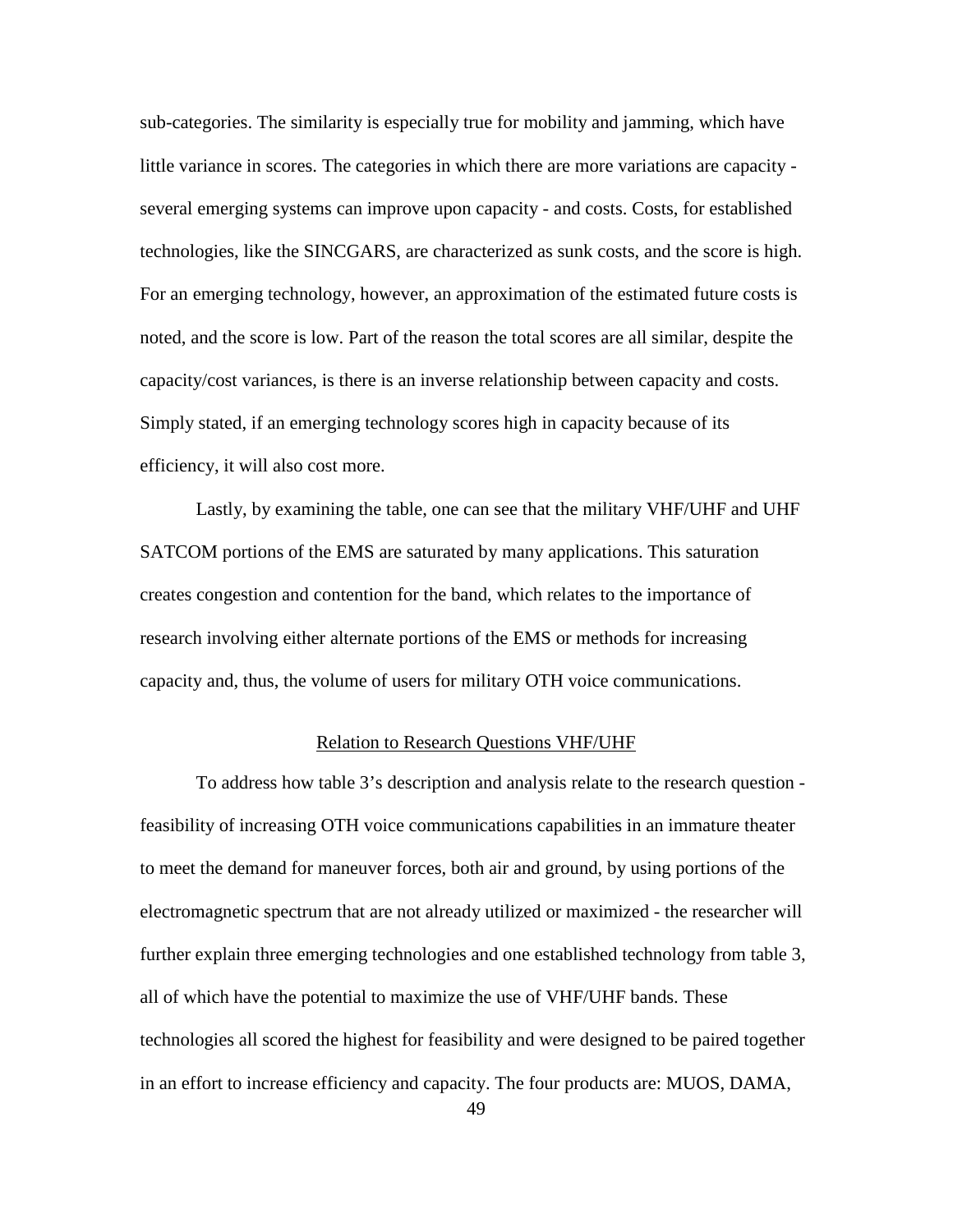SRW, and software programmable radios from the JTRS program like the PRC 155 and 154A.

Although MUOS and SRW do not work together directly, a software based radio can potentially utilize MUOS for UHF SATCOM and, when practicable and more efficient, transmit terrestrial UHF communications via SRW. In this sense, the cognitive, software programmable radios act like routers in computer systems. They will recognize the best and most efficient way to send voice and data signals without prejudice for a particular pathway or method. If the radio commits to SRW for terrestrial communications, the portions of UHF necessary to communicate with MUOS satellites is less congested. Additionally, DAMA, as explained in chapter 2, can help dynamically assign the priority of users when UHF SATCOM, via MUOS, is the only viable option for routing voice and data. The potential for pairing these systems is a tenfold increase in capacity and volume of users.

Unfortunately, this tenfold increase in capacity, brought primarily by the 3G like MUOS system and the receivers and transmitters which can use it, comes at a staggering cost: approximately 7-10 billion dollars for MUOS, 1 billion dollars a year upkeep, and anywhere from 25-100 billion dollars for a select amount of next generation software programmable radios to replace legacy radios. The grand total over the next ten years is no less than 45 billion dollars. This analysis relates to the second part of the research question - could these developments increase the mobility and capacity of radio systems at a cost low enough for the preponderance of maneuver forces in the Army to acquire them?

50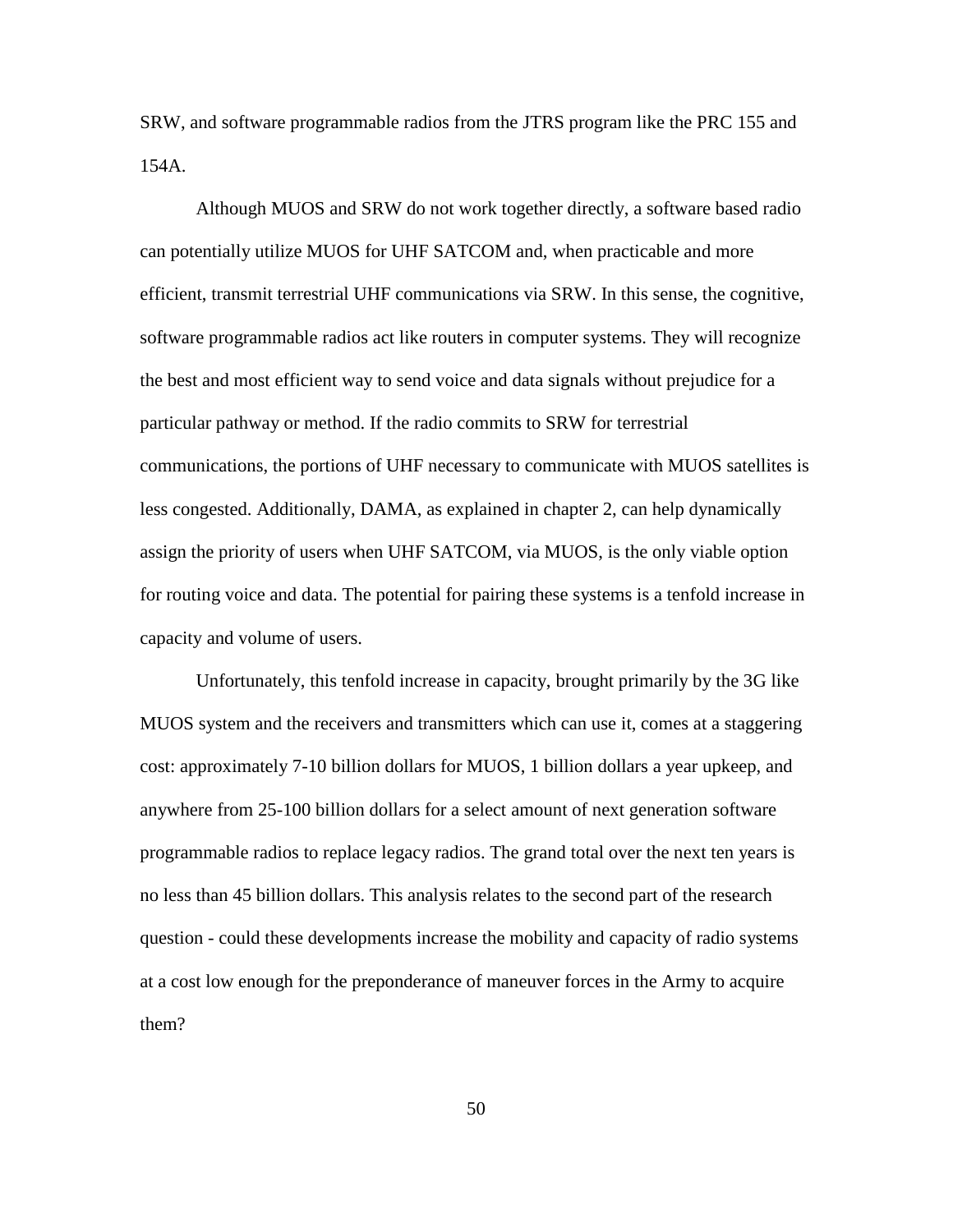Mobility is not an issue, as the software based radios are as mobile, if not more so, than most legacy radios. Secondly, costs, although high for this system, are not as big an issue as one would think. The military must replace legacy UHF SATCOM satellites due to service life issues, and is already committed to MUOS. It is halfway complete. Since the software based radios can be phased in and are interoperable with legacy radios, this researcher believes that the costs will not deter initiatives to bring this capability to the preponderance of maneuver forces below division.

The final part of the research question - how susceptible to communications interference and jamming are each of the alternatives - was addressed in table 3 and figure 1. There is no advantage when pairing MUOS, DAMA, SRW, and software programmable radios which affects the VHF/UHF bands susceptibility to jamming.

Before discussing the research impacts of unexpected discoveries and correlations for just the VHF/UHF portion of the logic model, below are tables 4 and 5, SHF and EHF, followed by their corresponding analysis and relation to the research question.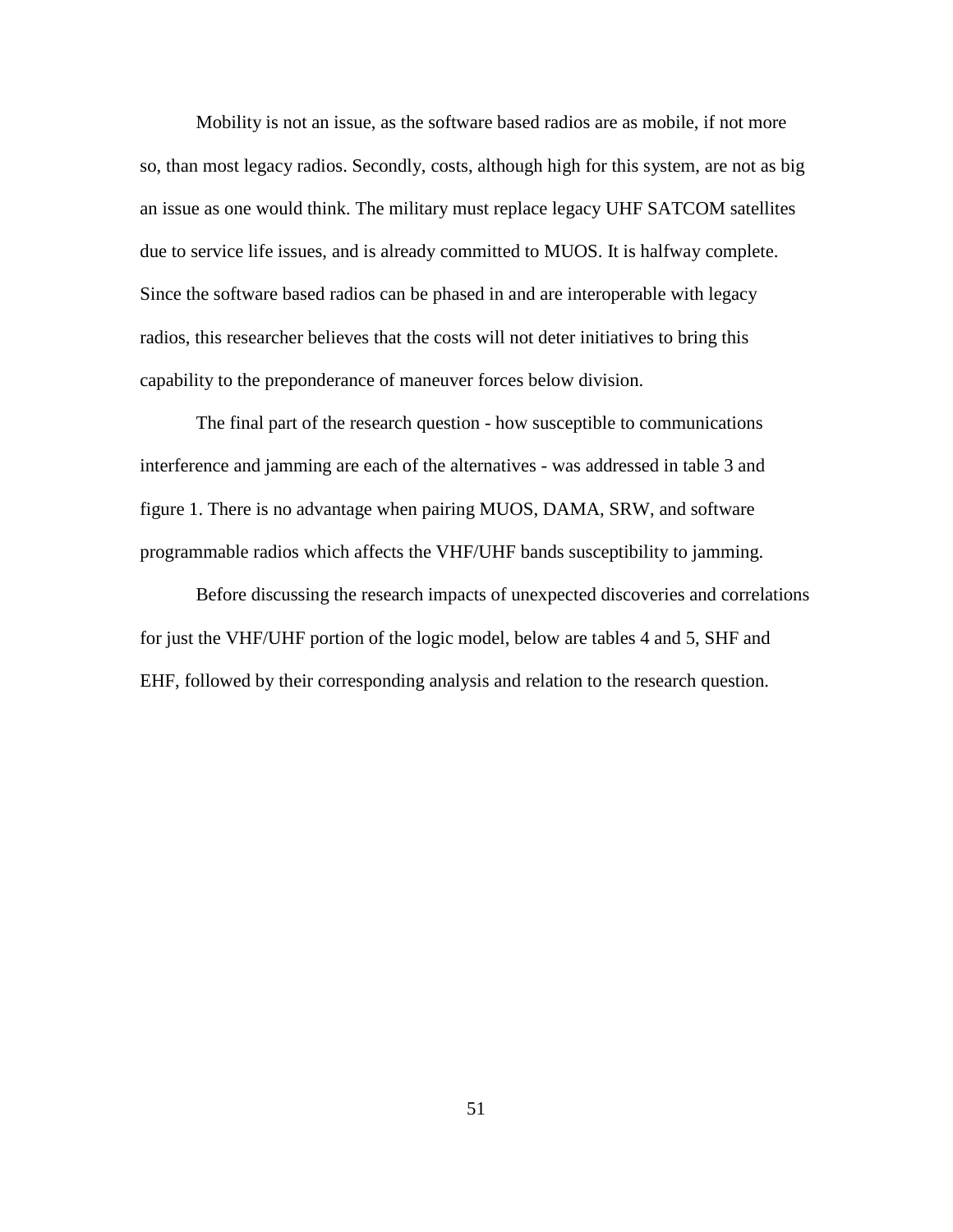|                  |                                  | Capacity | Costs | <b>Mobility</b> | Jamming | <b>Totals</b> | <b>Notes</b>                       |
|------------------|----------------------------------|----------|-------|-----------------|---------|---------------|------------------------------------|
| <b>Frequency</b> | 4.4-4.9 GHz<br>(SHF)             |          |       |                 |         |               | Division only<br>waveform          |
| <b>Products</b>  | <b>HNR</b>                       | 10       | 3     | $\mathbf{1}$    | 5       | 19            | discussed in<br>chapter 2          |
|                  |                                  |          |       |                 |         |               |                                    |
| <b>Frequency</b> | N/A                              |          |       |                 |         |               | DAMA protocols                     |
| <b>Product</b>   | <b>DAMA</b>                      | 6        | 9     | 8               | 3       | 26            | can be developed<br>in any band    |
| <b>Frequency</b> | 12-18, 27-40<br>GHz<br>(SHF&EHF) |          |       |                 |         |               | EHF low end, CO<br>level or above, |
| Product          | <b>NCW</b>                       | 10       | 3     | 1               | 5       | 19            | immobile asset                     |

Table 4. SHF Feasibility Scores

*Source:* Created by author.

| Table 5. | <b>EHF</b> Feasibility Scores |
|----------|-------------------------------|
|----------|-------------------------------|

|                  |                   | Capacity | Costs          | <b>Mobility</b> | Jamming | <b>Totals</b> | <b>Notes</b>       |
|------------------|-------------------|----------|----------------|-----------------|---------|---------------|--------------------|
|                  | 43-45 GHZ         |          |                |                 |         |               | Division or above  |
| <b>Frequency</b> | (EHF)             |          |                |                 |         |               | only asset for EHF |
|                  |                   |          |                |                 |         |               | communications     |
| <b>Products</b>  | SMART-T           | 6        | $\overline{2}$ | 1               | 7       | 16            | with MILSTAR       |
|                  |                   |          |                |                 |         |               |                    |
| <b>Frequency</b> | N/A               |          |                |                 |         |               | DAMA protocols     |
|                  |                   |          |                |                 |         |               | can be developed   |
| Product          | <b>DAMA</b>       | 6        | 9              | 8               | 3       | 26            | in any band        |
|                  |                   |          |                |                 |         |               |                    |
|                  | 43-45 GHZ         |          |                |                 |         |               |                    |
| <b>Frequency</b> | (EHF)             |          |                |                 |         |               | Can be used at     |
|                  | PSC <sub>II</sub> |          |                |                 |         |               | echelons lower     |
| <b>Product</b>   | <b>SCAMP</b>      | 6        | 4              | 2               | 7       | 19            | than division      |

*Source:* Created by author.

Like table 3, there is no large variance in the total scores. This is due, in part, to the nature of products designed for these two portions of the EMS, as described in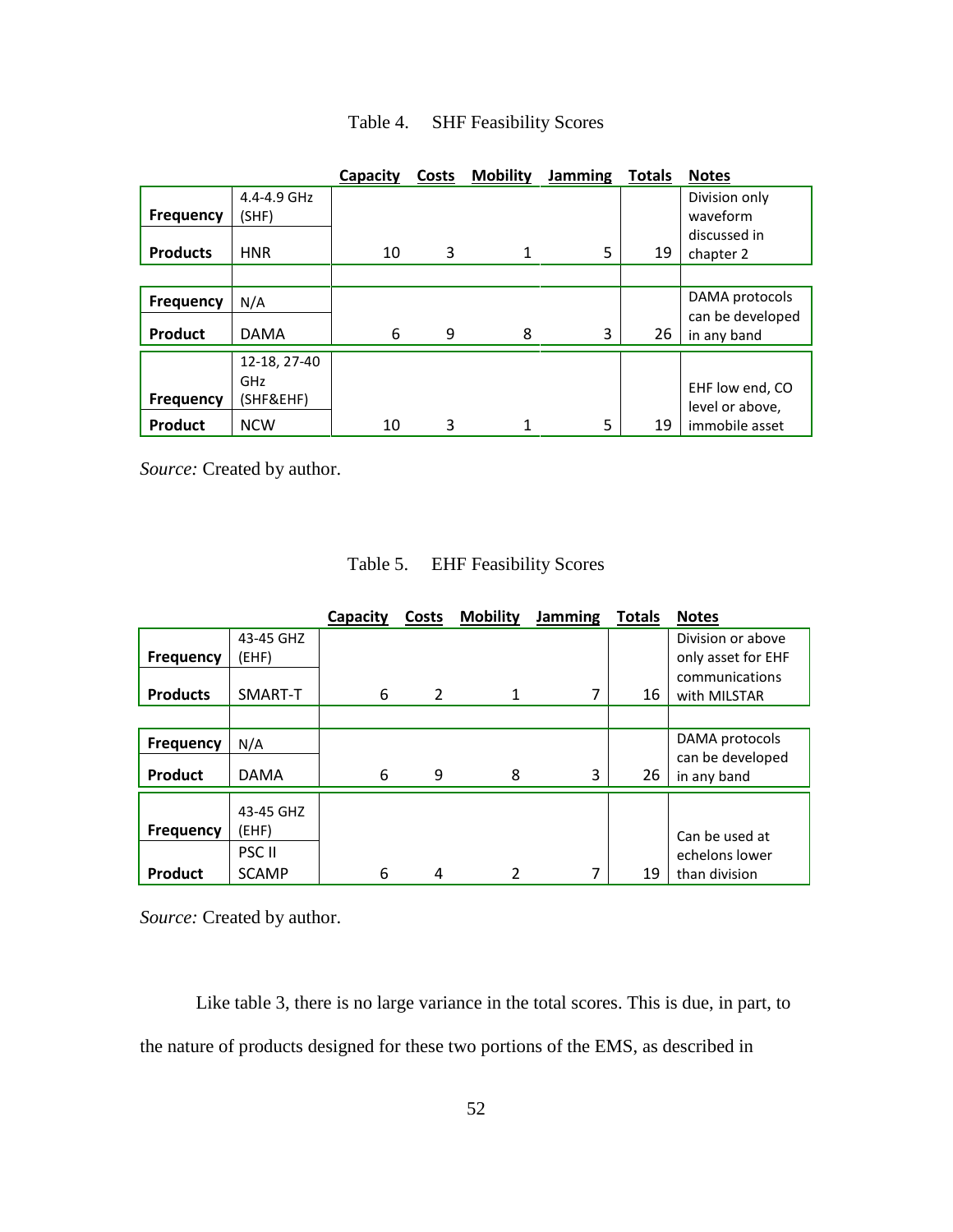figure 1. Of note is that in these bands, there are significantly fewer products which affect OTH voice communications for maneuver forces below division. This is for three reasons. The first reason is that radar and remote sensing applications, either terrestrial or space based, dominate these bands. The second, as explained in chapter 2, is that the size of products necessary to receive or transmit SHF and EHF communications makes them less mobile. The third reason is that EHF frequencies are often blocked or scrambled by weather, atmosphere, or physical obstacles. The technology required to correct for this interference is extremely expensive, making EHF products cost twice that of their UHF alternatives.

Of the five SHF or EHF systems examined in these two tables, none represent a plausible solution to the OTH voice communications demands of the preponderance of maneuver forces below division. NCW is available at the company level, but is immobile, and the other four are immobile assets at division or above. However, higher echelons exchanging voice and data through these systems frees up space for UHF to be used at the tactical level. Therefore, one can view HNR and MILSTAR as ancillary support assets to the overall communications plan. This is advantageous since the capacity, especially for HNR in the SHF band, is extremely high.

### Relation to Research Questions SHF and EHF

With regards to - using portions of the electromagnetic spectrum that are not already utilized - it is the researcher's opinion, after saturating the logic model using the methodology explained in chapter 3, that for maneuver forces below division there is no near future SHF or EHF alternative to either UHF terrestrial or UHF SATCOM. Furthermore, because of the atmospheric reflection and absorption properties of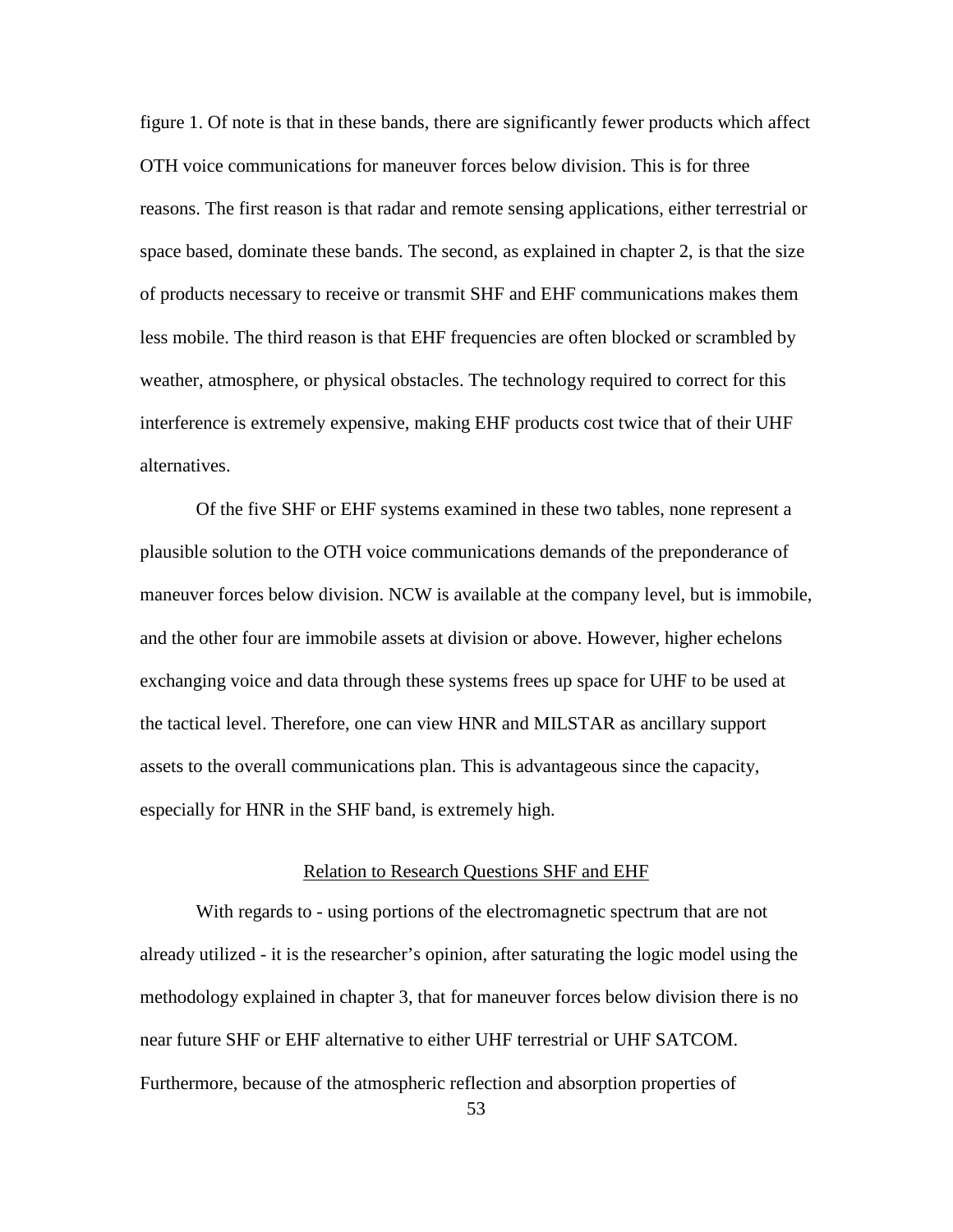frequencies, which are outside the bands listed in table 1, there is no plausible alternative anywhere else along the EMS.

The amount of time, energy, and money necessary to develop such an alternative, just to free space in the UHF band in the hopes of becoming more capable, is prohibitive. This is especially true since there are so many emerging technologies designed to increase the efficiency and capacity of the UHF band. This point addresses the question could these developments increase the mobility and capacity of radio systems at a cost low enough for the preponderance of maneuver forces in the Army to acquire them? The answer for SHF and EHF, currently, is no. This is unfortunate, especially in the case of EHF, which rivals UHF along the sub-categories, with the exception of mobility. EHF mobility suffers, as products must be designed to counter the interference, inherit with EHF communications. Finally, with regards to - susceptibility to jamming - EHF, at least in the near term, would have an increased advantage over all other forms of carrier waves.

## Unexpected Discoveries and Correlations

The most unexpected discovery that impacted this research was how quickly the outlook for alternate portions of the EMS became limited. With the scope of the research restricted to increasing capabilities for maneuver forces below division, there were many more documents concerning efficiency of UHF than there were documents explaining UHF alternatives. The EMS alternatives, for reasons explained, are often too costly and immobile. The second unexpected discovery was the high volume of emerging technologies and systems for increasing UHF efficiency. There are many to analyze and to choose. The pliable logic model was paramount to keeping the memoing and coding of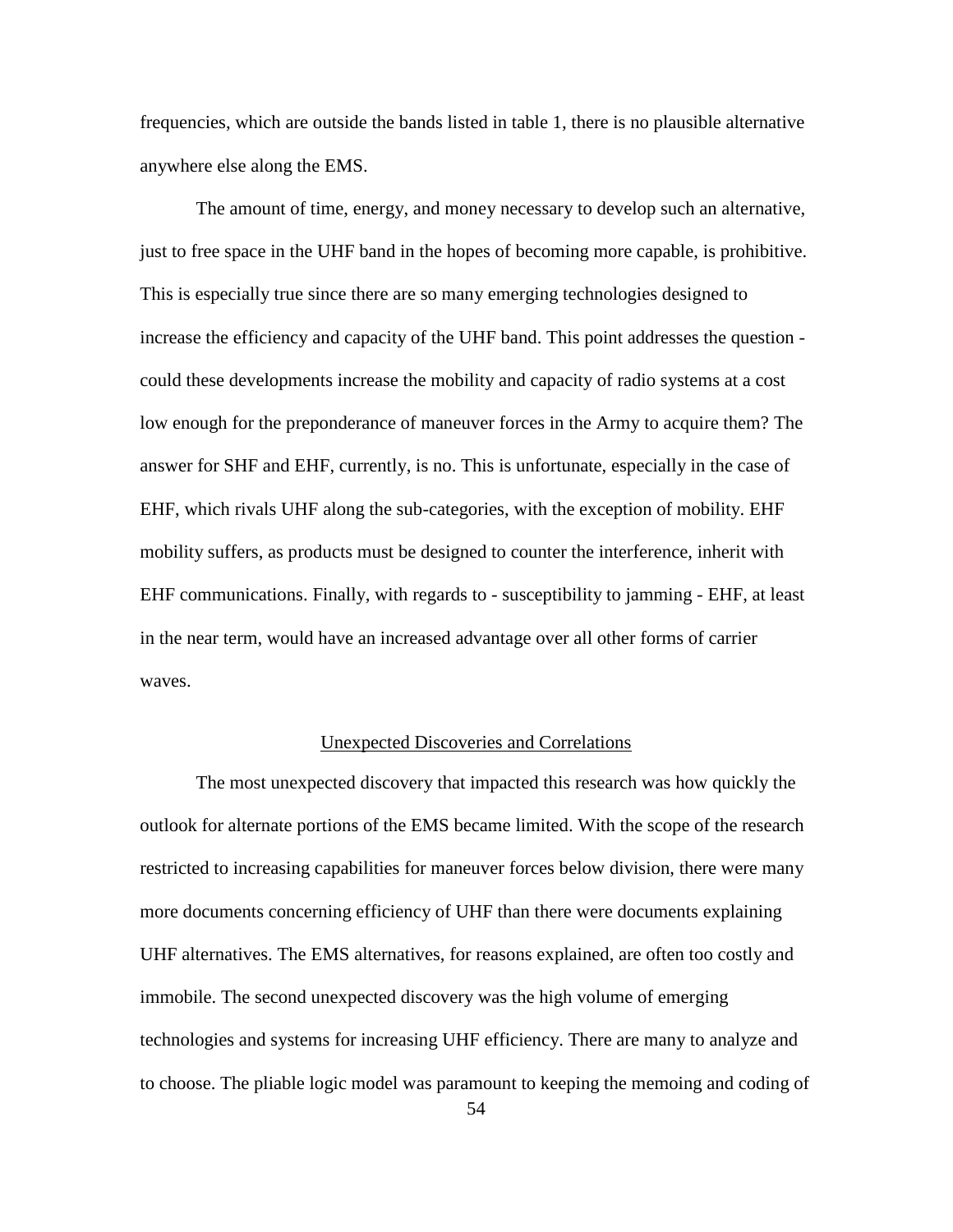these efficiency alternatives in a logical sequence. Finally, the correlation between the FAS characterization of bands, in figure 1, and the qualities of products, which researchers develop to use those bands, was very strong and helped guide the research.

## Emerging Theory

The paired systems theory for increasing OTH voice communications capabilities in the VHF/UHF bands, which affect the preponderance of maneuver forces below division, is the result of analyzing the pliable logic model. Research and development efforts should place less emphasis on using other portions of the EMS to increase capabilities. Research should continue further developing the efficient use and increased capacity of the established military VHF/UHF bands. This emerging theory with recommendations for further research is the subject of the final chapter, Chapter 5, Conclusions and Recommendations.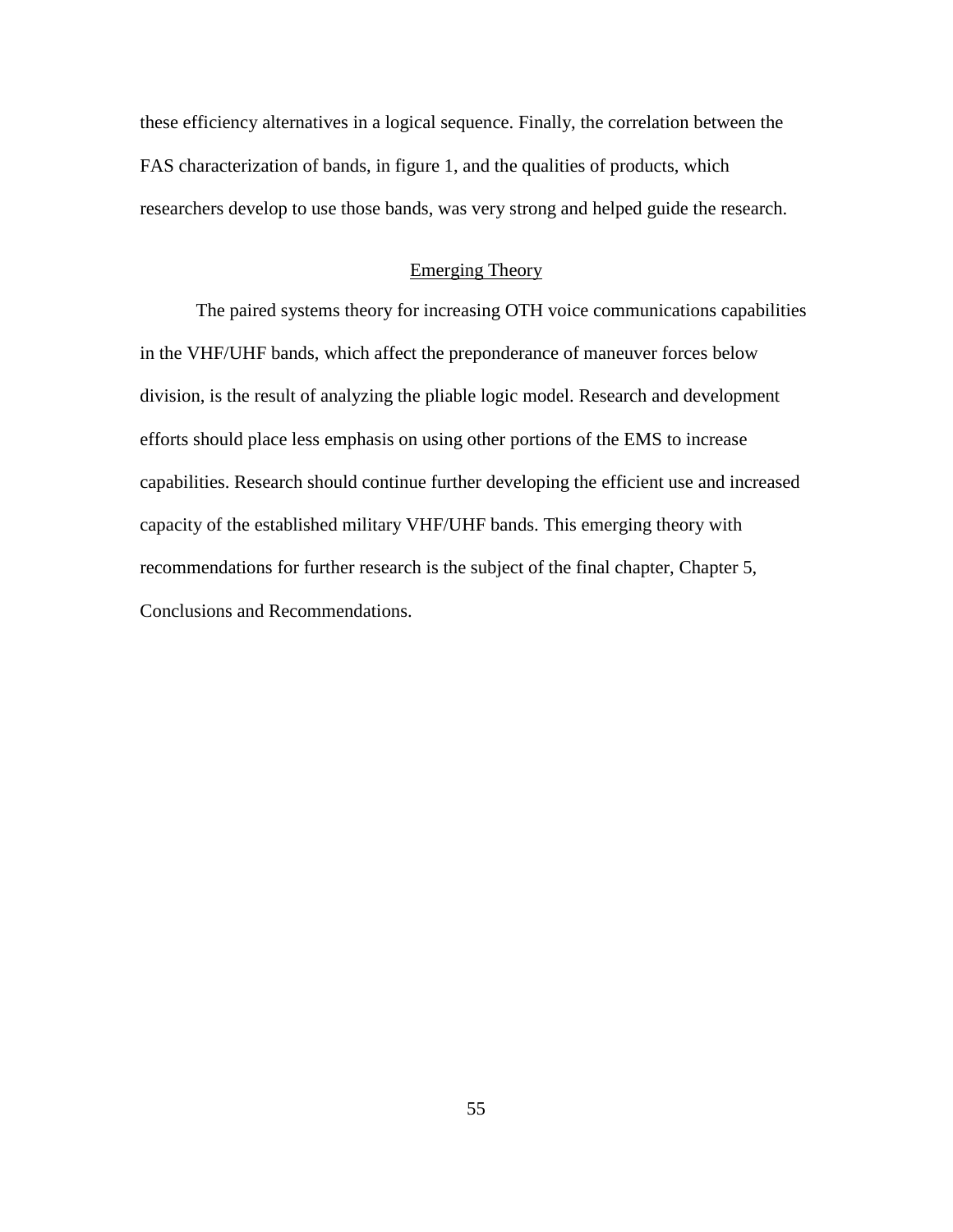## CHAPTER 5

### CONCLUSIONS AND RECOMMENDATIONS

## Conclusions

As stated at the end of chapter 4, the paired systems theory for increasing OTH voice communications capabilities in the VHF/UHF bands, which affect the preponderance of maneuver forces below division, is the result of this qualitative research. The theory is that if the military pairs enough systems and technologies, which are designed to have interoperability with one another, then OTH voice communications capabilities will increase; the demands of maneuver forces will be met without requiring alternate portions of the EMS. The military should consider pairing the following systems: MUOS, DAMA, SRW, and cognitive, software programmable radios. Another candidate for systems pairing, from chapter 2, is "Tactical Private Satellite Networking" control nodes at the operational level of war for the dynamic reallocation of frequency bands, both military and commercial.

The main discovery that emerged from interpreting the evidence in the pliable logic model was that using alternate portions of the EMS for OTH voice communications presents serious and nearly insurmountable issues. Extremely high costs and low mobility are the primary reasons that research in the area of alternate portions of the EMS for tactical communications is limited. Therefore, the answer to the research question - Is it feasible to increase OTH voice communications capabilities in an immature theater to meet the demand for maneuver forces, both air and ground, by using portions of the electromagnetic spectrum that are not already utilized or maximized? - is no and yes. Alternate portions of the EMS for OTH voice communications at the tactical level are not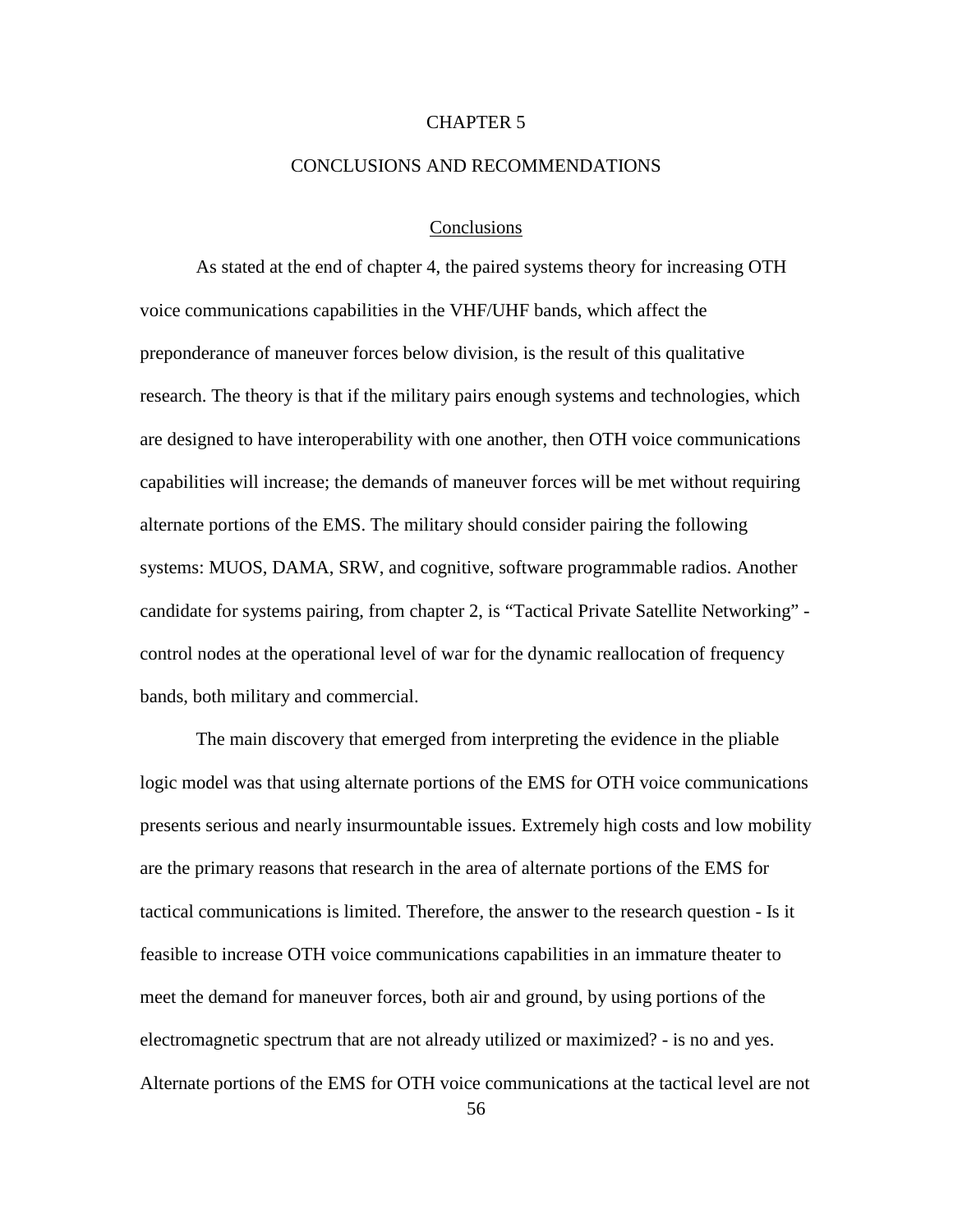feasible, but increasing capabilities through the more efficient use of the established military VHF/UHF bands is feasible.

To answer the second part of the research question - could these developments increase the mobility and capacity of radio systems at a cost low enough for the preponderance of maneuver forces in the Army to acquire them? - mobility and capacity will increase by pairing the above mentioned systems, primarily MUOS and the radios that can use it. If the increase is tenfold, as the literature claims, then the ten year price tag of 45 to 120 billion dollars is acceptable. It is acceptable for two reasons. First, the military can phase in software programmable radios that have interoperability with both MUOS and legacy radios at a pace, and subsequent cost, of its choosing. Second, the MUOS capable satellites must replace older satellites which are near the end of their service. Therefore, one can view at least 20 billion dollars of the ten year price tag as committed spending.

Finally, the sub-research question - how susceptible to communications interference and jamming are each of the alternatives? - as explained in chapter 4, there is nothing about pairing the above mentioned systems that changes the jamming characteristics of VHF/UHF carrier waves. Susceptibility to jamming for VHF/UHF is much higher than any SHF or EHF form of communication.

The significance of these conclusions to the field of study - OTH voice communications at the tactical level of war - is that researchers can focus more attention on technologies that maximize the use of established bands and less attention on hardware that can receive and transmit other portions of the EMS. Technologies similar to cell phone networks or voice over internet protocols have a better chance of increasing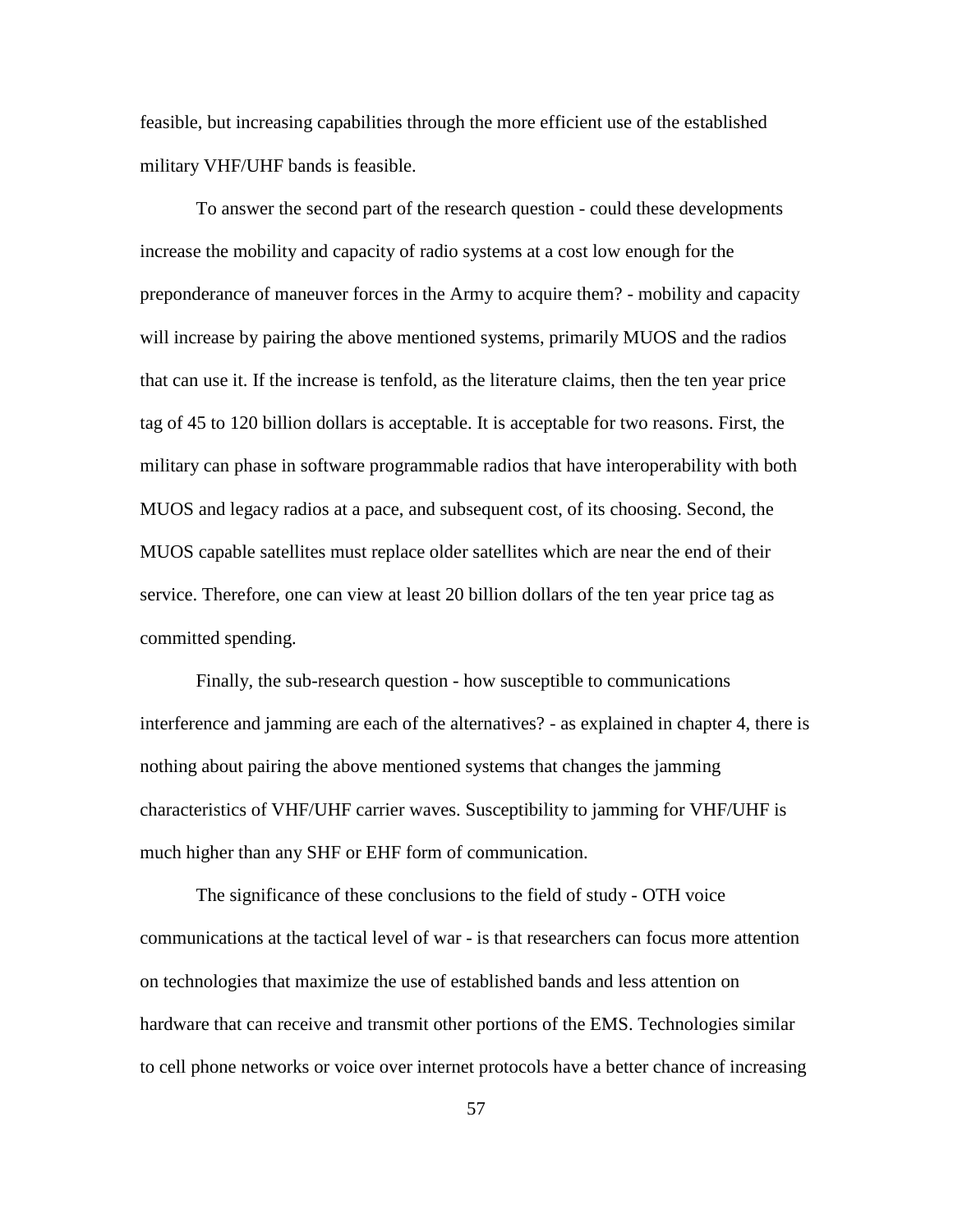capabilities in the near future than attempting to free up space in established bands by moving to another.

## Recommendations

Based on the paired systems theory, any quantitative study developed to measure the performance of some combination of MUOS, DAMA, SRW, and cognitive, software programmable radios is recommended. In addition to this recommendation, research for the next generation of cognitive, software programmable radios should include tests for increasing the volume of frequencies from which a single system can choose. Since SHF products are so heavy, the researcher recommends developing a discrete radio waveform that jumps from VHF/UHF capabilities to EHF capabilities. Current EHF systems are also heavy; however, according to figure 1, there is the potential for increased mobility in EHF developments. Therefore, if future research pursues an alternate portion of the EMS, it should consider a discrete jump into the EHF band.

EHF may be the most plausible candidate for an alternate portion of the EMS; however, interference issues with EHF lead to high costs for producing the receiver/transmitters. A proposal for lowering these costs is to develop the discrete radio waveform so that only when the EHF signal is strong, due to clear weather and low mobility, will the radio even attempt to use it. Otherwise, the radio will use the VHF/UHF portions of the waveform. This has the potential to be cheaper than EHF radios which are designed with the hardware necessary to counteract interference and transmit exclusively on EHF. The advantage of discrete radio waveform is that when the radio is using EHF, the VHF/UHF bands will be less congested, and overall capabilities for OTH voice communications will increase.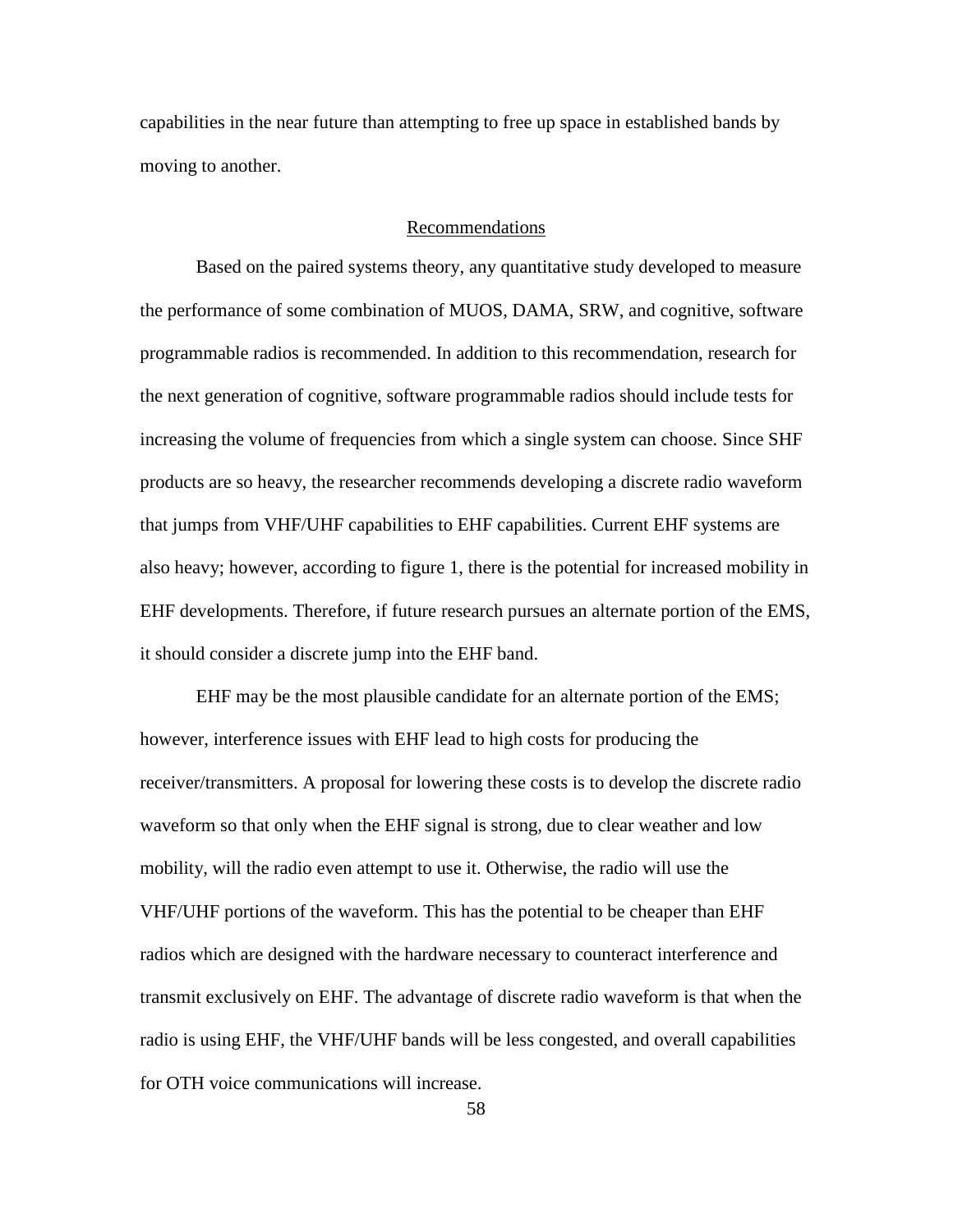In addition to quantitative research for paired systems and discrete waveforms, the researcher also recommends qualitative studies for further exploration of the topic along the four sub-categories. Beginning with portions of the EMS, the researcher recommends studying the impacts of software programmable radios on the current systems for joint frequency management. This paper investigated software programmable radios that would seamlessly change between various terrestrial waveforms and UHF SATCOM to increase efficiency and capabilities. However, current methods for procuring UHF SATCOM channels involve formal requests to the responsible service, for example the United States Navy. Qualitative research designed to produce an emerging theory for changing these formal and, arguably, more static systems to support newer technologies could help increase capabilities. Additionally, the research could be designed to determine if joint frequency management systems are hindrances to tactical OTH communications or if the problem is solely a function of capacity.

For the sub-categories of capacity and costs, the researcher recommends a qualitative study that examines the commercial portions of the VHF, UHF, SHF, and EHF bands. This study would address the feasibility of purchasing more bandwidth during periods of armed conflict. Acquiring additional frequencies has the potential to increase capabilities and be more cost effective than a commitment to new technologies. Many of the military's capabilities for OTH communications are already dependent on commercial assets; however, research that outlines how much the military currently purchases versus what is still available would be beneficial.

For an additional cost study, the researcher recommends examining the government's inability to pass budgets without dependence on continuation resolutions,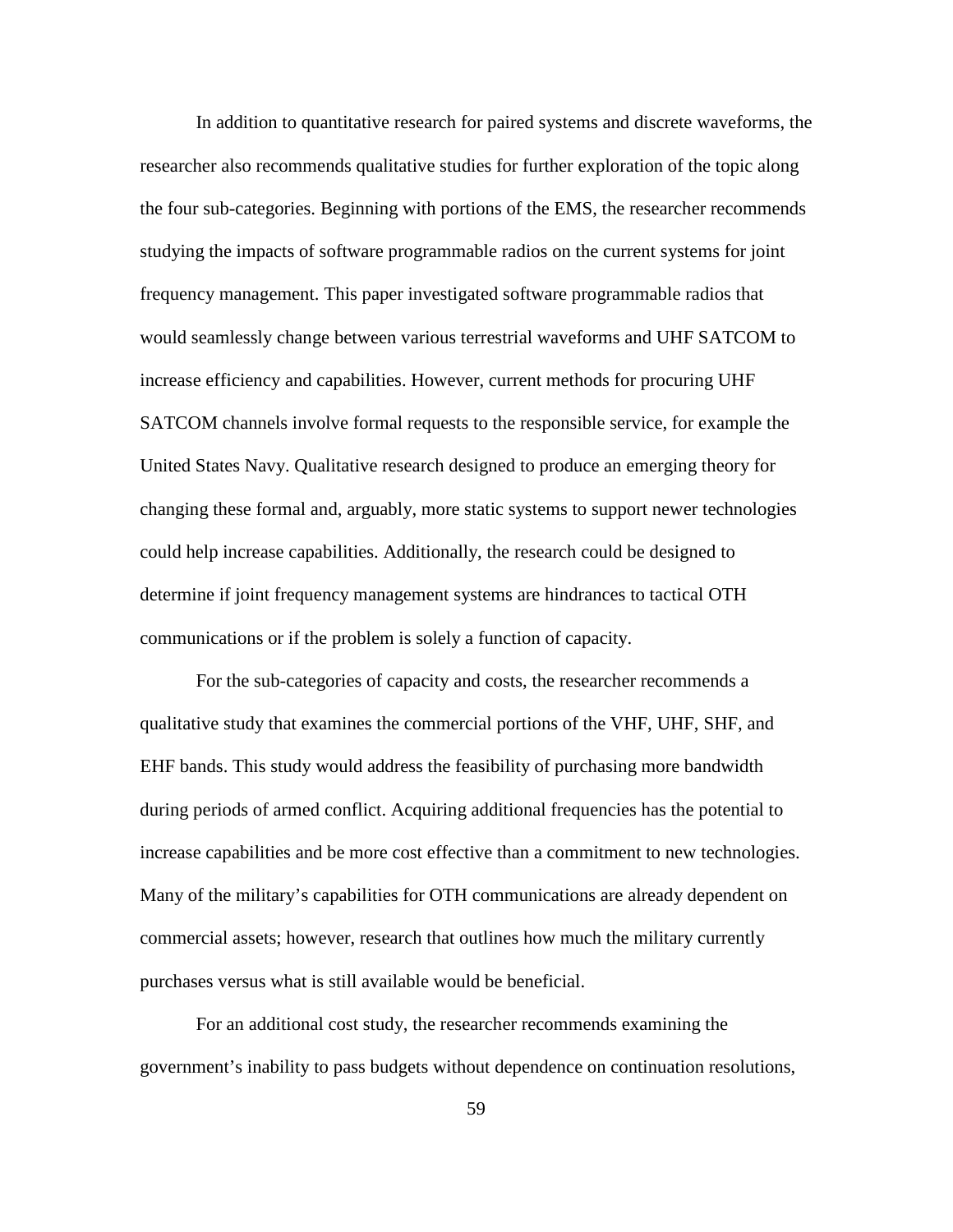and the long term impacts of these failed budgets on developing communications solutions. The JTRS program was conceived and resourced during a period of economic strength. After more than 10 years of development, its primary outputs are software programmable radios, waveforms with greater bandwidth, and increased interoperability. Given these accomplishments and an assumption that the government will not resolve its current budget issues, one can imagine long term progress in the field of military OTH voice communications as severely limited.

<span id="page-70-1"></span><span id="page-70-0"></span>Finally, in the sub-category of mobility, the researcher recommends qualitative research that explores the difference in demands for OTH voice capabilities between combined arms maneuver and wide area security missions. Combined arms maneuver has the potential for a low demand, as the majority of maneuver assets will be in close proximity and satisfied with their LOS capabilities. Conversely, wide area security missions have smaller formations more dispersed and may require additional OTH communications. Furthermore, if OTH voice capabilities improve and subsequently increase the distances operational entities can separate and still remain effective, what are the impacts on the military's maneuver doctrine?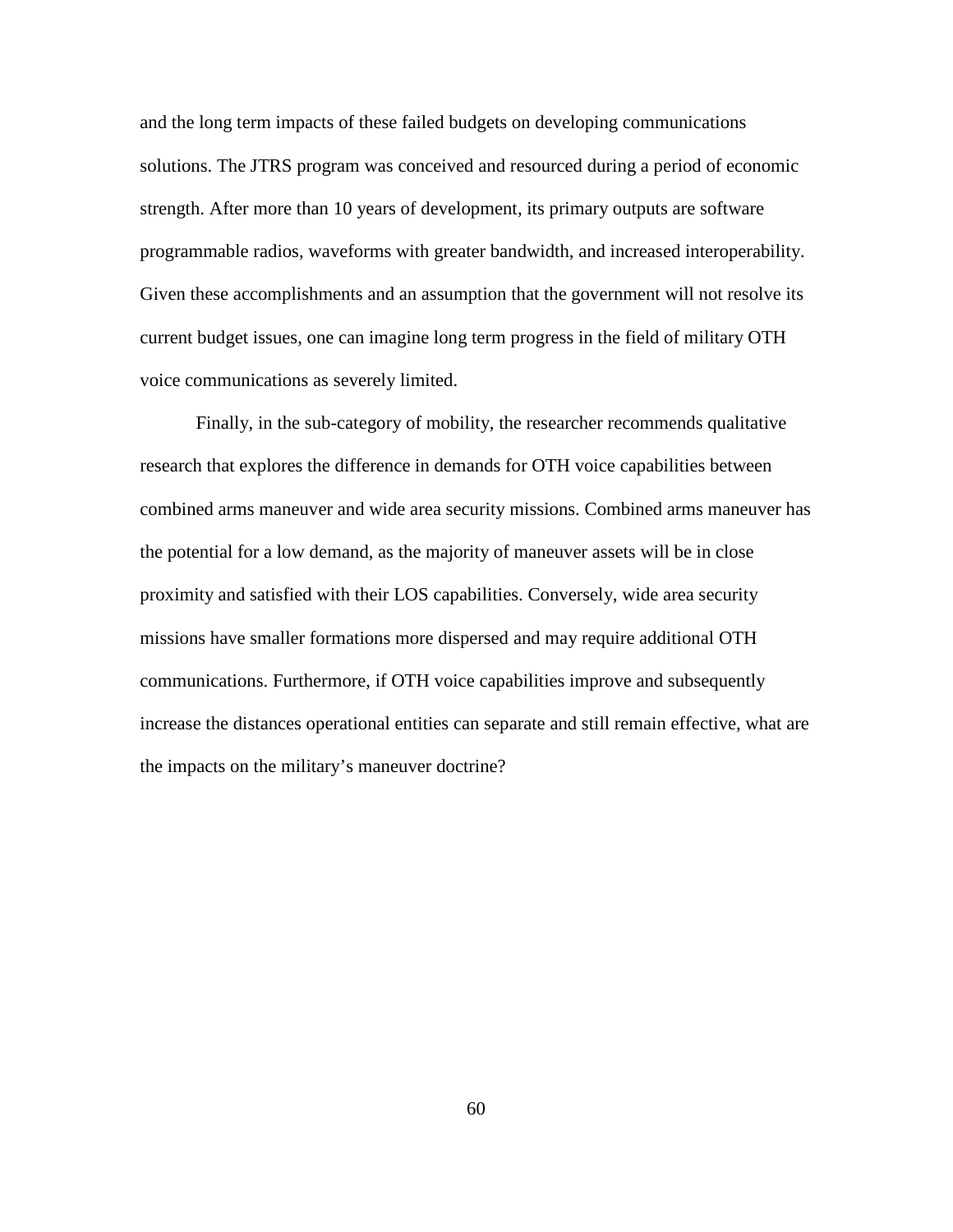# APPENDIX A

# CLARK QUESTIONS FOR DETERMINING CREDIBILITY OF SOURCES AS

# LISTED BY MERRIAM

1. What is the history of the document?

2. How did it come into my hands?

3. What guarantee is there that it is what it pretends to be?

4. Is the document complete, as originally constructed?

5. Has it been tampered with or edited?

6. If the document is genuine, under what circumstances and for what purposes was it produced?

7. Who was/is the author?

8. What was he trying to accomplish? For whom was the document intended?

9. What were the maker's sources of information? Does the document represent an eyewitness account, a secondhand account, a reconstruction of an event long prior to the writing, an interpretation?

10. What was or is the maker's bias?

11. To what extent was the writer likely to want to tell the truth?

12. Do other documents exist that might shed additional light on the same story, event,

<span id="page-71-2"></span><span id="page-71-1"></span><span id="page-71-0"></span>project, program, context? If so, are they available, accessible? Who holds them?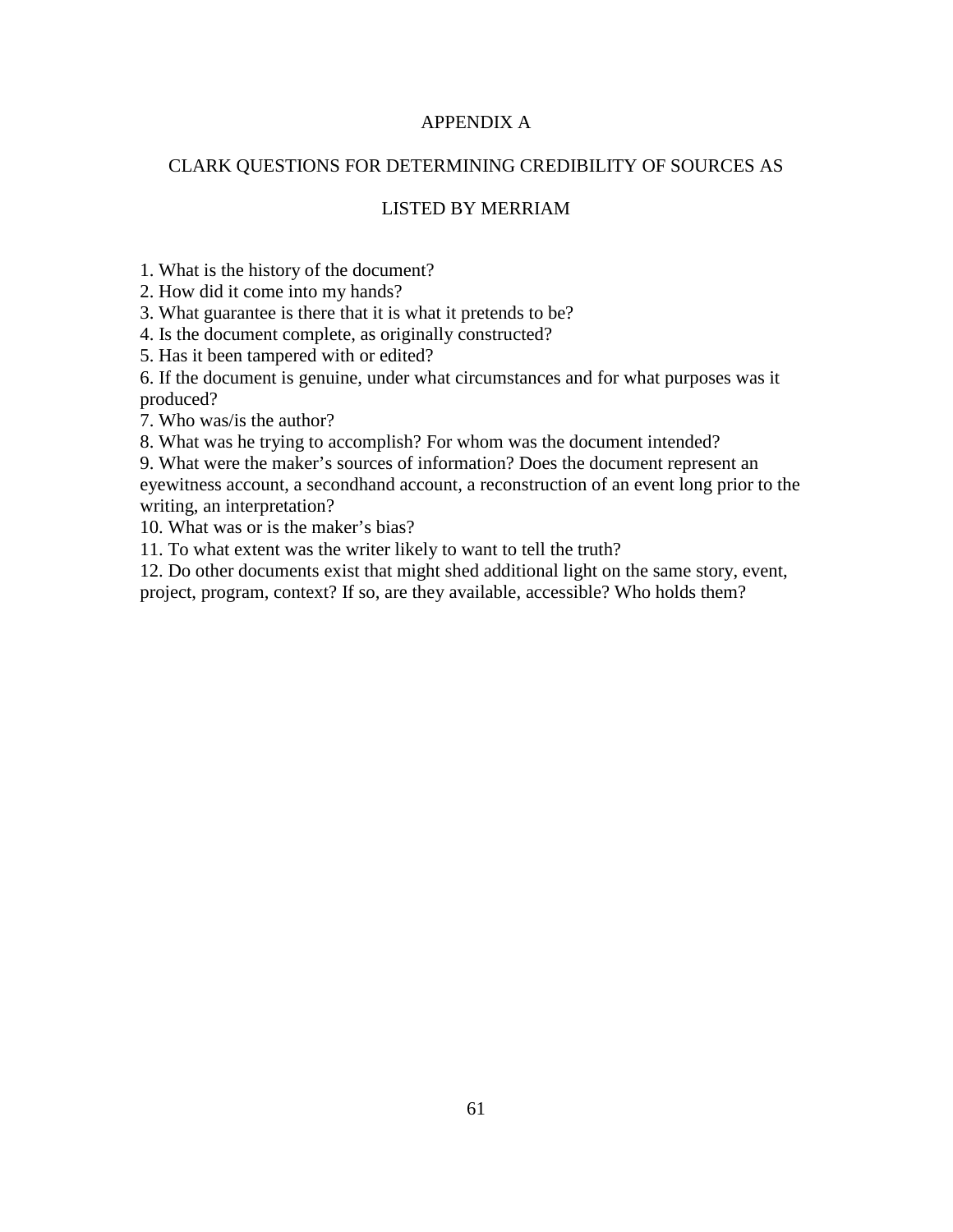## BIBLIOGRAPHY

- Andres, Richard B., and Jeffrey B Hukill. "Anaconda: A Flawed Joint Planning Process." *Joint Forces Quarterly* 47 (4th Quarter 2007). 137-139.
- Bohm, Andreas. "Theoretical Coding: Text Analysis in Grounded Theory." In *A Companion to Qualitative Research,* edited by Uwe Flick, Ernest Von Kardorff, and Ines Steinke, 270-275. London, UK: Sage Publications. 2004.
- Congressional Budget Office. *The Army's Wireless Communications Programs.* Washington, DC: Congressional Budget Office, 2009. http://www.dtic.mil/get-trdoc/pdf?AD=ADA494523 (accessed 8 November 2013).
- Conrad, Brian H., and Ioannis Tzanos. "A Conceptual Framework for Tactical Private Satellite Networks." Research Thesis, Navy Post Graduate School, Monterey, CA, September 2008. http://www.dtic.mil/dtic/tr/fulltext/u2/a488784.pdf (accessed 14 November 2013).
- Creswell, John W. *Qualitative Inquiry and Research Design: Choosing Among Five Approaches*. Edited by Lauren Habib. Thousand Oaks, CA: Sage Publications, 2013.
- Cummins, Shaun. "Addressing the Battlefield Communications Power Gap." *Military Microwaves Supplement* (August 2009): 30-38.
- Davies, Martin B. *Doing a Successful Research Project: Using Qualitative or Quantitative Methods*. Edited by Martin B. Davies. New York, NY: Palgrave Macmillian. 2007.
- Department of Joint, Interagency, and Multinational Operations. "A537 Space Orientation." Lesson 6 Slide Presentation, Command and General Staff College, Fort Leavenworth, KS, April 2014.
- Department of the Army. *CS 14 Network Design Book*. Washington, DC: Government Printing Office, June 2013.
	- ———. *Technical Manual, Operator's Manual, SINCGARS Ground ICOM Combat Net Radios*. Washington, DC: Government Printing Office, December 1998.
- Federal Administration of Scientists. Army Space Reference Text. Chapter 7 Section 2 Satellite Communications (SATCOM). Washington, DC: Federal Administration of Scientists, 2013. http://www.fas.org/spp/military/docops/army/ref\_text/ chap07b.htm (accessed 7 November 2013).
	- ———. "MILSTAR SMART-T General Information." 2014. http://www.fas.org/ spp/military/docops/army/fm24-24/smart-t.htm (accessed 13 May 2014).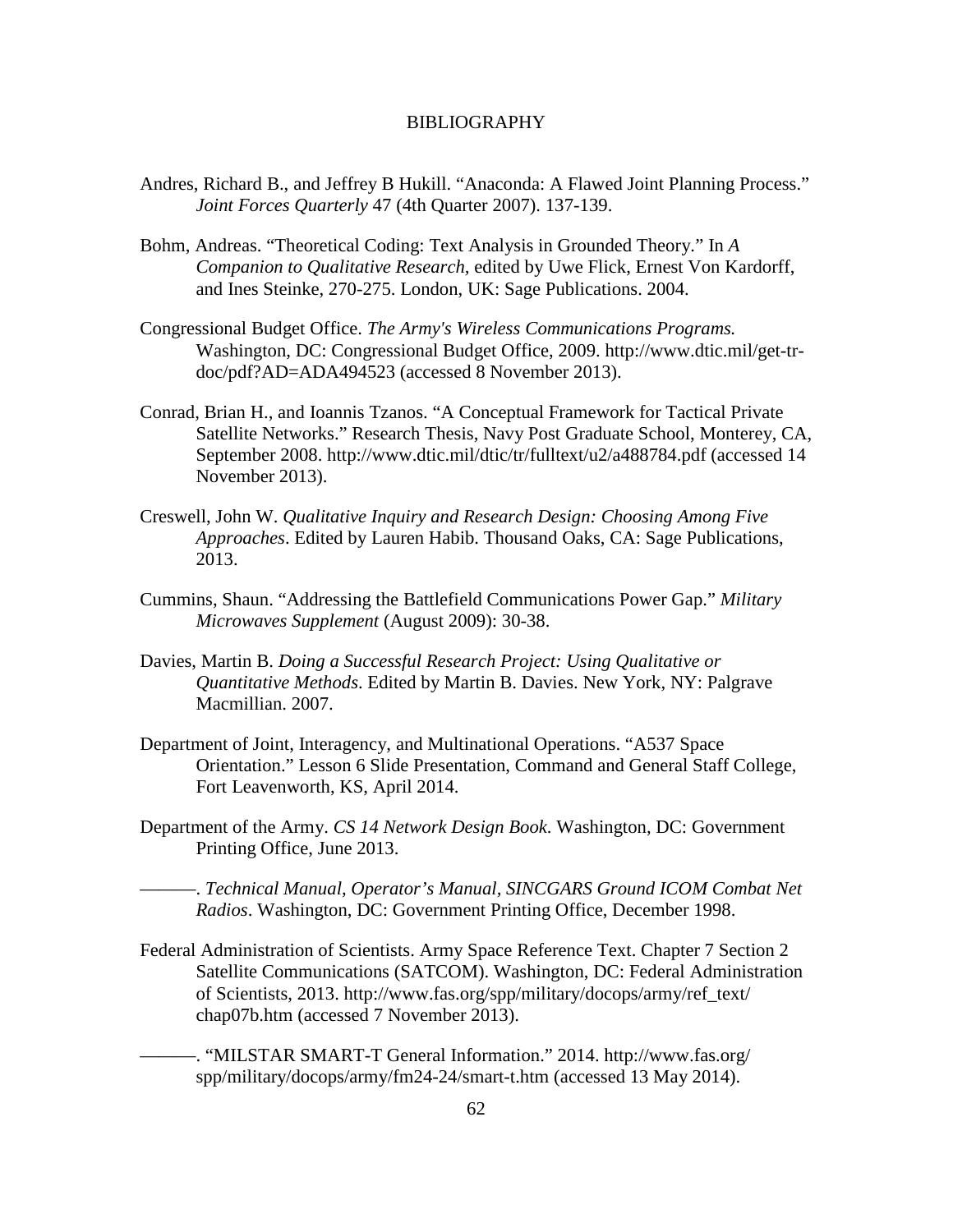———. *Satellite Communications for the Warfighter MILSATCOM Handbook 1* Washington, DC: Federal Administration of Scientists, 1996. https://www.fas .org/spp/military/program/com/docs/lsn4app1.htm (accessed 28 April 2013).

- Flick, Uwe. "Design and Process in Qualitative Research." In *A Companion to Qualitative Research,* edited by Uwe Flick, Ernest Von Kardorff, and Ines Steinke, 146-152. London, UK: Sage Publications, 2004.
- Garcia, Gilbert O., and David C. Joseforsky. "Transformational Communications Architecture for the Unit Operations Center (UOC); Common Aviation Command and Control System (CAC2S); and Command and Control On-the-Move Network, Digital Over-the-Horizon Relay (CONDOR)." Research Thesis, Navy Post Graduate School, Monterey, CA, June 2004. http://www.dtic.mil /dtic/tr/fulltext/u2/a424952.pdf (accessed 10 November 2013).
- Hall, M. P. M., and L. W. Barclay, ed. *Radiowave Propagation*. London, UK: Peter Perregrinus, 1989.
- Kugler, Richard L., Michael Baranick, and Hans Binnendijk. "Operation Anaconda: Lessons for Joint Operations." Report, Center for Technology and National Security Policy, National Defense University, March 2009. http://www.dtic. mil/docs/citations/ADA496469 (accessed 13 May 2014).
- Li, L., and J. K. Townsend. "Ultra-Wideband Impulse Radio for Tactical Ad-Hoc Military Communications." Final Report, North Carolina State University, Raleigh, NC, 2010. http://www.dtic.mil/dtic/tr/fulltext/u2 /a534155.pdf (accessed 10 November 2013).
- Masse, Dan. "Defense News, Lockheed Martin Delivers First US Air Force Advanced EHF Satellite." *Microwave Journal* (July 2010): 49-50.
- Merriam, Sharan B. ed. *Qualitative Research: A Guide to Design and Implementation*. San Francisco, CA. Jossey-Bass, 2009.
- Munoz, Carlo. "Army Kills JTRS, Goes 'Platform Agnostic' With Network Plan." *Breaking Defense*. 12 October 2011. http://breakingdefense.com/2011/10/ armykills-jtrs-goes-platform-agnostic-with-network-plan (accessed 8 November 2013).
- Osborne, Kris. "JTRS Advances 'Cognitive Radio' Concept." Army.mil. 2 May 2012. http://www.army.mil/article/79102/ (accessed 17 April 14).
- Osborn, Kris, and Claire Heininger. "Beyond JTRS: Pentagon, Army Realign Radio Programs, Stand up Joint Tactical Networking Center." *Army AL&T Magazine*  (January-March 2013): 24-27.
- Rama Rao, B., Jeffrey M. Elloian, E.N. Rosario, and R. J. Davis. "Ferrite Loaded UHF Sleeve Monopole Integrated With a GPS Patch Antenna for a Handset."